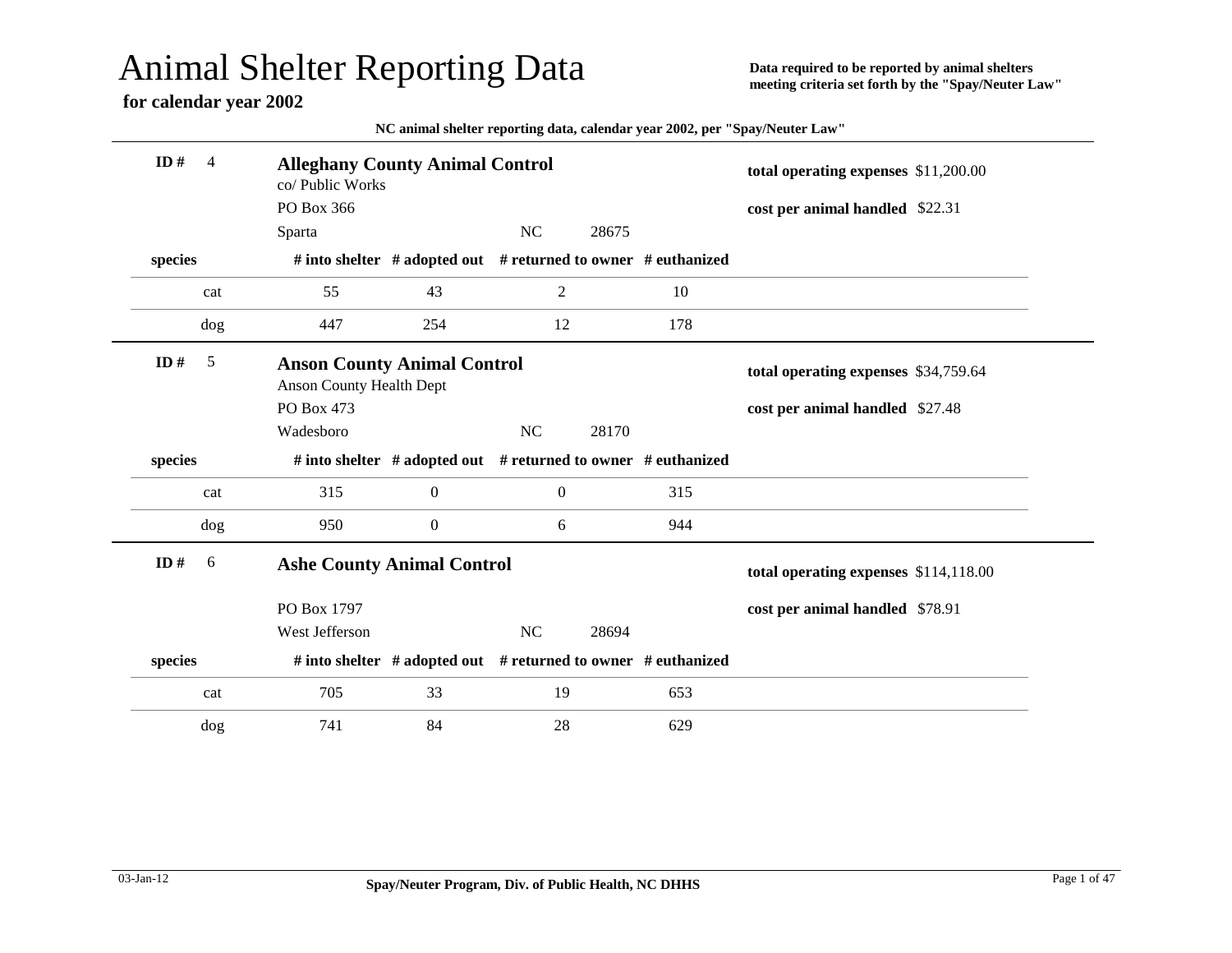| ID#<br>$\overline{7}$ | <b>Asheville Humane Society</b> |                  |                  |                                                               | total operating expenses \$501,452.96 |
|-----------------------|---------------------------------|------------------|------------------|---------------------------------------------------------------|---------------------------------------|
|                       | 72 Lees Creek Rd<br>Asheville   |                  | NC               | 28806                                                         | cost per animal handled \$52.28       |
| species               |                                 |                  |                  | # into shelter # adopted out # returned to owner # euthanized |                                       |
| bat                   | $\sqrt{6}$                      | $\boldsymbol{0}$ | $\boldsymbol{0}$ | $\sqrt{5}$                                                    |                                       |
| canary                | $\overline{2}$                  | $\boldsymbol{0}$ | $\boldsymbol{0}$ | $\overline{2}$                                                |                                       |
| cat                   | 4,156                           | 555              | 55               | 3,318                                                         |                                       |
| chicken               | $\sqrt{6}$                      | $\mathbf{1}$     | $\boldsymbol{0}$ | 5                                                             |                                       |
| cockatiel             | $\,8\,$                         | $\overline{4}$   | $\boldsymbol{0}$ | $\boldsymbol{0}$                                              |                                       |
| $_{\text{cow}}$       | $\mathbf{1}$                    | $\mathbf{1}$     | $\boldsymbol{0}$ | $\boldsymbol{0}$                                              |                                       |
| coyote                | $\mathbf{1}$                    | $\boldsymbol{0}$ | $\boldsymbol{0}$ | $\mathbf{1}$                                                  |                                       |
| crow                  | $\mathbf{1}$                    | $\boldsymbol{0}$ | $\boldsymbol{0}$ | $\boldsymbol{0}$                                              |                                       |
| dog                   | 5,079                           | 1,189            | 601              | 3,072                                                         |                                       |
| dove                  | $\overline{2}$                  | $\boldsymbol{0}$ | $\sqrt{2}$       | $\boldsymbol{0}$                                              |                                       |
| emu                   | $\overline{2}$                  | $\boldsymbol{0}$ | $\boldsymbol{0}$ | $\mathbf{1}$                                                  |                                       |
| ferret                | 17                              | 11               | $\mathbf{1}$     | $\overline{2}$                                                |                                       |
| fox                   | $\overline{4}$                  | $\boldsymbol{0}$ | $\boldsymbol{0}$ | $\overline{4}$                                                |                                       |
| garter snake          | $\mathbf{1}$                    | $\boldsymbol{0}$ | $\boldsymbol{0}$ | $\boldsymbol{0}$                                              |                                       |
| gerbil                | 21                              | $\sqrt{6}$       | $\boldsymbol{0}$ | 12                                                            |                                       |
| goat                  | 13                              | $\,8\,$          | $\mathbf{1}$     | $\boldsymbol{0}$                                              |                                       |
| groundhog             | $\overline{2}$                  | $\boldsymbol{0}$ | $\boldsymbol{0}$ | $\overline{2}$                                                |                                       |
| guinea pig            | $10\,$                          | $\overline{4}$   | $\boldsymbol{0}$ | $\sqrt{6}$                                                    |                                       |
| hamster               | 47                              | 16               | $\boldsymbol{0}$ | 31                                                            |                                       |
| hawk                  | $\mathbf{1}$                    | $\boldsymbol{0}$ | $\boldsymbol{0}$ | $\boldsymbol{0}$                                              |                                       |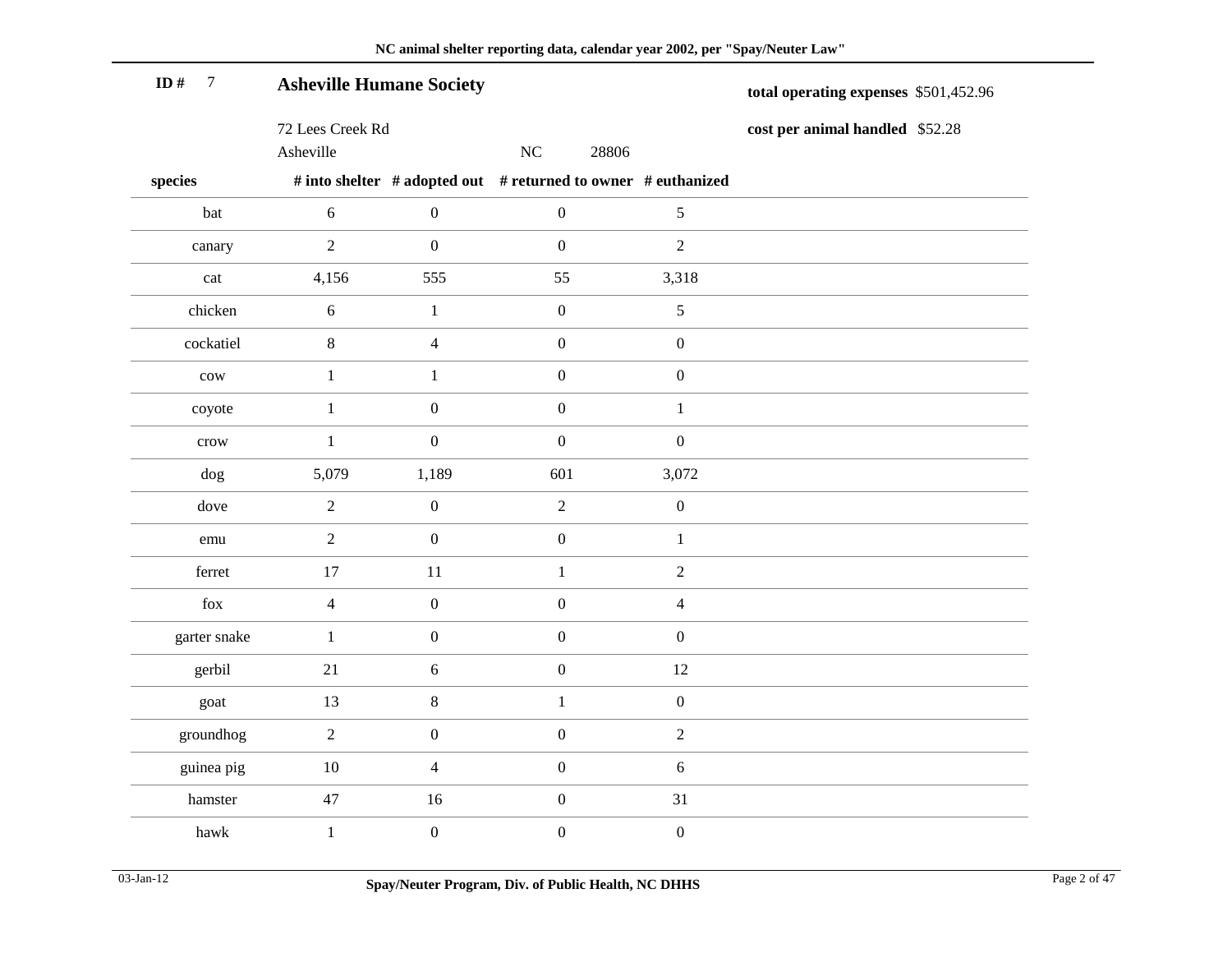**NC animal shelter reporting data, calendar year 2002, per "Spay/Neuter Law"**

| horse                | $10\,$           | $\boldsymbol{0}$ | $\mathfrak{S}$   |                  |  |
|----------------------|------------------|------------------|------------------|------------------|--|
| iguana               | $\mathfrak{Z}$   | $\boldsymbol{0}$ | $\boldsymbol{0}$ | $\boldsymbol{0}$ |  |
| kestrel              | $1\,$            | $\boldsymbol{0}$ | $\boldsymbol{0}$ | $\boldsymbol{0}$ |  |
| llama                | $\mathbf{1}$     | $\boldsymbol{0}$ | $\boldsymbol{0}$ | $\boldsymbol{0}$ |  |
| $_{\mbox{macaw}}$    | $\overline{2}$   | $\boldsymbol{0}$ | $\boldsymbol{0}$ | $\boldsymbol{0}$ |  |
| mockingbird          | $\,1$            | $\boldsymbol{0}$ | $\boldsymbol{0}$ | $\boldsymbol{0}$ |  |
| mouse                | $\boldsymbol{0}$ | $\,1\,$          | $\boldsymbol{0}$ | $\boldsymbol{0}$ |  |
| opossum              | 14               | $\boldsymbol{0}$ | $\boldsymbol{0}$ | 19               |  |
| owl                  | $1\,$            | $\boldsymbol{0}$ | $\boldsymbol{0}$ | $\,1\,$          |  |
| parakeet             | $\,1\,$          | $\boldsymbol{0}$ | $\boldsymbol{0}$ | $\boldsymbol{0}$ |  |
| parrot               | $\overline{9}$   | $\boldsymbol{0}$ | $\boldsymbol{0}$ | $\boldsymbol{0}$ |  |
| peafowl              | $\overline{c}$   | $\boldsymbol{0}$ | $\mathbf{1}$     | $\boldsymbol{0}$ |  |
| pig                  | $\overline{7}$   | $\boldsymbol{0}$ | $\mathbf{1}$     | $\boldsymbol{0}$ |  |
| pigeon               | $\overline{9}$   | $\boldsymbol{0}$ | $\boldsymbol{0}$ | $\overline{2}$   |  |
| python               | $\,1\,$          | $\boldsymbol{0}$ | $\boldsymbol{0}$ | $\boldsymbol{0}$ |  |
| rabbit               | 37               | 14               | $\boldsymbol{0}$ | $20\,$           |  |
| raccoon              | 53               | $\boldsymbol{0}$ | $\boldsymbol{0}$ | 43               |  |
| $\operatorname{rat}$ | 23               | $\,8\,$          | $\boldsymbol{0}$ | $26\,$           |  |
| rattlesnake          | $\,1$            | $\boldsymbol{0}$ | $\boldsymbol{0}$ | $\,1\,$          |  |
| robin                | $\mathbf{1}$     | $\boldsymbol{0}$ | $\boldsymbol{0}$ | $\,1\,$          |  |
| sheep                | $\overline{2}$   | $\boldsymbol{0}$ | $\boldsymbol{0}$ | $\boldsymbol{0}$ |  |
| skunk                | $\mathbf{1}$     | $\boldsymbol{0}$ | $\boldsymbol{0}$ | $\mathbf{1}$     |  |
| snake                | $\sqrt{2}$       | $\boldsymbol{0}$ | $\boldsymbol{0}$ | $\boldsymbol{0}$ |  |
| sparrow              | $\mathfrak{Z}$   | $\boldsymbol{0}$ | $\boldsymbol{0}$ | $\,1$            |  |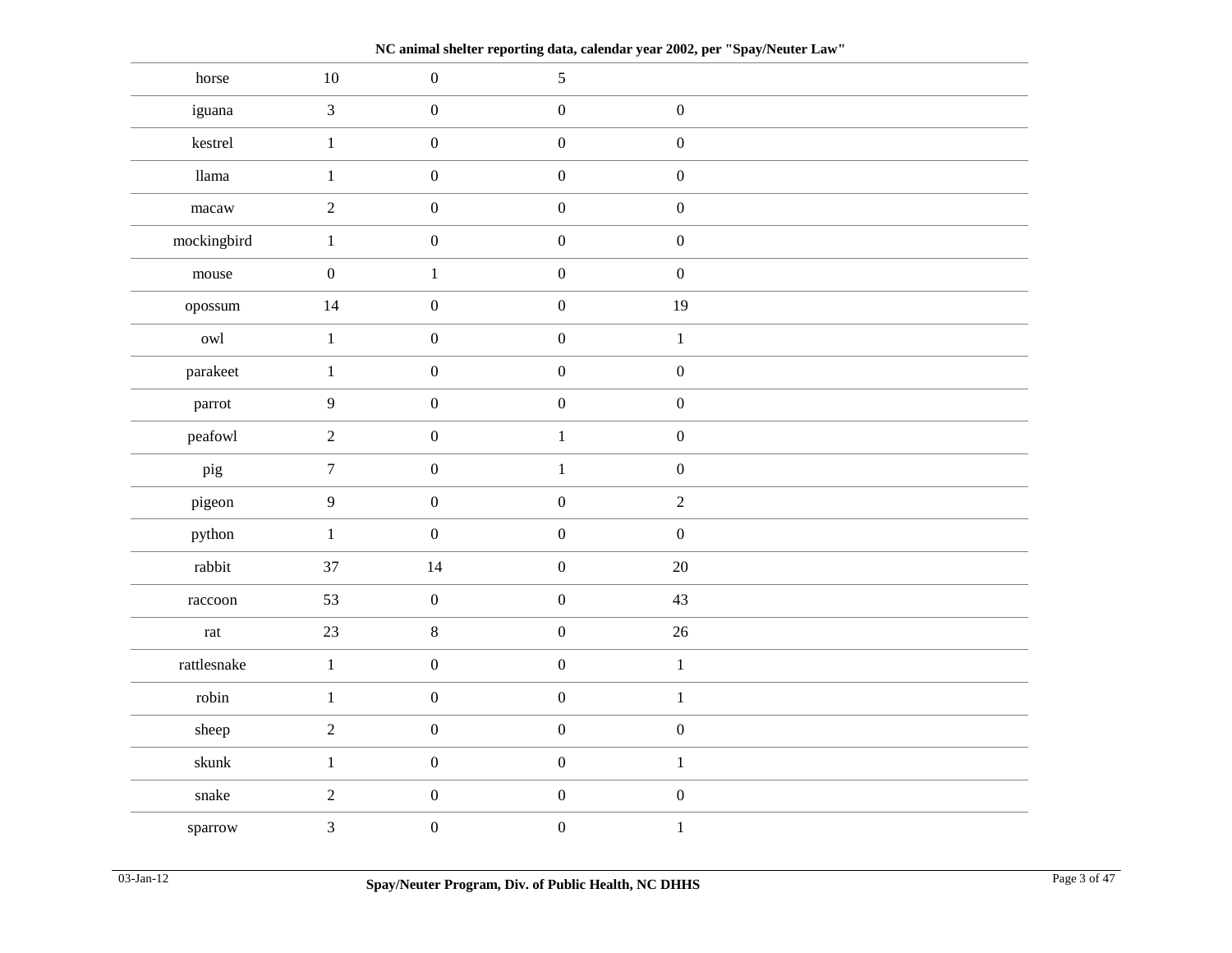|                  |                                                                         |                  |                  | NC animal shelter reporting data, calendar year 2002, per "Spay/Neuter Law" |                                       |
|------------------|-------------------------------------------------------------------------|------------------|------------------|-----------------------------------------------------------------------------|---------------------------------------|
| squirrel, ground | $\overline{2}$                                                          | $\boldsymbol{0}$ | $\boldsymbol{0}$ | $\overline{c}$                                                              |                                       |
| squirrel, tree   | 5                                                                       | $\mathbf{0}$     | $\boldsymbol{0}$ | 3                                                                           |                                       |
| turkey           | $\mathbf{1}$                                                            | $\boldsymbol{0}$ | $\boldsymbol{0}$ | $\boldsymbol{0}$                                                            |                                       |
| water snake      | $\overline{c}$                                                          | $\boldsymbol{0}$ | $\boldsymbol{0}$ | $\mathbf{1}$                                                                |                                       |
| 9<br>ID#         | <b>Beaufort County Animal Control</b>                                   |                  |                  |                                                                             | total operating expenses \$114,702.00 |
|                  | PO Box 1027<br>Washington                                               |                  | <b>NC</b>        | 27889                                                                       | cost per animal handled \$35.00       |
| species          |                                                                         |                  |                  | # into shelter # adopted out # returned to owner # euthanized               |                                       |
| cat              | 1,523                                                                   | 63               | 15               | 1,443                                                                       |                                       |
| dog              | 1,753                                                                   | 86               | 68               | 1,587                                                                       |                                       |
| ID#<br>10        | <b>Bertie County Animal Control</b><br>Animal Control/Solid Waste       |                  |                  |                                                                             | total operating expenses \$41,585.00  |
|                  | PO Box 530                                                              |                  |                  |                                                                             | cost per animal handled \$23.00       |
|                  | Windsor                                                                 |                  | <b>NC</b>        | 27983                                                                       |                                       |
| species          |                                                                         |                  |                  | # into shelter # adopted out # returned to owner # euthanized               |                                       |
| cat              | 475                                                                     | 356              | 25               | 890                                                                         |                                       |
| dog              | 1,345                                                                   | 430              | 25               | 890                                                                         |                                       |
| opossum          | 11                                                                      | $\boldsymbol{0}$ | $\boldsymbol{0}$ | $\mathbf{0}$                                                                |                                       |
| rat              | 3                                                                       | $\boldsymbol{0}$ | $\boldsymbol{0}$ | 3                                                                           |                                       |
| snake            | $\overline{c}$                                                          | $\boldsymbol{0}$ | $\boldsymbol{0}$ | $\overline{c}$                                                              |                                       |
| ID#<br>11        | <b>Bladen County Animal Control</b><br><b>Bladen County Health Dept</b> |                  |                  |                                                                             | total operating expenses \$88,301.00  |
|                  | PO Box 189                                                              |                  |                  |                                                                             | cost per animal handled \$20.70       |
|                  | Elizabethtown                                                           |                  | NC               | 28337                                                                       |                                       |
| species          |                                                                         |                  |                  | # into shelter # adopted out # returned to owner # euthanized               |                                       |
| alligator        | $\mathbf{1}$                                                            | $\boldsymbol{0}$ |                  | $\mathbf{0}$                                                                |                                       |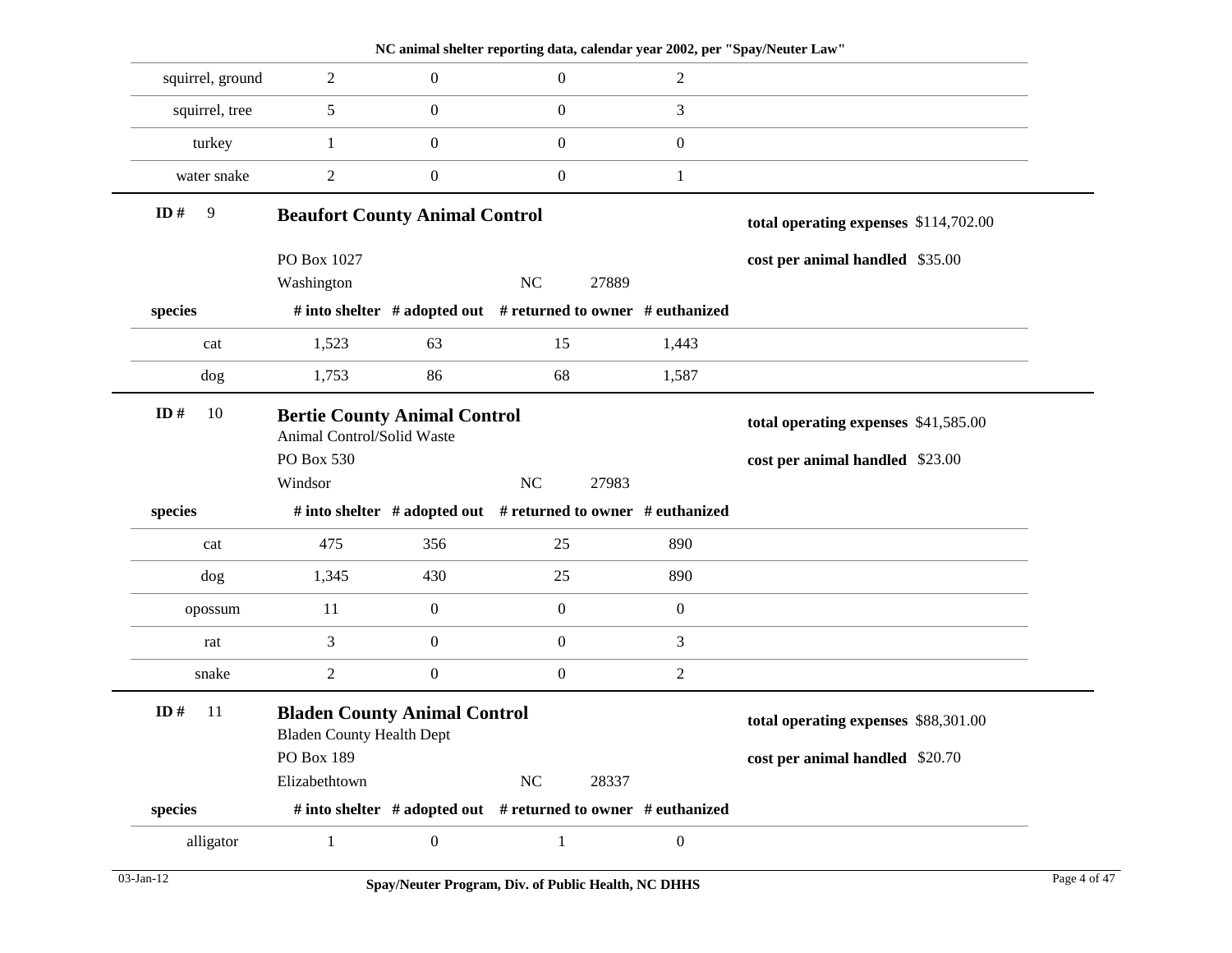|               |                                                                                |                  | NC animal shelter reporting data, calendar year 2002, per "Spay/Neuter Law" |                  |                                       |
|---------------|--------------------------------------------------------------------------------|------------------|-----------------------------------------------------------------------------|------------------|---------------------------------------|
| bat           | $\overline{4}$                                                                 | $\boldsymbol{0}$ | $\overline{0}$                                                              | $\overline{4}$   |                                       |
| bird          | 17                                                                             | $\boldsymbol{0}$ | $\mathbf{0}$                                                                | 17               |                                       |
| cat           | 1,514                                                                          | 319              | $\tau$                                                                      | 1,188            |                                       |
| dog           | 2,603                                                                          | 560              | 82                                                                          | 1,988            |                                       |
| fox           | 45                                                                             | $\boldsymbol{0}$ | $\overline{0}$                                                              | 45               |                                       |
| goat          | $\mathbf{1}$                                                                   | $\boldsymbol{0}$ | $\boldsymbol{0}$                                                            | $\mathbf{1}$     |                                       |
| opossum       | 31                                                                             | $\boldsymbol{0}$ | 31                                                                          | $\boldsymbol{0}$ |                                       |
| raccoon       | 42                                                                             | $\boldsymbol{0}$ | $\boldsymbol{0}$                                                            | 42               |                                       |
| snake         | $\overline{7}$                                                                 | $\boldsymbol{0}$ | $\boldsymbol{0}$                                                            | $\tau$           |                                       |
| ID#<br>$12\,$ | <b>Brunswick County Animal Services</b><br><b>Brunswick County Health Dept</b> |                  |                                                                             |                  | total operating expenses \$395,855.00 |
|               | <b>PO Box 92</b>                                                               |                  |                                                                             |                  | cost per animal handled \$63.23       |
|               | Supply                                                                         |                  | NC<br>28462                                                                 |                  |                                       |
| species       |                                                                                |                  | # into shelter # adopted out # returned to owner # euthanized               |                  |                                       |
| bobcat        | $\overline{3}$                                                                 | $\boldsymbol{0}$ | $\boldsymbol{0}$                                                            | $\mathfrak{Z}$   |                                       |
| buzzard       | $\mathbf{1}$                                                                   | $\boldsymbol{0}$ | $\overline{0}$                                                              | $\boldsymbol{0}$ |                                       |
| cat           | 3,036                                                                          | 218              | 16                                                                          | 2,630            |                                       |
| dog           | 3,064                                                                          | 413              | 189                                                                         | 2,267            |                                       |
| duck          | 10                                                                             | 10               | $\boldsymbol{0}$                                                            | $\boldsymbol{0}$ |                                       |
| fox           | 12                                                                             | $\boldsymbol{0}$ | $\boldsymbol{0}$                                                            | 12               |                                       |
| goat          | $\overline{7}$                                                                 | $\overline{4}$   | 3                                                                           | $\boldsymbol{0}$ |                                       |
| hog           | $\mathbf{1}$                                                                   | $\boldsymbol{0}$ | $\mathbf{1}$                                                                | $\boldsymbol{0}$ |                                       |
| loon          | $\mathbf{1}$                                                                   | $\boldsymbol{0}$ | $\boldsymbol{0}$                                                            | $\boldsymbol{0}$ |                                       |
| opossum       | 48                                                                             | $\boldsymbol{0}$ | $\boldsymbol{0}$                                                            | $\boldsymbol{0}$ |                                       |
|               |                                                                                |                  |                                                                             |                  |                                       |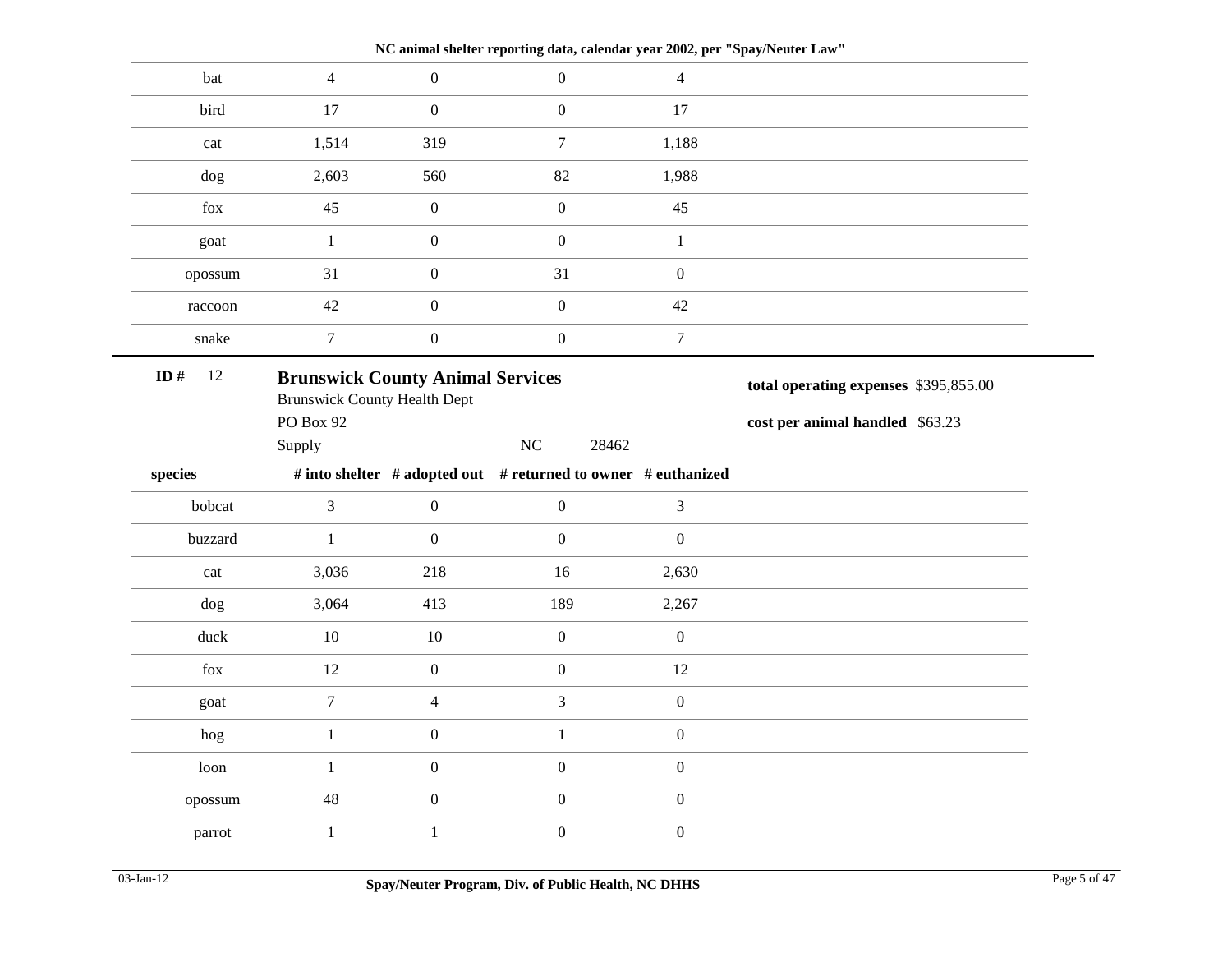| rabbit<br>5<br>5<br>$\boldsymbol{0}$<br>$\boldsymbol{0}$                                                                          |  |
|-----------------------------------------------------------------------------------------------------------------------------------|--|
|                                                                                                                                   |  |
| $\boldsymbol{0}$<br>$\boldsymbol{0}$<br>66<br>66<br>raccoon                                                                       |  |
| $\boldsymbol{0}$<br>$\boldsymbol{0}$<br>$\boldsymbol{0}$<br>$\overline{2}$<br>seagull                                             |  |
| $\boldsymbol{0}$<br>$\boldsymbol{0}$<br>viet pig<br>$\overline{4}$<br>$\overline{4}$                                              |  |
| ID $#$<br>13<br><b>Burke County Animal Shelter</b><br>total operating expenses \$273,325.00<br><b>Burke County Sheriff's Dept</b> |  |
| 150 Government Dr<br>cost per animal handled \$25.00                                                                              |  |
| NC<br>Morganton<br>28655                                                                                                          |  |
| # into shelter # adopted out # returned to owner # euthanized<br>species                                                          |  |
|                                                                                                                                   |  |
| bat<br>$\tau$<br>$\boldsymbol{0}$<br>$\boldsymbol{0}$<br>7                                                                        |  |
| 5<br>2,044<br>2,215<br>166<br>cat                                                                                                 |  |
| 3,077<br>555<br>151<br>2,371<br>dog                                                                                               |  |
| $\boldsymbol{0}$<br>$\boldsymbol{0}$<br>fox<br>$\mathbf{1}$<br>$\mathbf{1}$                                                       |  |
| groundhog<br>62<br>$\boldsymbol{0}$<br>$\boldsymbol{0}$<br>62                                                                     |  |
|                                                                                                                                   |  |
| $\boldsymbol{0}$<br>$\boldsymbol{0}$<br>31<br>31<br>raccoon                                                                       |  |
| $\boldsymbol{0}$<br>$\boldsymbol{0}$<br>12<br>skunk<br>12                                                                         |  |
| ID#<br>14<br><b>Cabarrus County Animal Control</b><br>total operating expenses \$554,664.00                                       |  |
| <b>Cabarrus County Sheriff's Dept</b><br>PO Box 525                                                                               |  |
| cost per animal handled \$109.98<br>NC<br>Concord<br>28026-0525                                                                   |  |
| # into shelter # adopted out # returned to owner # euthanized<br>species                                                          |  |
| 3<br>$\mathbf{0}$<br>$\boldsymbol{0}$<br>3<br>bat                                                                                 |  |
| 2,458<br>206<br>22<br>2,244<br>cat                                                                                                |  |
| $\boldsymbol{0}$<br>chicken<br>$\boldsymbol{0}$<br>$\mathbf{1}$<br>$\mathbf{1}$                                                   |  |
| $\boldsymbol{0}$<br>$\boldsymbol{0}$<br>$\mathbf{1}$<br>deer<br>$\mathbf{1}$                                                      |  |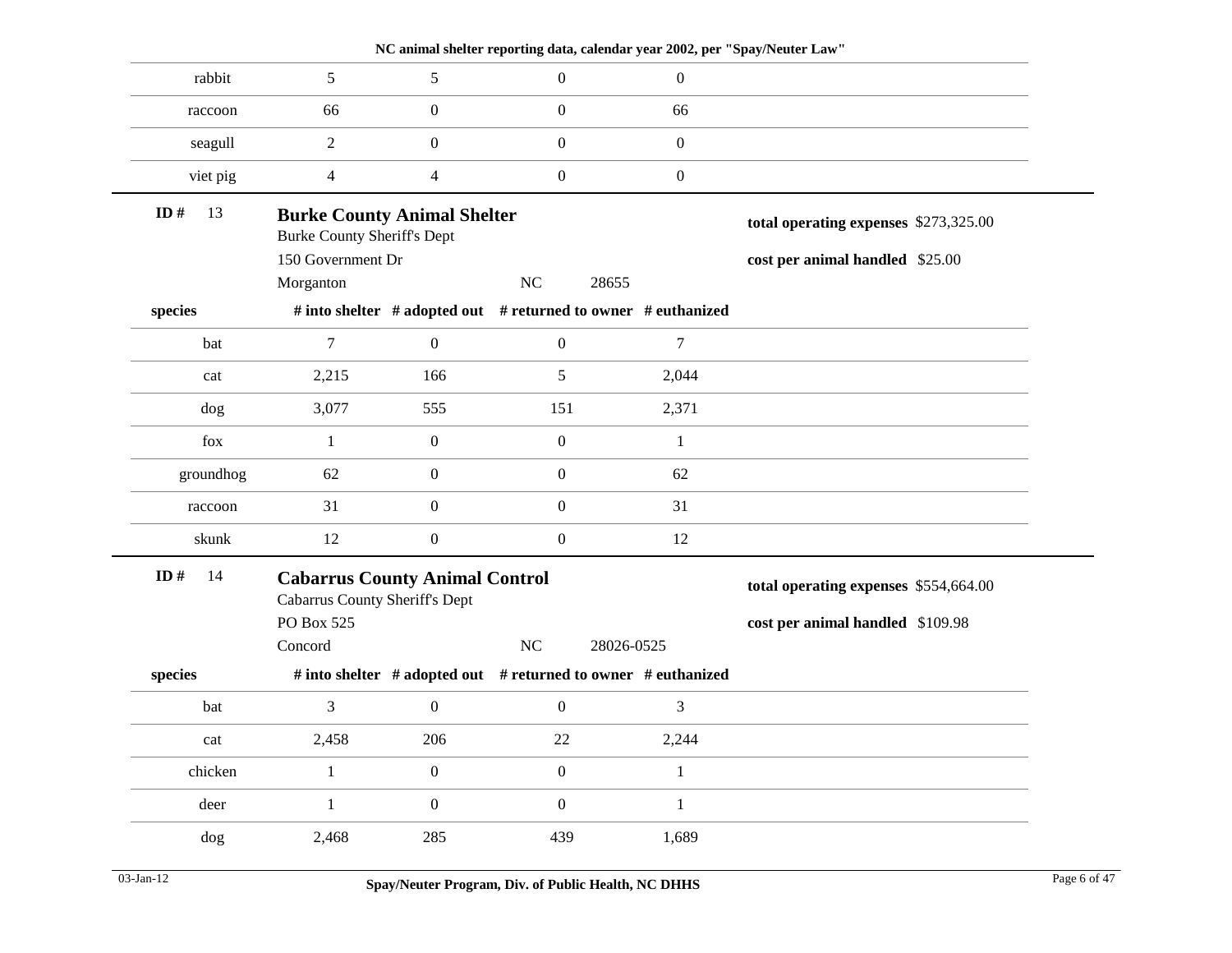| $\overline{2}$ | $\boldsymbol{0}$ | $\mathbf{0}$                       | $\overline{2}$                        |                                                                                                                                              |
|----------------|------------------|------------------------------------|---------------------------------------|----------------------------------------------------------------------------------------------------------------------------------------------|
| $\mathbf{1}$   | $\mathbf{1}$     | $\overline{0}$                     | $\boldsymbol{0}$                      |                                                                                                                                              |
| 27             | $\overline{0}$   | $\mathbf{0}$                       | $27\,$                                |                                                                                                                                              |
| 6              | $6\,$            | $\mathbf{0}$                       | $\boldsymbol{0}$                      |                                                                                                                                              |
| 5              | $\boldsymbol{0}$ | $\mathbf{0}$                       | $\mathfrak{S}$                        |                                                                                                                                              |
| 72             | $\boldsymbol{0}$ | $\boldsymbol{0}$                   | 72                                    |                                                                                                                                              |
| $\sqrt{2}$     | $\boldsymbol{0}$ | $\boldsymbol{0}$                   | $\sqrt{2}$                            |                                                                                                                                              |
| 3              | $\boldsymbol{0}$ | $\boldsymbol{0}$                   | $\mathfrak{Z}$                        |                                                                                                                                              |
|                |                  |                                    |                                       | total operating expenses \$297,004.83                                                                                                        |
| PO Box 2200    |                  |                                    |                                       | cost per animal handled \$46.05                                                                                                              |
| Lenoir         |                  | NC<br>28645                        |                                       |                                                                                                                                              |
|                |                  |                                    |                                       |                                                                                                                                              |
| $\,8\,$        | $\boldsymbol{0}$ | $\overline{0}$                     | 5                                     |                                                                                                                                              |
| 32             | $\mathbf{0}$     | $\mathbf{0}$                       | $\boldsymbol{0}$                      |                                                                                                                                              |
| 2,841          | 45               | 28                                 | 2,780                                 |                                                                                                                                              |
| 3,464          | 185              | 195                                | 2,983                                 |                                                                                                                                              |
| $\mathbf{1}$   | $\boldsymbol{0}$ | $\boldsymbol{0}$                   | $\boldsymbol{0}$                      |                                                                                                                                              |
| $\mathbf{1}$   | $\boldsymbol{0}$ | $\boldsymbol{0}$                   | $\mathbf{1}$                          |                                                                                                                                              |
| $\mathbf{1}$   | $\boldsymbol{0}$ | $\boldsymbol{0}$                   | $\boldsymbol{0}$                      |                                                                                                                                              |
|                |                  | $\mathbf{0}$                       | $\mathbf{1}$                          |                                                                                                                                              |
|                |                  |                                    |                                       |                                                                                                                                              |
| 60             | $\boldsymbol{0}$ | $\mathbf{0}$                       | $\sqrt{2}$                            |                                                                                                                                              |
| $\mathbf{1}$   | $\boldsymbol{0}$ | $\mathbf{0}$                       | $\mathbf{1}$                          |                                                                                                                                              |
| 23             | $\boldsymbol{0}$ | $\mathbf{0}$                       | $\,8\,$                               |                                                                                                                                              |
|                |                  | $\overline{c}$<br>$\boldsymbol{0}$ | <b>Caldwell County Animal Control</b> | NC animal shelter reporting data, calendar year 2002, per "Spay/Neuter Law"<br># into shelter # adopted out # returned to owner # euthanized |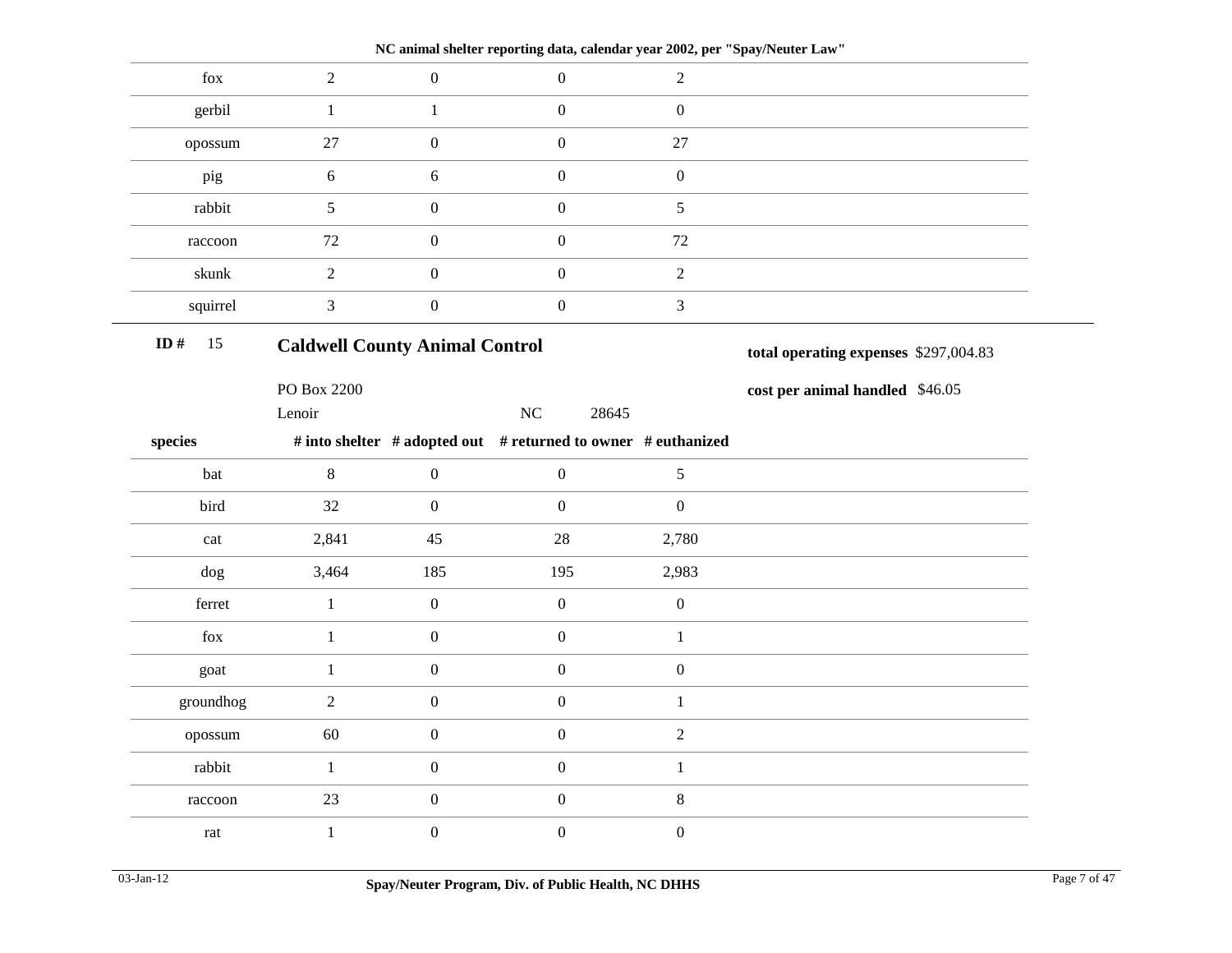|                       |                                                    |                  | NC animal shelter reporting data, calendar year 2002, per "Spay/Neuter Law" |                  |                                         |  |
|-----------------------|----------------------------------------------------|------------------|-----------------------------------------------------------------------------|------------------|-----------------------------------------|--|
| skunk                 | 13                                                 | $\boldsymbol{0}$ | $\boldsymbol{0}$                                                            | 5                |                                         |  |
| squirrel              | 1                                                  | $\theta$         | $\boldsymbol{0}$                                                            | $\mathbf{0}$     |                                         |  |
| 18<br>ID#             |                                                    |                  | <b>Animal Protection Society of the Northern Piedmont</b>                   |                  | total operating expenses \$0.00         |  |
|                       | <b>Caswell County Animal Control</b><br>PO Box 193 |                  |                                                                             |                  |                                         |  |
|                       | Yanceyville                                        |                  | NC<br>27379                                                                 |                  | cost per animal handled \$0.00          |  |
| species               |                                                    |                  | # into shelter # adopted out # returned to owner # euthanized               |                  |                                         |  |
|                       |                                                    |                  |                                                                             |                  |                                         |  |
| <b>DID NOT REPORT</b> | $\boldsymbol{0}$                                   | $\boldsymbol{0}$ | $\boldsymbol{0}$                                                            | $\boldsymbol{0}$ |                                         |  |
| ID $#$<br>19          |                                                    |                  | <b>Catawba County Animal Control and Shelter</b>                            |                  | total operating expenses \$243,474.00   |  |
|                       | PO Box 389                                         |                  |                                                                             |                  | cost per animal handled \$36.00         |  |
|                       | Newton                                             |                  | NC<br>28658                                                                 |                  |                                         |  |
| species               |                                                    |                  | # into shelter # adopted out # returned to owner # euthanized               |                  |                                         |  |
| bat                   | 4                                                  | $\theta$         | $\boldsymbol{0}$                                                            | $\overline{4}$   |                                         |  |
| cat                   | 3,374                                              | 207              | 17                                                                          | 3,150            |                                         |  |
| dog                   | 3,388                                              | 803              | 253                                                                         | 2,332            |                                         |  |
| fox                   | 3                                                  | $\boldsymbol{0}$ | $\boldsymbol{0}$                                                            | 3                |                                         |  |
| groundhog             | 1                                                  | $\boldsymbol{0}$ | $\boldsymbol{0}$                                                            | 1                |                                         |  |
| raccoon               | 28                                                 | $\boldsymbol{0}$ | $\boldsymbol{0}$                                                            | 28               |                                         |  |
| skunk                 | 7                                                  | $\boldsymbol{0}$ | $\boldsymbol{0}$                                                            | $\tau$           |                                         |  |
| ID#<br>20             | Charlotte-Mecklenburg Police Dept                  |                  | <b>Charlotte-Mecklenburg Animal Control</b>                                 |                  | total operating expenses \$4,114,262.00 |  |
|                       | 8315 Byrum Dr                                      |                  |                                                                             |                  | cost per animal handled \$199.81        |  |
|                       | Charlotte                                          |                  | $\rm NC$<br>28217                                                           |                  |                                         |  |
| species               |                                                    |                  | # into shelter # adopted out # returned to owner # euthanized               |                  |                                         |  |
| bat                   | 190                                                | $\boldsymbol{0}$ | $\boldsymbol{0}$                                                            | 137              |                                         |  |
| bird                  | 377                                                | 65               | 3                                                                           | 173              |                                         |  |
|                       |                                                    |                  |                                                                             |                  |                                         |  |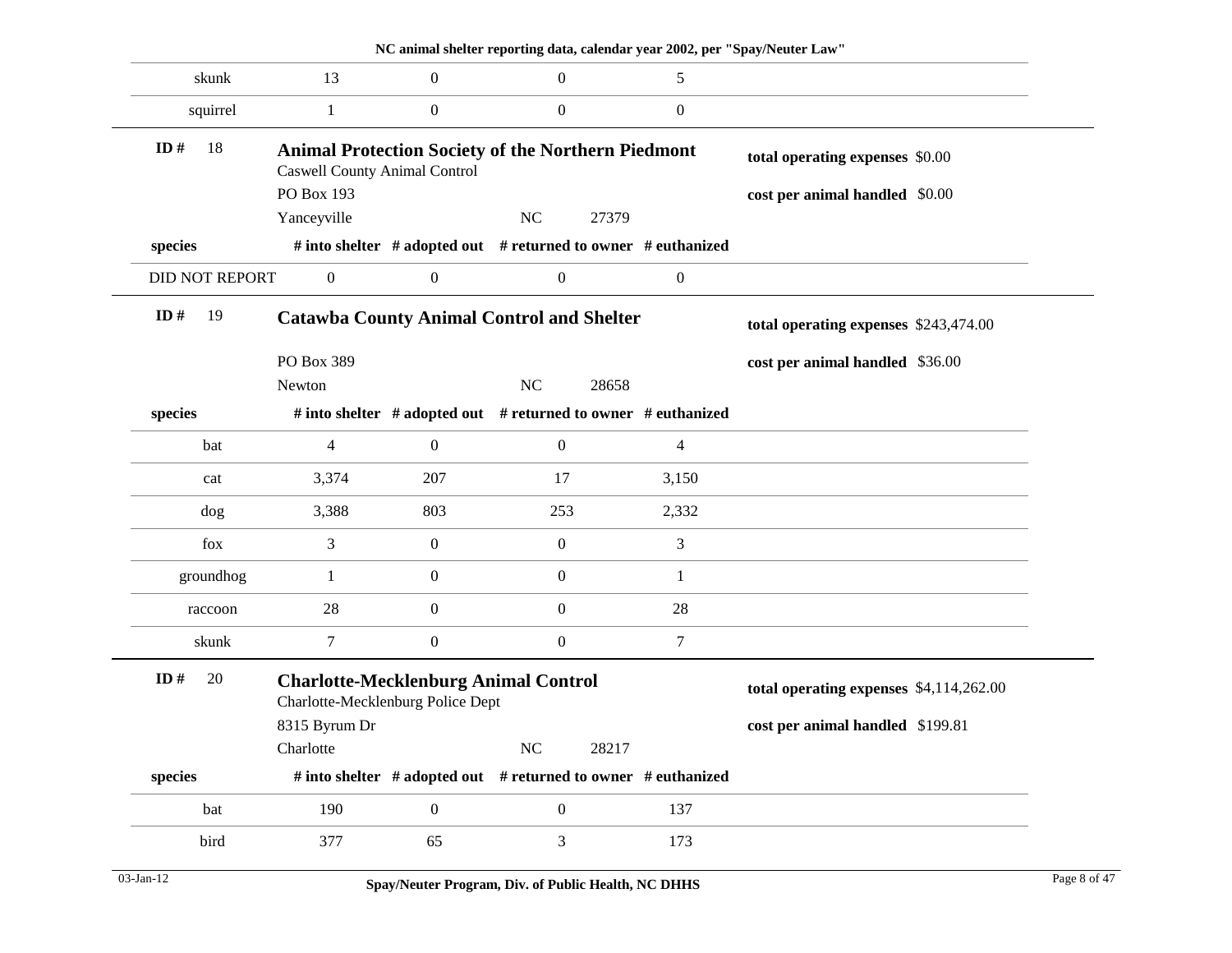cat 7,580 891 206 6,314 deer 28 0 0 15 dog 10,912 1,849 2,040 6,874 equine  $1$  0 2 0 ferret 18 13 1 1 fish  $2$  0 0 0 fox  $56$  0 0 42 goat, sheep 24 16 6 1 monkey 1 0 1 0 muskrat 4 0 0 1 opossum 192 0 0 72 rabbit 188 34 1 121 raccoon 750 0 0 679 reptile 39 10 0 6 rodent 215 21 4 130 skunk 5 0 0 4 swine 9 12 4 1 **Chatham County Animal Control** Chatham County Health Dept 725 County Landfill Rd Pittsboro NC 27312 **species # into shelter # adopted out # returned to owner # euthanized total operating expenses** \$288,210.00 **cost per animal handled** \$127.47 **ID #** 21 cat 975 181 10 762 dog 1,286 313 111 866

**NC animal shelter reporting data, calendar year 2002, per "Spay/Neuter Law"**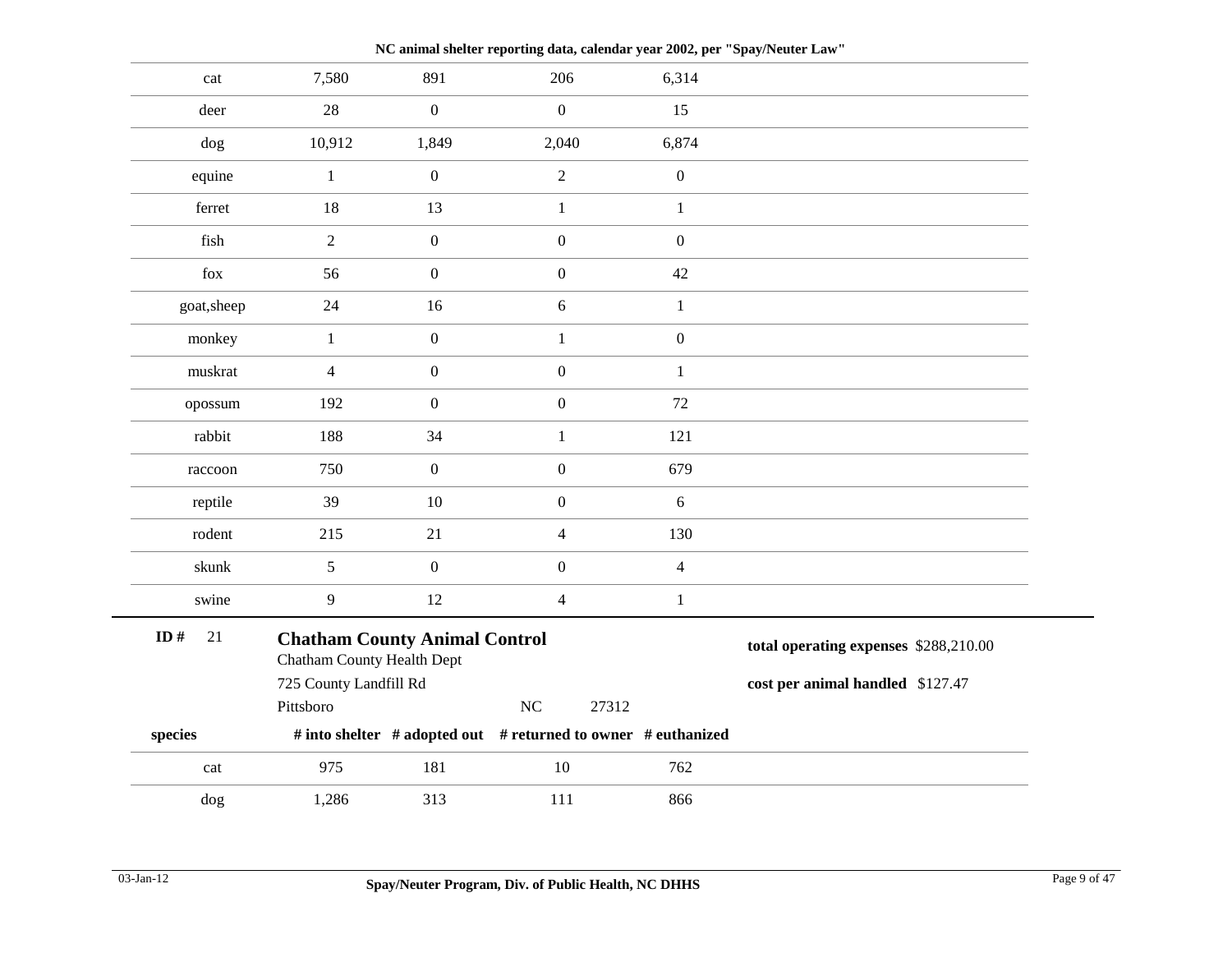| ID#<br>23 | <b>Chowan County Animal Control</b>                                             |                  |                                                               |                  | total operating expenses \$52,137.33  |  |
|-----------|---------------------------------------------------------------------------------|------------------|---------------------------------------------------------------|------------------|---------------------------------------|--|
|           | 138 Icaria Rd                                                                   |                  |                                                               |                  | cost per animal handled \$78.00       |  |
|           | Tyner                                                                           |                  | NC<br>27980                                                   |                  |                                       |  |
| species   |                                                                                 |                  | # into shelter # adopted out # returned to owner # euthanized |                  |                                       |  |
| badger    | $\mathbf{1}$                                                                    | $\boldsymbol{0}$ | $\mathbf{1}$                                                  | $\boldsymbol{0}$ |                                       |  |
| bird      | 21                                                                              | 15               | $\boldsymbol{0}$                                              | $\sqrt{6}$       |                                       |  |
| cat       | 486                                                                             | 81               | 9                                                             | 396              |                                       |  |
| dog       | 349                                                                             | 139              | 51                                                            | 159              |                                       |  |
| nutria    | $\sqrt{2}$                                                                      | $\boldsymbol{0}$ | $\overline{2}$                                                | $\boldsymbol{0}$ |                                       |  |
| opossum   | 29                                                                              | $\boldsymbol{0}$ | 29                                                            | $\boldsymbol{0}$ |                                       |  |
| raccoon   | 3                                                                               | $\boldsymbol{0}$ | $\boldsymbol{0}$                                              | $\mathfrak{Z}$   |                                       |  |
| snake     | 13                                                                              | $\boldsymbol{0}$ | 13                                                            | $\boldsymbol{0}$ |                                       |  |
| squirrel  | 3                                                                               | $\boldsymbol{0}$ | $\mathfrak{Z}$                                                | $\boldsymbol{0}$ |                                       |  |
| ID#<br>25 | <b>City of Burlington Animal Control</b><br><b>Burlington Police Department</b> |                  |                                                               |                  | total operating expenses \$267,292.28 |  |
|           | 267 W Front St                                                                  |                  |                                                               |                  | cost per animal handled \$57.78       |  |
|           | Burlington                                                                      |                  | $\rm NC$<br>27215                                             |                  |                                       |  |
| species   |                                                                                 |                  | # into shelter # adopted out # returned to owner # euthanized |                  |                                       |  |
| bat       | 12                                                                              | $\boldsymbol{0}$ | $\boldsymbol{0}$                                              | 12               |                                       |  |
| cat       | 1,972                                                                           | 176              | 32                                                            | 1,744            |                                       |  |
| chicken   | $8\,$                                                                           | $\boldsymbol{0}$ | 6                                                             | $\boldsymbol{0}$ |                                       |  |
| dog       | 2,585                                                                           | 319              | 314                                                           | 1,915            |                                       |  |
| duck      | $5\,$                                                                           | $\boldsymbol{0}$ | $\boldsymbol{0}$                                              | $\boldsymbol{0}$ |                                       |  |
| duck      | $8\,$                                                                           | $\sqrt{2}$       | $\boldsymbol{0}$                                              | $\boldsymbol{0}$ |                                       |  |
| emu       | $\overline{c}$                                                                  | $\boldsymbol{0}$ | $\sqrt{2}$                                                    | $\boldsymbol{0}$ |                                       |  |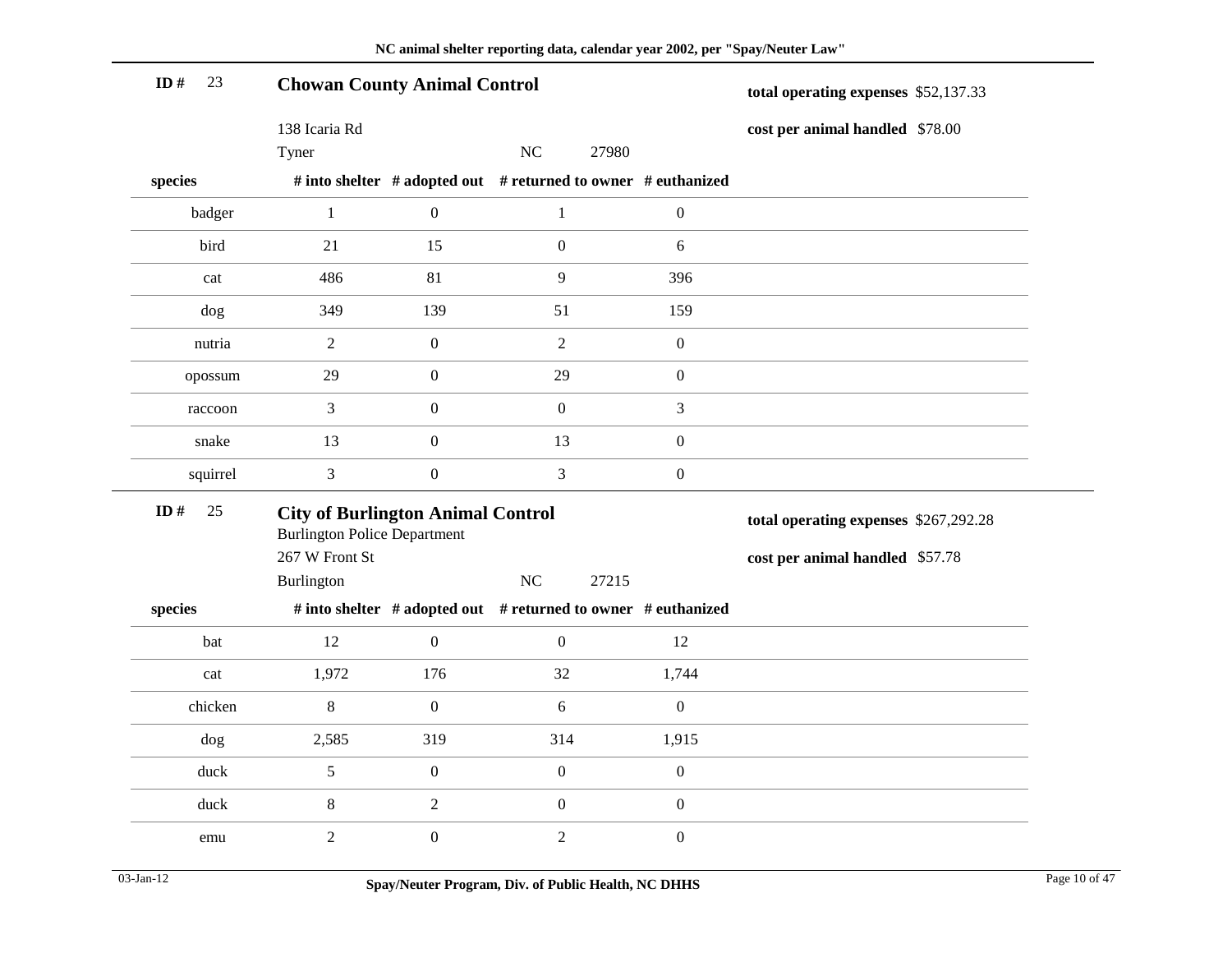|                                                                   |                                       |                  | INC annual shenet Teporting data, calendar year 2002, per Spay/Neuter Law |                  |                                      |
|-------------------------------------------------------------------|---------------------------------------|------------------|---------------------------------------------------------------------------|------------------|--------------------------------------|
| equine                                                            | $\overline{2}$                        | $\boldsymbol{0}$ | $\mathbf{0}$                                                              | $\boldsymbol{0}$ |                                      |
| ferret                                                            | $\overline{4}$                        | $\overline{2}$   | $\overline{0}$                                                            | $\boldsymbol{0}$ |                                      |
| goat                                                              | 5                                     | $\overline{2}$   | $\overline{3}$                                                            | $\boldsymbol{0}$ |                                      |
| rabbit                                                            | $\overline{2}$                        | $\overline{2}$   | $\overline{0}$                                                            | $\boldsymbol{0}$ |                                      |
| raccoon                                                           | 21                                    | $\boldsymbol{0}$ | $\boldsymbol{0}$                                                          | $21\,$           |                                      |
| ID#<br>$32\,$                                                     | <b>City of Havelock Public Safety</b> |                  |                                                                           |                  | total operating expenses \$34,474.00 |
|                                                                   | 2 Hatteras Ave                        |                  |                                                                           |                  | cost per animal handled \$62.34      |
|                                                                   | Havelock                              |                  | $\rm NC$<br>28532                                                         |                  |                                      |
| species                                                           |                                       |                  | # into shelter # adopted out # returned to owner # euthanized             |                  |                                      |
| bird                                                              | $\overline{3}$                        | 3                | $\overline{0}$                                                            | $\boldsymbol{0}$ |                                      |
| $\operatorname*{cat}% \left( b\right) \equiv\operatorname*{cat}b$ | 202                                   | 16               | 9                                                                         | 177              |                                      |
| chicken                                                           | $\overline{2}$                        | $\overline{2}$   | $\overline{0}$                                                            | $\boldsymbol{0}$ |                                      |
| $\log$                                                            | 279                                   | 95               | 112                                                                       | 72               |                                      |
| duck                                                              | 15                                    | 12               | $\mathbf{0}$                                                              | $\mathfrak{Z}$   |                                      |
| ferret                                                            | 6                                     | $6\,$            | $\overline{0}$                                                            | $\boldsymbol{0}$ |                                      |
| fish                                                              | $\overline{7}$                        | $\overline{7}$   | $\mathbf{0}$                                                              | $\boldsymbol{0}$ |                                      |
| fox                                                               | $\overline{2}$                        | $\boldsymbol{0}$ | $\mathbf{0}$                                                              | $\sqrt{2}$       |                                      |
| hamster                                                           | $\boldsymbol{6}$                      | 6                | $\overline{0}$                                                            | $\boldsymbol{0}$ |                                      |
| iguana                                                            | $\overline{4}$                        | $\overline{4}$   | $\overline{0}$                                                            | $\boldsymbol{0}$ |                                      |
| opossum                                                           | 12                                    | $\boldsymbol{0}$ | $\overline{0}$                                                            | 12               |                                      |
| raccoon                                                           | $\overline{4}$                        | $\boldsymbol{0}$ | $\overline{0}$                                                            | $\overline{4}$   |                                      |
| $\ensuremath{\text{rat}}$                                         | $\mathbf{1}$                          | $\mathbf{1}$     | $\mathbf{0}$                                                              | $\boldsymbol{0}$ |                                      |
| snake                                                             | 10                                    | $10\,$           | $\boldsymbol{0}$                                                          | $\boldsymbol{0}$ |                                      |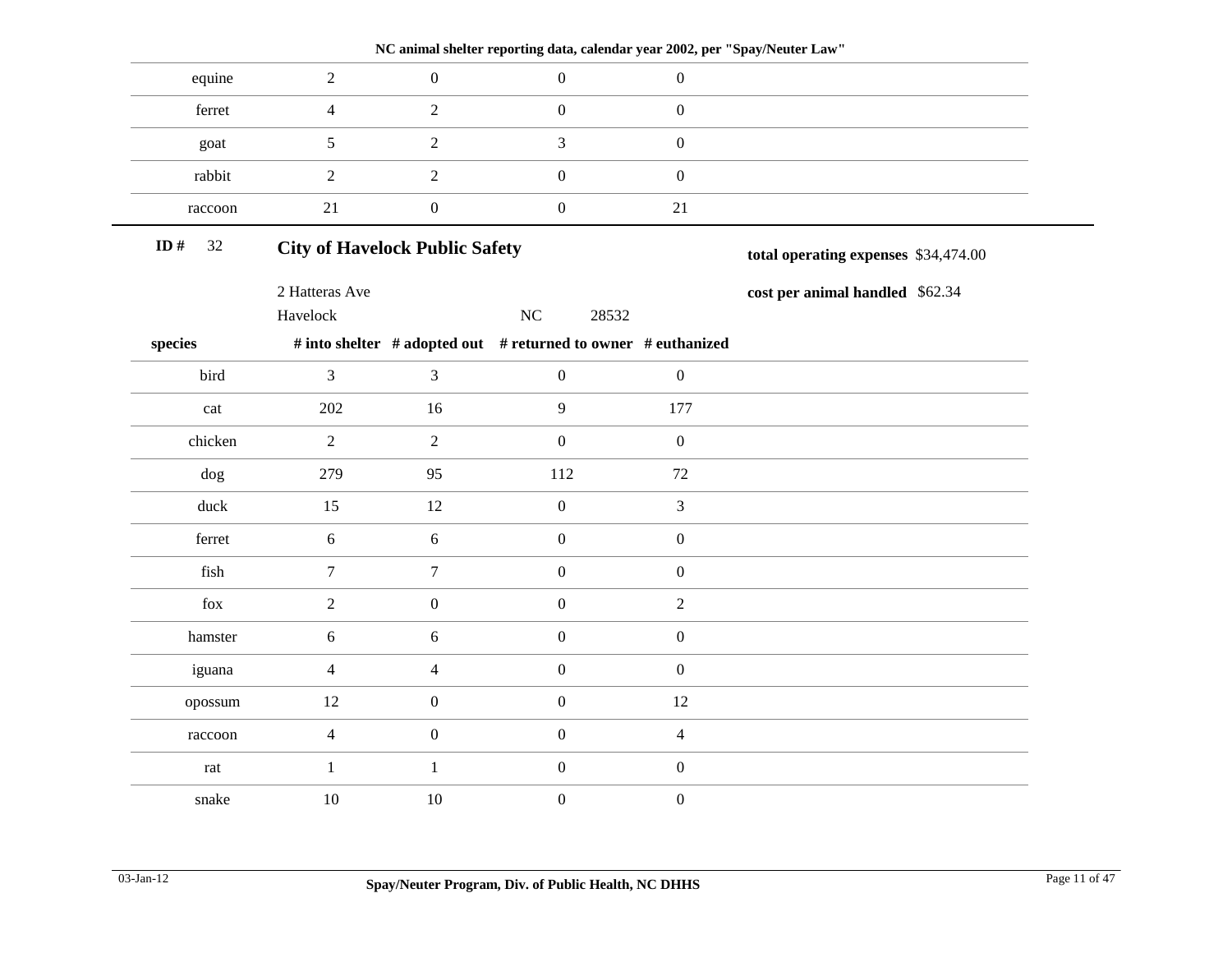| ID#<br>42             | <b>City of Rocky Mount Animal Control</b><br>Rocky Mount Police Dept             |                  |                  |                                                               | total operating expenses \$0.00       |
|-----------------------|----------------------------------------------------------------------------------|------------------|------------------|---------------------------------------------------------------|---------------------------------------|
|                       | PO Box 1180                                                                      |                  |                  |                                                               | cost per animal handled \$0.00        |
|                       | <b>Rocky Mount</b>                                                               |                  | NC               | 27801                                                         |                                       |
| species               |                                                                                  |                  |                  | # into shelter # adopted out # returned to owner # euthanized |                                       |
| <b>DID NOT REPORT</b> | $\boldsymbol{0}$                                                                 | $\boldsymbol{0}$ | $\overline{0}$   | $\boldsymbol{0}$                                              |                                       |
| ID $#$<br>45          | <b>City of Tarboro Animal Control</b><br>Dept. of Public Works                   |                  |                  |                                                               | total operating expenses \$44,910.65  |
|                       | <b>PO Box 220</b>                                                                |                  |                  |                                                               | cost per animal handled \$83.94       |
|                       | Tarboro                                                                          |                  | NC               | 27886                                                         |                                       |
| species               |                                                                                  |                  |                  | # into shelter # adopted out # returned to owner # euthanized |                                       |
| bird                  | $\overline{4}$                                                                   | $\boldsymbol{0}$ | $\overline{0}$   | $\overline{4}$                                                |                                       |
| cat                   | 261                                                                              | 3                | $\,8\,$          | 250                                                           |                                       |
| deer                  | 6                                                                                | $\boldsymbol{0}$ | $\boldsymbol{0}$ | 6                                                             |                                       |
| dog                   | 235                                                                              | 21               | 26               | 188                                                           |                                       |
| livestock             | $\mathbf{1}$                                                                     | $\boldsymbol{0}$ | $\mathbf{1}$     | $\boldsymbol{0}$                                              |                                       |
| opossum               | $\,8$                                                                            | $\boldsymbol{0}$ | $\boldsymbol{0}$ | $\,8\,$                                                       |                                       |
| raccoon               | 5                                                                                | $\boldsymbol{0}$ | $\mathbf{0}$     | $\sqrt{5}$                                                    |                                       |
| snake                 | $\tau$                                                                           | $\boldsymbol{0}$ | $\mathbf{0}$     | $\tau$                                                        |                                       |
| squirrel              | $\,8\,$                                                                          | $\boldsymbol{0}$ | $\boldsymbol{0}$ | $\,8\,$                                                       |                                       |
| ID#<br>48             | <b>Cleveland County Animal Control</b><br><b>Cleveland County Animal Shelter</b> |                  |                  |                                                               | total operating expenses \$310,815.00 |
|                       | 315 E Grover St                                                                  |                  |                  |                                                               | cost per animal handled \$40.77       |
|                       | Shelby                                                                           |                  | NC               | 28150-3998                                                    |                                       |
| species               |                                                                                  |                  |                  | # into shelter # adopted out # returned to owner # euthanized |                                       |
| bat                   | 18                                                                               | $\boldsymbol{0}$ | $\boldsymbol{0}$ | 18                                                            |                                       |
| bobcat                | $\mathbf{1}$                                                                     | $\boldsymbol{0}$ | $\boldsymbol{0}$ | $\mathbf{1}$                                                  |                                       |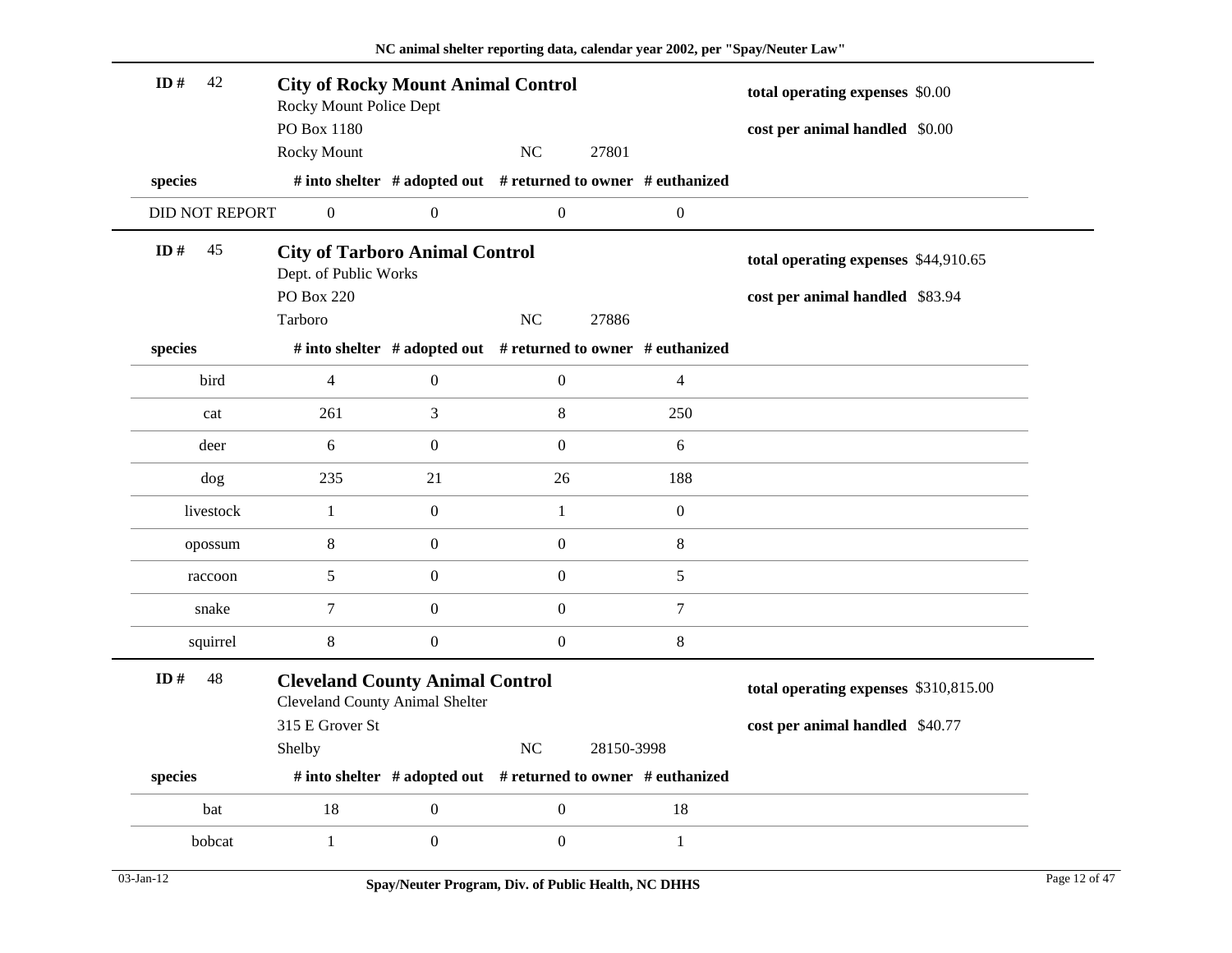| bord      |                                  |                  |                                       |                                                               |                                 |  |  |
|-----------|----------------------------------|------------------|---------------------------------------|---------------------------------------------------------------|---------------------------------|--|--|
|           | 63                               | $\boldsymbol{0}$ | $\boldsymbol{0}$                      | 63                                                            |                                 |  |  |
| cat       | 3,227                            | 3                | 34                                    | 3,042                                                         |                                 |  |  |
| chipmunk  | $\mathbf{1}$                     | $\boldsymbol{0}$ | $\boldsymbol{0}$                      | $1\,$                                                         |                                 |  |  |
| deer      | $\mathbf{1}$                     | $\boldsymbol{0}$ | $\boldsymbol{0}$                      | $\boldsymbol{0}$                                              |                                 |  |  |
| dog       | 4,040                            | 17               | 383                                   | 3,611                                                         |                                 |  |  |
| ferret    | $\mathbf{1}$                     | $\boldsymbol{0}$ | $\boldsymbol{0}$                      | $\mathbf 1$                                                   |                                 |  |  |
| fox       | 30                               | $\boldsymbol{0}$ | $\boldsymbol{0}$                      | 30                                                            |                                 |  |  |
| goat      | $\mathfrak{S}$                   | $\boldsymbol{0}$ | $\sqrt{5}$                            | $\boldsymbol{0}$                                              |                                 |  |  |
| groundhog | $22\,$                           | $\boldsymbol{0}$ | $\boldsymbol{0}$                      | 22                                                            |                                 |  |  |
| oppossum  | 96                               | $\boldsymbol{0}$ | $\boldsymbol{0}$                      | 80                                                            |                                 |  |  |
| pig       | $\overline{3}$                   | $\boldsymbol{0}$ | $\ensuremath{\mathfrak{Z}}$           | $\boldsymbol{0}$                                              |                                 |  |  |
| raccoon   | 83                               | $\boldsymbol{0}$ | $\boldsymbol{0}$                      | 83                                                            |                                 |  |  |
| rat       | $\mathbf{1}$                     | $\boldsymbol{0}$ | $\boldsymbol{0}$                      | $\mathbf{1}$                                                  |                                 |  |  |
| skunk     | 25                               | $\boldsymbol{0}$ | $\boldsymbol{0}$                      | $25\,$                                                        |                                 |  |  |
| snake     | $\mathbf{1}$                     | $\boldsymbol{0}$ | $\boldsymbol{0}$                      | $\mathbf{1}$                                                  |                                 |  |  |
| squirrel  | 5                                | $\boldsymbol{0}$ | $\boldsymbol{0}$                      | 5                                                             |                                 |  |  |
| ID#<br>49 |                                  |                  | <b>Columbus County Animal Control</b> |                                                               |                                 |  |  |
|           |                                  |                  |                                       |                                                               |                                 |  |  |
|           | 111 Washington Ave<br>Whiteville |                  | NC                                    | 28472                                                         | cost per animal handled \$25.51 |  |  |
| species   |                                  |                  |                                       | # into shelter # adopted out # returned to owner # euthanized |                                 |  |  |
| cat       | 1,606                            | 55               | 29                                    | 1,522                                                         |                                 |  |  |
| dog       | 2,957                            | 358              | 110                                   | 2,489                                                         |                                 |  |  |
| opossum   | 47                               | $\boldsymbol{0}$ | $\boldsymbol{0}$                      | 47                                                            |                                 |  |  |

**NC animal shelter reporting data, calendar year 2002, per "Spay/Neuter Law"**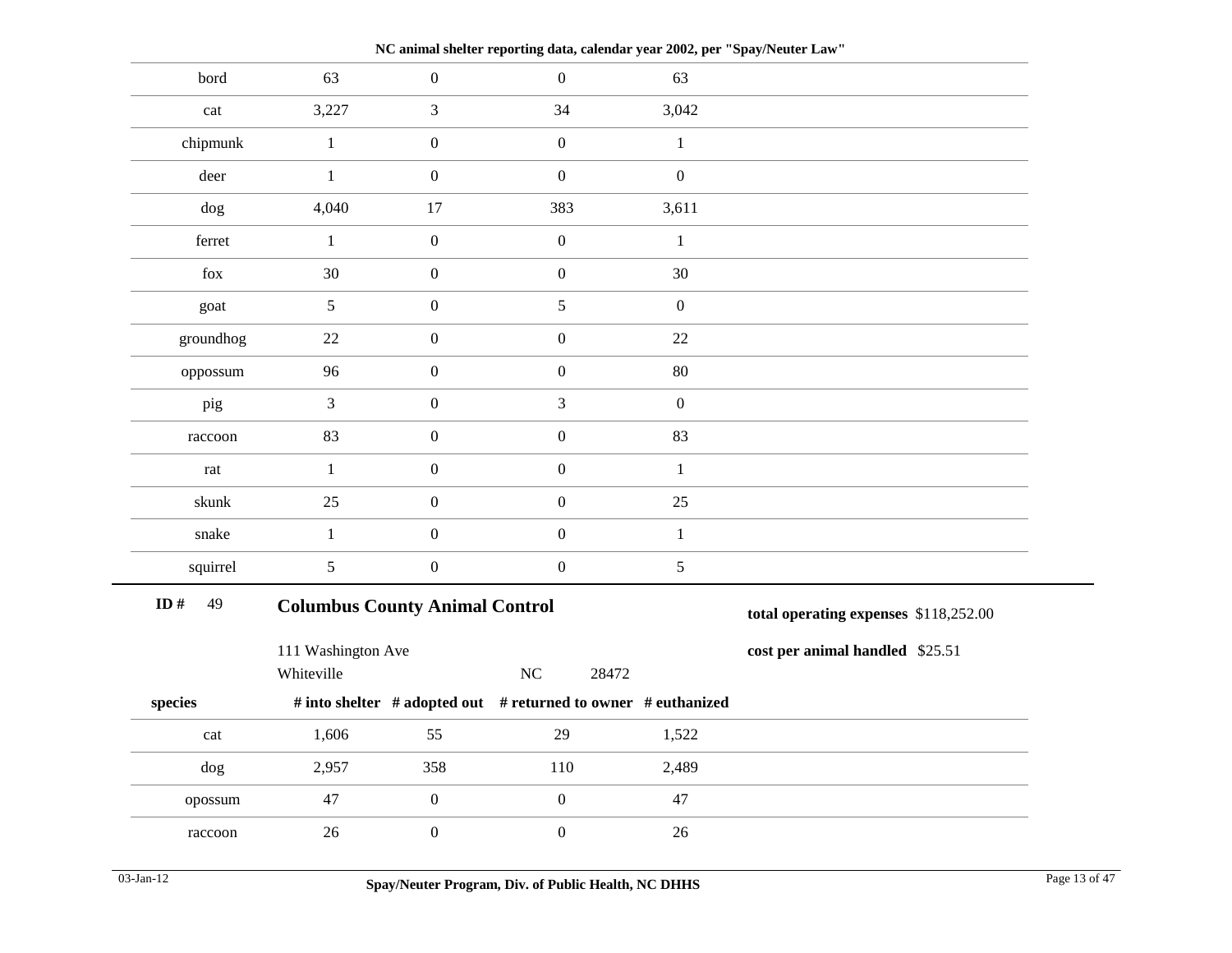| 51<br>ID $#$ | <b>Craven-Pamlico Animal Services Center</b><br><b>Craven County Health Dept</b><br>1639 Old Airport Rd |                  | total operating expenses \$299,589.69<br>cost per animal handled \$49.26 |                  |                                       |
|--------------|---------------------------------------------------------------------------------------------------------|------------------|--------------------------------------------------------------------------|------------------|---------------------------------------|
|              | New Bern                                                                                                |                  | NC<br>28562                                                              |                  |                                       |
| species      |                                                                                                         |                  | # into shelter # adopted out # returned to owner # euthanized            |                  |                                       |
| bat          | $\overline{4}$                                                                                          | $\boldsymbol{0}$ | $\boldsymbol{0}$                                                         | 2                |                                       |
| cat          | 3,093                                                                                                   | 170              | 17                                                                       | 2,873            |                                       |
| deer         | $\mathbf{1}$                                                                                            | $\boldsymbol{0}$ | $\boldsymbol{0}$                                                         | $\boldsymbol{0}$ |                                       |
| dog          | 2,919                                                                                                   | 389              | 251                                                                      | 2,186            |                                       |
| ferret       | $\mathbf{1}$                                                                                            | $\boldsymbol{0}$ | $\boldsymbol{0}$                                                         | $\mathbf{1}$     |                                       |
| fox          | $\overline{4}$                                                                                          | $\boldsymbol{0}$ | $\boldsymbol{0}$                                                         | $\overline{3}$   |                                       |
| guinea pig   | $\mathbf{1}$                                                                                            | $\boldsymbol{0}$ | $\boldsymbol{0}$                                                         | $\mathbf{1}$     |                                       |
| monkey       | $\mathbf{1}$                                                                                            | $\boldsymbol{0}$ | $\mathbf{1}$                                                             | $\boldsymbol{0}$ |                                       |
| opossum      | 45                                                                                                      | $\boldsymbol{0}$ | 33                                                                       | $\boldsymbol{0}$ |                                       |
| rabbit       | $\overline{2}$                                                                                          | $\mathbf{1}$     | $\boldsymbol{0}$                                                         | $\mathbf{1}$     |                                       |
| raccoon      | 22                                                                                                      | $\boldsymbol{0}$ | $\boldsymbol{0}$                                                         | 10               |                                       |
| ID#<br>52    | <b>Cumberland County Animal Control</b>                                                                 |                  |                                                                          |                  | total operating expenses \$845,618.00 |
|              | PO Drawer 1829<br>Fayetteville                                                                          |                  | NC<br>28302                                                              |                  | cost per animal handled \$70.76       |
| species      |                                                                                                         |                  | # into shelter # adopted out # returned to owner # euthanized            |                  |                                       |
|              |                                                                                                         |                  |                                                                          |                  |                                       |
| bat          | 15                                                                                                      | $\boldsymbol{0}$ | $\boldsymbol{0}$                                                         | 15               |                                       |
| buzzard      | 3                                                                                                       | $\boldsymbol{0}$ | $\boldsymbol{0}$                                                         | $\mathfrak{Z}$   |                                       |
| cat          | 4,562                                                                                                   | 516              | 51                                                                       | 3,951            |                                       |
| chicken      | 14                                                                                                      | 12               | $\boldsymbol{0}$                                                         | $\overline{2}$   |                                       |
| cockatiel    | $\mathbf{1}$                                                                                            | $\boldsymbol{0}$ | $\boldsymbol{0}$                                                         | $\,1$            |                                       |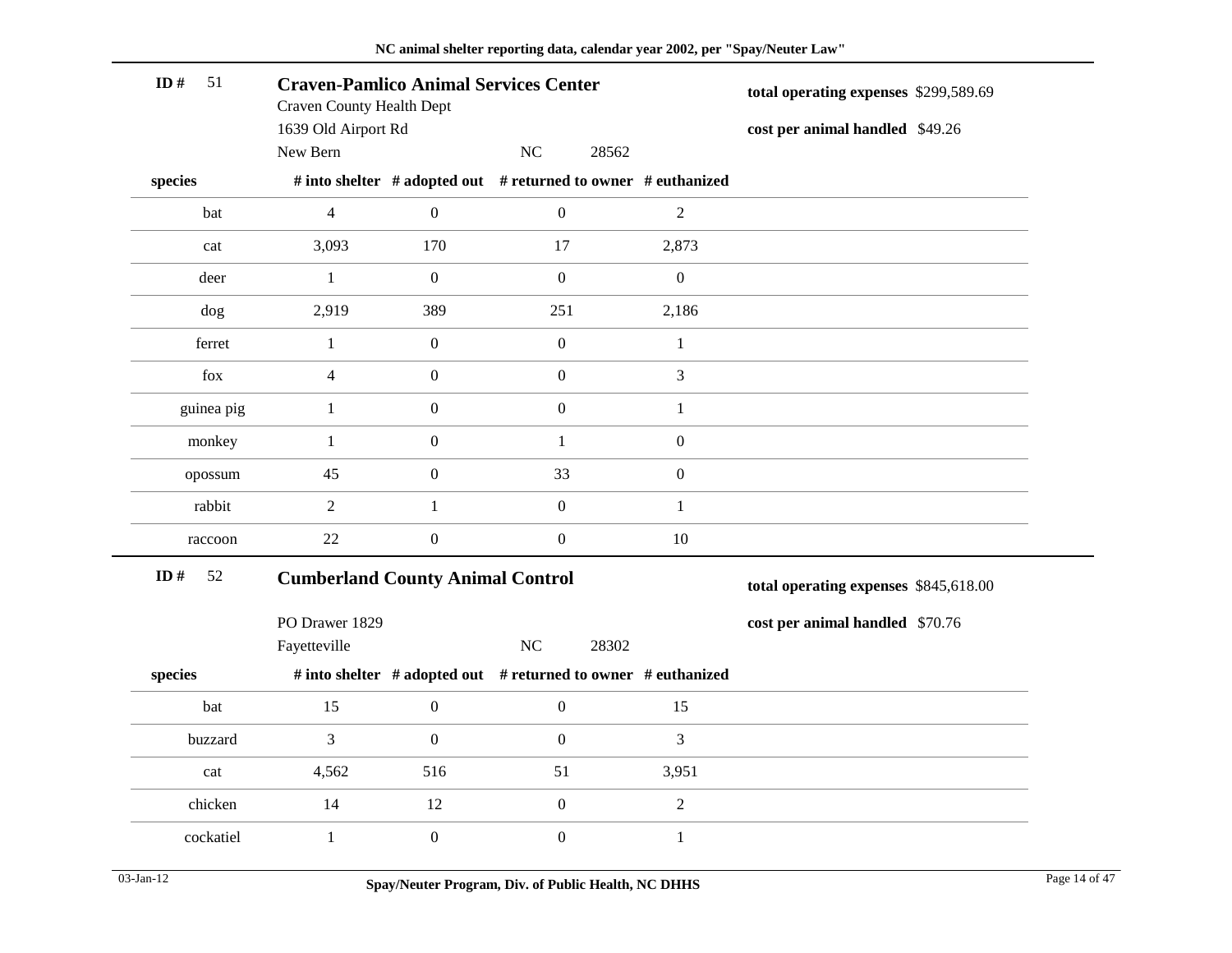crow  $1$  0 0 1 deer 6 0 0 0 6 dog 7,196 965 619 5,587 dove 2 0 0 2 duck 17 17 0 0 equine  $4$  0  $4$  0 ferret  $1$  0 0 1 fox  $6$  0 0 6 goose 2 0 0 2 guinea pig  $1 \t 0 \t 0 \t 1$ opposum 31 0 0 31 osprey  $1$  0 0 1 potbelly pig 5 3 2 0 python  $2$  2 0 0 rabbit 7 2 0 5  $raccoon$  68 0 0 68 snake  $1$  0 1 0 squirrel  $3$  0 0 3 turtle 1 0 1 0 woodpecker 1 0 1 0 **Davidson County Animal Control** 490 Glendale Rd Lexington NC 27292 **species # into shelter # adopted out # returned to owner # euthanized total operating expenses** \$296,962.00 **cost per animal handled** \$38.18 **ID #** 54

**NC animal shelter reporting data, calendar year 2002, per "Spay/Neuter Law"**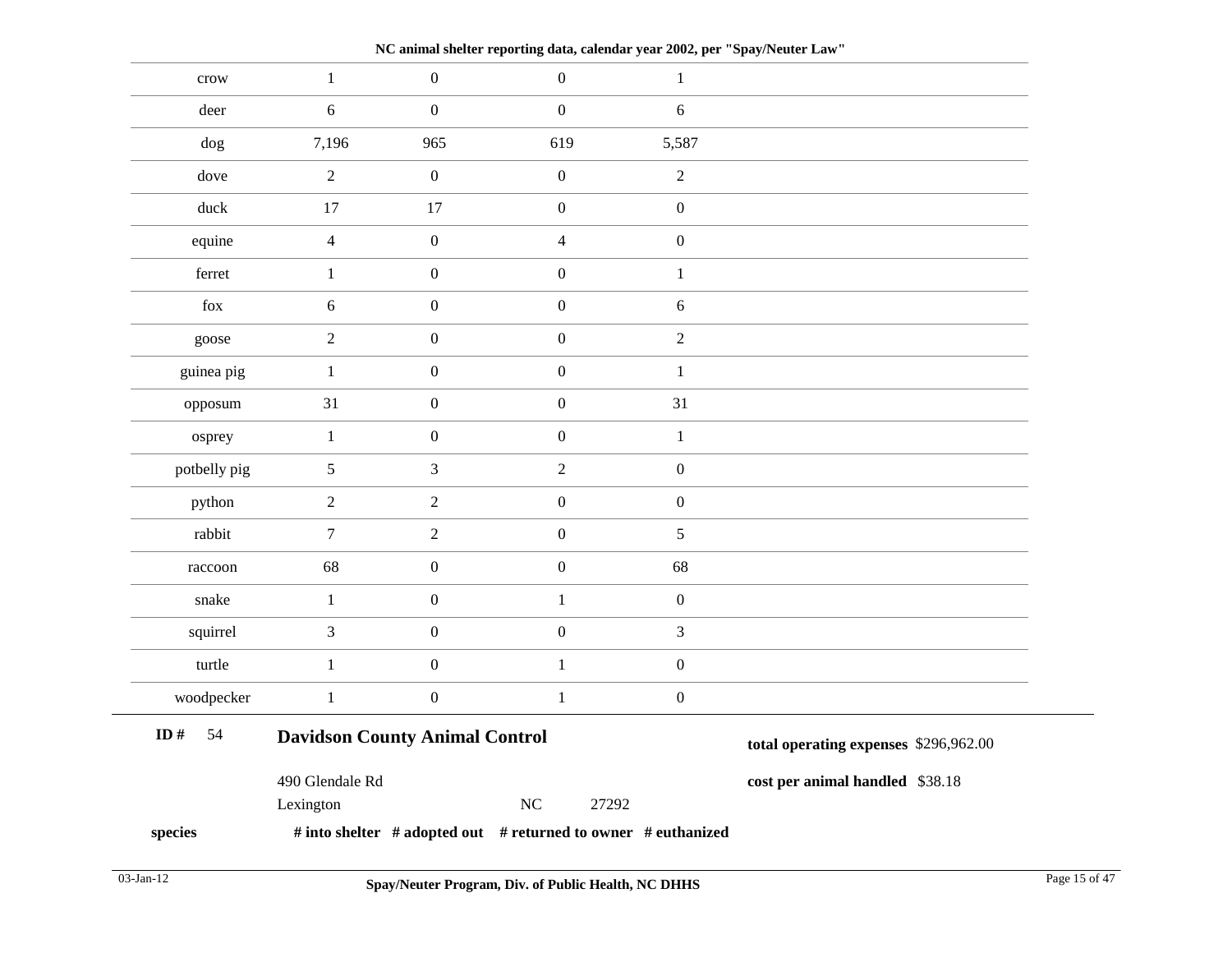| $\overline{0}$<br>11<br>$\Omega$<br>bat<br>11<br>12<br>3,304<br>135<br>3,157<br>cat<br>4,275<br>304<br>295<br>3,676<br>dog<br>$\tau$<br>$\mathbf{0}$<br>$\boldsymbol{0}$<br>$\tau$<br>fox<br>$\boldsymbol{0}$<br>$\boldsymbol{0}$<br>26<br>26<br>opossum<br>148<br>$\boldsymbol{0}$<br>$\overline{0}$<br>148<br>raccoon<br>5<br>$\boldsymbol{0}$<br>$\boldsymbol{0}$<br>5<br>skunk<br>55<br><b>Davie County Animal Control</b><br>total operating expenses \$96,000.00<br>809 Salisbury St<br>cost per animal handled \$45.26<br>NC<br>Mocksville<br>27028<br># into shelter # adopted out # returned to owner # euthanized<br>786<br>38<br>17<br>731<br>cat<br>1,302<br>52<br>56<br>1,194<br>dog<br>3<br>$\boldsymbol{0}$<br>$\boldsymbol{0}$<br>3<br>fox<br>$\boldsymbol{0}$<br>24<br>$\overline{0}$<br>24<br>raccoon<br>$\boldsymbol{0}$<br>6<br>$\boldsymbol{0}$<br>$6\,$<br>skunk<br>56<br><b>Duplin County Animal Control</b><br>total operating expenses \$80,922.83<br>Duplin County Manager's Office<br>PO Box 910<br>cost per animal handled \$25.01<br>$\rm NC$<br>Kenansville<br>28349<br># into shelter # adopted out # returned to owner # euthanized<br>$\boldsymbol{0}$<br>1,013<br>20<br>993<br>cat<br>91<br>2,223<br>47<br>2,085<br>dog |         |  | NC animal shelter reporting data, calendar year 2002, per "Spay/Neuter Law" |  |
|-----------------------------------------------------------------------------------------------------------------------------------------------------------------------------------------------------------------------------------------------------------------------------------------------------------------------------------------------------------------------------------------------------------------------------------------------------------------------------------------------------------------------------------------------------------------------------------------------------------------------------------------------------------------------------------------------------------------------------------------------------------------------------------------------------------------------------------------------------------------------------------------------------------------------------------------------------------------------------------------------------------------------------------------------------------------------------------------------------------------------------------------------------------------------------------------------------------------------------------------------------------|---------|--|-----------------------------------------------------------------------------|--|
|                                                                                                                                                                                                                                                                                                                                                                                                                                                                                                                                                                                                                                                                                                                                                                                                                                                                                                                                                                                                                                                                                                                                                                                                                                                           |         |  |                                                                             |  |
|                                                                                                                                                                                                                                                                                                                                                                                                                                                                                                                                                                                                                                                                                                                                                                                                                                                                                                                                                                                                                                                                                                                                                                                                                                                           |         |  |                                                                             |  |
|                                                                                                                                                                                                                                                                                                                                                                                                                                                                                                                                                                                                                                                                                                                                                                                                                                                                                                                                                                                                                                                                                                                                                                                                                                                           |         |  |                                                                             |  |
|                                                                                                                                                                                                                                                                                                                                                                                                                                                                                                                                                                                                                                                                                                                                                                                                                                                                                                                                                                                                                                                                                                                                                                                                                                                           |         |  |                                                                             |  |
|                                                                                                                                                                                                                                                                                                                                                                                                                                                                                                                                                                                                                                                                                                                                                                                                                                                                                                                                                                                                                                                                                                                                                                                                                                                           |         |  |                                                                             |  |
|                                                                                                                                                                                                                                                                                                                                                                                                                                                                                                                                                                                                                                                                                                                                                                                                                                                                                                                                                                                                                                                                                                                                                                                                                                                           |         |  |                                                                             |  |
|                                                                                                                                                                                                                                                                                                                                                                                                                                                                                                                                                                                                                                                                                                                                                                                                                                                                                                                                                                                                                                                                                                                                                                                                                                                           |         |  |                                                                             |  |
|                                                                                                                                                                                                                                                                                                                                                                                                                                                                                                                                                                                                                                                                                                                                                                                                                                                                                                                                                                                                                                                                                                                                                                                                                                                           | ID $#$  |  |                                                                             |  |
|                                                                                                                                                                                                                                                                                                                                                                                                                                                                                                                                                                                                                                                                                                                                                                                                                                                                                                                                                                                                                                                                                                                                                                                                                                                           |         |  |                                                                             |  |
|                                                                                                                                                                                                                                                                                                                                                                                                                                                                                                                                                                                                                                                                                                                                                                                                                                                                                                                                                                                                                                                                                                                                                                                                                                                           |         |  |                                                                             |  |
|                                                                                                                                                                                                                                                                                                                                                                                                                                                                                                                                                                                                                                                                                                                                                                                                                                                                                                                                                                                                                                                                                                                                                                                                                                                           | species |  |                                                                             |  |
|                                                                                                                                                                                                                                                                                                                                                                                                                                                                                                                                                                                                                                                                                                                                                                                                                                                                                                                                                                                                                                                                                                                                                                                                                                                           |         |  |                                                                             |  |
|                                                                                                                                                                                                                                                                                                                                                                                                                                                                                                                                                                                                                                                                                                                                                                                                                                                                                                                                                                                                                                                                                                                                                                                                                                                           |         |  |                                                                             |  |
|                                                                                                                                                                                                                                                                                                                                                                                                                                                                                                                                                                                                                                                                                                                                                                                                                                                                                                                                                                                                                                                                                                                                                                                                                                                           |         |  |                                                                             |  |
|                                                                                                                                                                                                                                                                                                                                                                                                                                                                                                                                                                                                                                                                                                                                                                                                                                                                                                                                                                                                                                                                                                                                                                                                                                                           |         |  |                                                                             |  |
|                                                                                                                                                                                                                                                                                                                                                                                                                                                                                                                                                                                                                                                                                                                                                                                                                                                                                                                                                                                                                                                                                                                                                                                                                                                           |         |  |                                                                             |  |
|                                                                                                                                                                                                                                                                                                                                                                                                                                                                                                                                                                                                                                                                                                                                                                                                                                                                                                                                                                                                                                                                                                                                                                                                                                                           | ID#     |  |                                                                             |  |
|                                                                                                                                                                                                                                                                                                                                                                                                                                                                                                                                                                                                                                                                                                                                                                                                                                                                                                                                                                                                                                                                                                                                                                                                                                                           |         |  |                                                                             |  |
|                                                                                                                                                                                                                                                                                                                                                                                                                                                                                                                                                                                                                                                                                                                                                                                                                                                                                                                                                                                                                                                                                                                                                                                                                                                           |         |  |                                                                             |  |
|                                                                                                                                                                                                                                                                                                                                                                                                                                                                                                                                                                                                                                                                                                                                                                                                                                                                                                                                                                                                                                                                                                                                                                                                                                                           | species |  |                                                                             |  |
|                                                                                                                                                                                                                                                                                                                                                                                                                                                                                                                                                                                                                                                                                                                                                                                                                                                                                                                                                                                                                                                                                                                                                                                                                                                           |         |  |                                                                             |  |
|                                                                                                                                                                                                                                                                                                                                                                                                                                                                                                                                                                                                                                                                                                                                                                                                                                                                                                                                                                                                                                                                                                                                                                                                                                                           |         |  |                                                                             |  |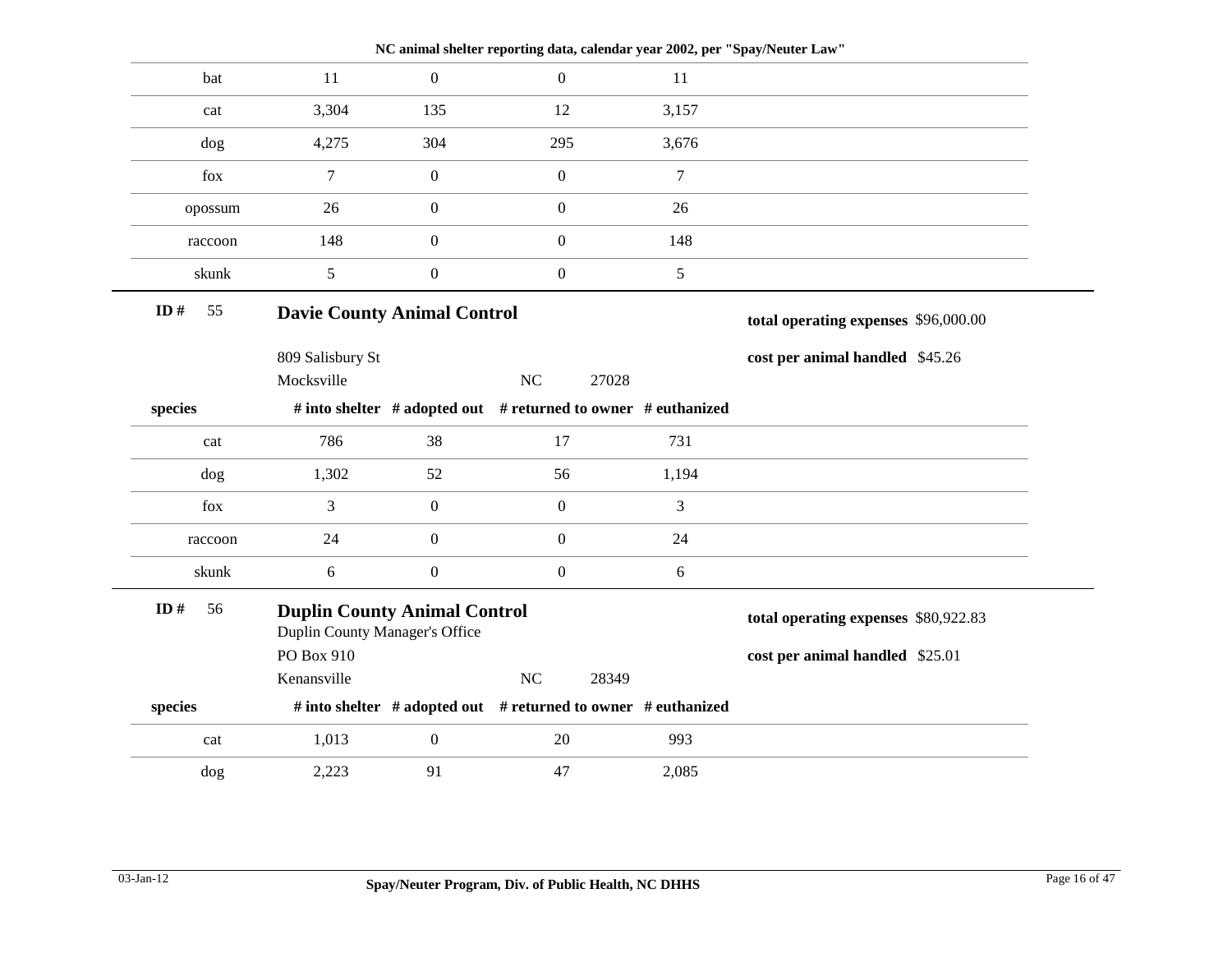| ID $#$<br>58 | <b>Edgecombe County Animal Control</b>    |                                                                     |                  |       |                  | total operating expenses \$125,149.95   |  |
|--------------|-------------------------------------------|---------------------------------------------------------------------|------------------|-------|------------------|-----------------------------------------|--|
|              | 2909 N Main St                            |                                                                     |                  |       |                  | cost per animal handled \$54.31         |  |
|              | Tarboro                                   |                                                                     | NC               | 27886 |                  |                                         |  |
| species      |                                           | # into shelter $#$ adopted out $#$ returned to owner $#$ euthanized |                  |       |                  |                                         |  |
| cat          | 928                                       | 15                                                                  | $\boldsymbol{0}$ |       | 595              |                                         |  |
| dog          | 1,375                                     | 72                                                                  | 31               |       | 841              |                                         |  |
| potbelly pig | $\mathbf{1}$                              | $1\,$                                                               | $\boldsymbol{0}$ |       | $\boldsymbol{0}$ |                                         |  |
| ID#<br>59    | <b>Forsyth County Animal Control</b>      |                                                                     |                  |       |                  | total operating expenses \$1,204,323.00 |  |
|              | 1200 Fairchild Dr<br><b>Winston Salem</b> |                                                                     | $\rm NC$         | 27105 |                  | cost per animal handled \$104.45        |  |
| species      |                                           | # into shelter # adopted out # returned to owner # euthanized       |                  |       |                  |                                         |  |
|              |                                           |                                                                     |                  |       |                  |                                         |  |
| bat          | 105                                       | $\boldsymbol{0}$                                                    | $\boldsymbol{0}$ |       | 67               |                                         |  |
| bird         | $\mathbf{1}$                              | $\boldsymbol{0}$                                                    | $\boldsymbol{0}$ |       | $\boldsymbol{0}$ |                                         |  |
| cat          | 5,174                                     | 231                                                                 | 61               |       | 4,782            |                                         |  |
| chicken      | 49                                        | $\sqrt{6}$                                                          | $10\,$           |       | 30               |                                         |  |
| chipmunk     | $\mathbf{1}$                              | $\boldsymbol{0}$                                                    | $\boldsymbol{0}$ |       | $\boldsymbol{0}$ |                                         |  |
| deer         | $\mathbf{1}$                              | $\boldsymbol{0}$                                                    | $\boldsymbol{0}$ |       | $\mathbf{1}$     |                                         |  |
| dog          | 6,222                                     | 405                                                                 | 526              |       | 5,158            |                                         |  |
| $duck$       | 3                                         | $\boldsymbol{0}$                                                    | $\mathfrak{Z}$   |       | $\boldsymbol{0}$ |                                         |  |
| equine       | 35                                        | 32                                                                  | $\boldsymbol{0}$ |       | $\mathbf{1}$     |                                         |  |
| ferret       | 6                                         | $\boldsymbol{2}$                                                    | $\mathbf{1}$     |       | $\overline{2}$   |                                         |  |
| fish         | $\mathbf{1}$                              | $\mathbf{1}$                                                        | $\boldsymbol{0}$ |       | $\boldsymbol{0}$ |                                         |  |
| goat         | 19                                        | 14                                                                  | $\mathfrak{S}$   |       | $\boldsymbol{0}$ |                                         |  |
| goat, pygmy  | 6                                         | $\boldsymbol{0}$                                                    | $6\,$            |       | $\boldsymbol{0}$ |                                         |  |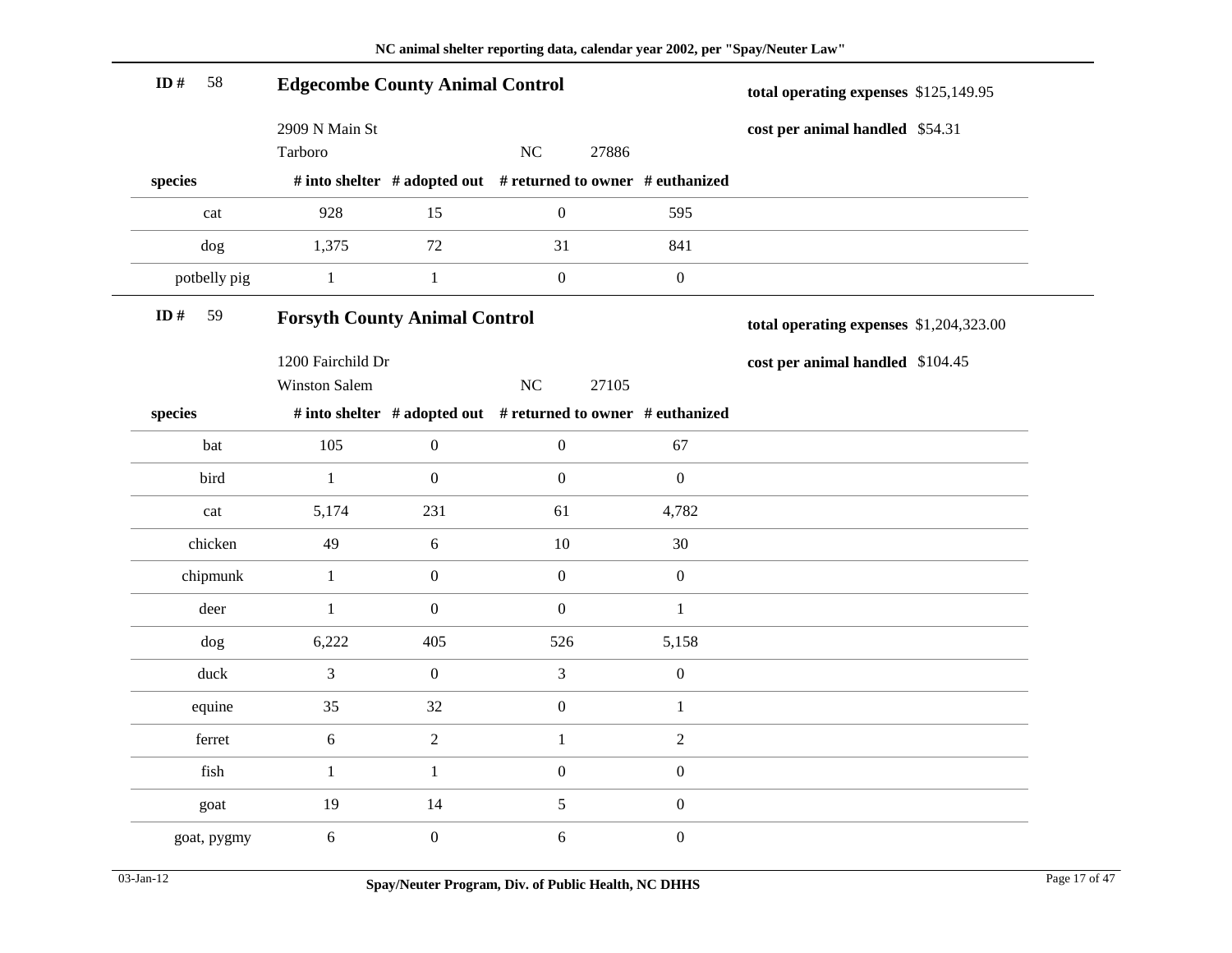**NC animal shelter reporting data, calendar year 2002, per "Spay/Neuter Law"**

| gopher       | $\mathbf{1}$                                                                                    | $\boldsymbol{0}$ | $\boldsymbol{0}$                                              | $\boldsymbol{0}$ |                                                                          |
|--------------|-------------------------------------------------------------------------------------------------|------------------|---------------------------------------------------------------|------------------|--------------------------------------------------------------------------|
| groundhog    | $8\,$                                                                                           | $\boldsymbol{0}$ | $\boldsymbol{0}$                                              | 5                |                                                                          |
| hawk         | $\mathbf{1}$                                                                                    | $\boldsymbol{0}$ | $\boldsymbol{0}$                                              | $\boldsymbol{0}$ |                                                                          |
| iguana       | $\mathbf{1}$                                                                                    | $\boldsymbol{0}$ | $\boldsymbol{0}$                                              | $\boldsymbol{0}$ |                                                                          |
| lizard       | $\mathbf{1}$                                                                                    | $\boldsymbol{0}$ | $\boldsymbol{0}$                                              | $\mathbf{1}$     |                                                                          |
| opossum      | 19                                                                                              | $\boldsymbol{0}$ | $\boldsymbol{0}$                                              | 8                |                                                                          |
| pig          | $\overline{2}$                                                                                  | $\mathbf{1}$     | $\boldsymbol{0}$                                              | $\boldsymbol{0}$ |                                                                          |
| potbelly pig | 3                                                                                               | 3                | $\boldsymbol{0}$                                              | $\boldsymbol{0}$ |                                                                          |
| rabbit       | 11                                                                                              | $\overline{2}$   | $\sqrt{2}$                                                    | $6\,$            |                                                                          |
| raccoon      | 141                                                                                             | $\boldsymbol{0}$ | $\boldsymbol{0}$                                              | 102              |                                                                          |
| rat          | $\overline{2}$                                                                                  | $\boldsymbol{0}$ | $\boldsymbol{0}$                                              | $\overline{2}$   |                                                                          |
| sheep        | 3                                                                                               | 3                | $\boldsymbol{0}$                                              | $\boldsymbol{0}$ |                                                                          |
| skunk        | 12                                                                                              | $\boldsymbol{0}$ | $\boldsymbol{0}$                                              | 6                |                                                                          |
| snake        | $\overline{2}$                                                                                  | $\boldsymbol{0}$ | $\boldsymbol{0}$                                              | $\mathbf{1}$     |                                                                          |
| squirrel     | $\tau$                                                                                          | $\boldsymbol{0}$ | $\boldsymbol{0}$                                              | 6                |                                                                          |
| wolf         | $\mathbf{1}$                                                                                    | $\boldsymbol{0}$ | $\boldsymbol{0}$                                              | $\mathbf{1}$     |                                                                          |
| woodchuck    | $\overline{2}$                                                                                  | $\boldsymbol{0}$ | $\overline{0}$                                                | $\boldsymbol{0}$ |                                                                          |
| ID#<br>60    | <b>Franklin County Animal Control</b><br>Franklin County Health Dept<br>107 Industrial Dr Ste C |                  |                                                               |                  | total operating expenses \$179,698.50<br>cost per animal handled \$28.70 |
|              | Louisburg                                                                                       |                  | NC<br>27549                                                   |                  |                                                                          |
| species      |                                                                                                 |                  | # into shelter # adopted out # returned to owner # euthanized |                  |                                                                          |
| bat          | 3                                                                                               | $\boldsymbol{0}$ | $\boldsymbol{0}$                                              | 3                |                                                                          |
| beaver       | $\mathbf{1}$                                                                                    | $\boldsymbol{0}$ | $\boldsymbol{0}$                                              | $\mathbf{1}$     |                                                                          |
| bird         | $8\,$                                                                                           | $\boldsymbol{0}$ | $\boldsymbol{0}$                                              | $8\,$            |                                                                          |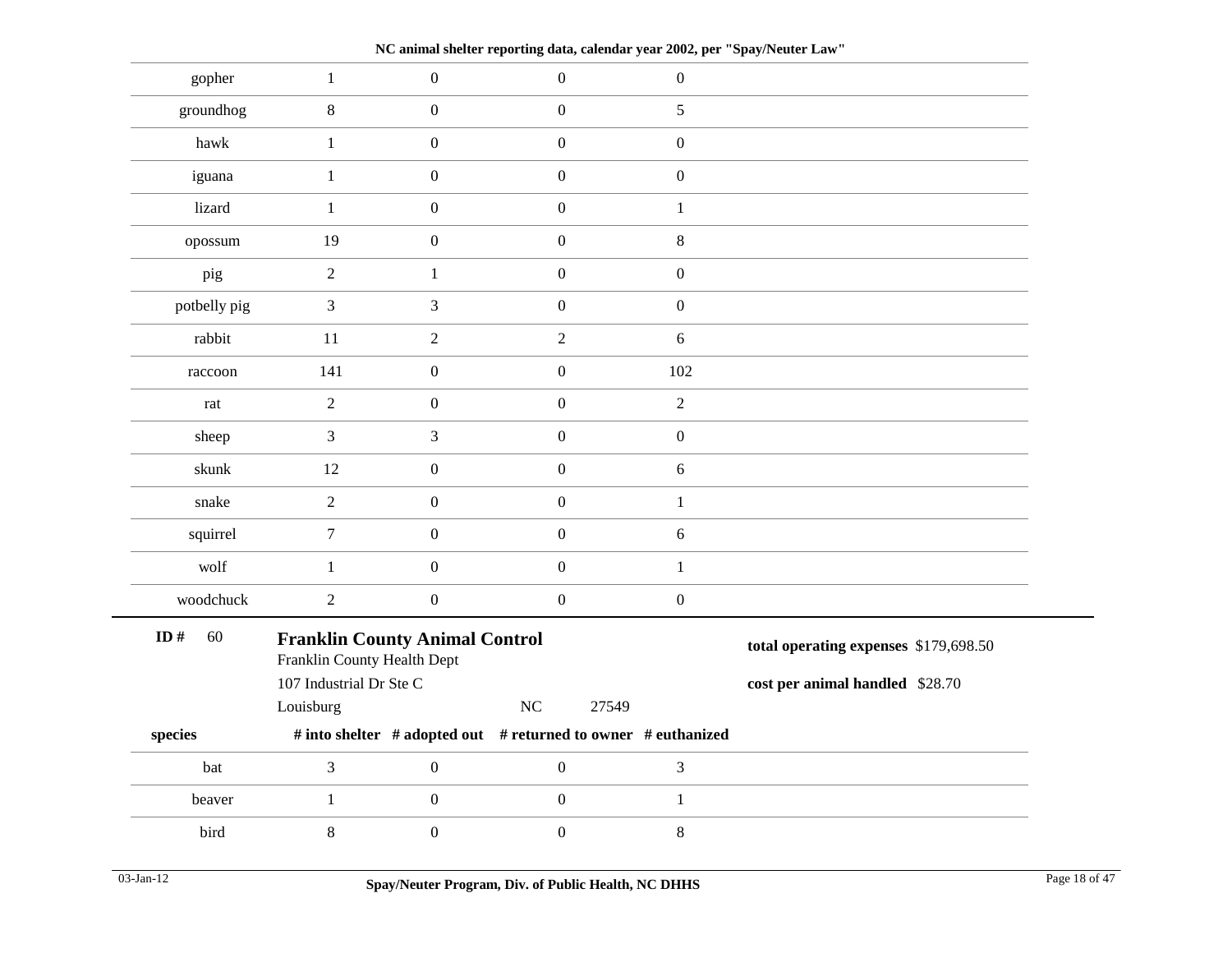| cat                                                               | 1,205                                                                   | 144              | $\boldsymbol{0}$                                              | 985              |                                       |
|-------------------------------------------------------------------|-------------------------------------------------------------------------|------------------|---------------------------------------------------------------|------------------|---------------------------------------|
| crow                                                              | $\overline{2}$                                                          | $\boldsymbol{0}$ | $\mathbf{0}$                                                  | $\overline{2}$   |                                       |
| deer                                                              | $\mathbf{1}$                                                            | $\boldsymbol{0}$ | $\mathbf{0}$                                                  | $\mathbf{1}$     |                                       |
| dog                                                               | 1,992                                                                   | 259              | 58                                                            | 1,581            |                                       |
| equine                                                            | 3                                                                       | $\boldsymbol{0}$ | $\mathbf{0}$                                                  | $\mathfrak{Z}$   |                                       |
| ${\rm fox}$                                                       | $\mathbf{1}$                                                            | $\boldsymbol{0}$ | $\boldsymbol{0}$                                              | $\mathbf{1}$     |                                       |
| opossum                                                           | $\overline{4}$                                                          | $\boldsymbol{0}$ | $\boldsymbol{0}$                                              | $\overline{4}$   |                                       |
| pig                                                               | $\mathbf{1}$                                                            | $\boldsymbol{0}$ | $\mathbf{0}$                                                  | $\mathbf{1}$     |                                       |
| prairie dog                                                       | $\mathbf{1}$                                                            | $\boldsymbol{0}$ | $\mathbf{0}$                                                  | $\mathbf{1}$     |                                       |
| raccoon                                                           | 6                                                                       | $\boldsymbol{0}$ | $\mathbf{0}$                                                  | $\sqrt{6}$       |                                       |
| snake                                                             | $\overline{c}$                                                          | $\boldsymbol{0}$ | $\mathbf{0}$                                                  | $\sqrt{2}$       |                                       |
| turtle                                                            | 5                                                                       | $\boldsymbol{0}$ | $\mathbf{0}$                                                  | $\sqrt{5}$       |                                       |
| ID $#$<br>61                                                      | <b>Gaston County Animal Control</b><br><b>Gaston County Police Dept</b> |                  |                                                               |                  | total operating expenses \$792,387.00 |
|                                                                   | PO Box 479                                                              |                  |                                                               |                  | cost per animal handled \$90.61       |
|                                                                   | Dallas                                                                  |                  | NC<br>28034                                                   |                  |                                       |
| species                                                           |                                                                         |                  | # into shelter # adopted out # returned to owner # euthanized |                  |                                       |
| alligator                                                         | $\,1$                                                                   | $\boldsymbol{0}$ | $\boldsymbol{0}$                                              | $\boldsymbol{0}$ |                                       |
| armadillo                                                         | $\overline{2}$                                                          | $\boldsymbol{0}$ | $\overline{0}$                                                | $\mathbf{0}$     |                                       |
| bat                                                               | 40                                                                      | $\boldsymbol{0}$ | $\boldsymbol{0}$                                              | $20\,$           |                                       |
| bird                                                              | 15                                                                      | $\boldsymbol{0}$ | $\mathbf{0}$                                                  | $\,8\,$          |                                       |
| bluejay                                                           | $\mathbf{1}$                                                            | $\boldsymbol{0}$ | $\mathbf{0}$                                                  | $\boldsymbol{0}$ |                                       |
| $\operatorname*{cat}% \left( b\right) \equiv\operatorname*{cat}b$ | 4,069                                                                   | 41               | 35                                                            | 3,888            |                                       |
| chicken                                                           | $\boldsymbol{2}$                                                        | $\boldsymbol{0}$ | $\boldsymbol{0}$                                              | $\sqrt{2}$       |                                       |
| chimney sweep                                                     | $\,1\,$                                                                 | $\boldsymbol{0}$ | $\boldsymbol{0}$                                              | $\mathbf{1}$     |                                       |
|                                                                   |                                                                         |                  |                                                               |                  |                                       |

**NC animal shelter reporting data, calendar year 2002, per "Spay/Neuter Law"**

÷.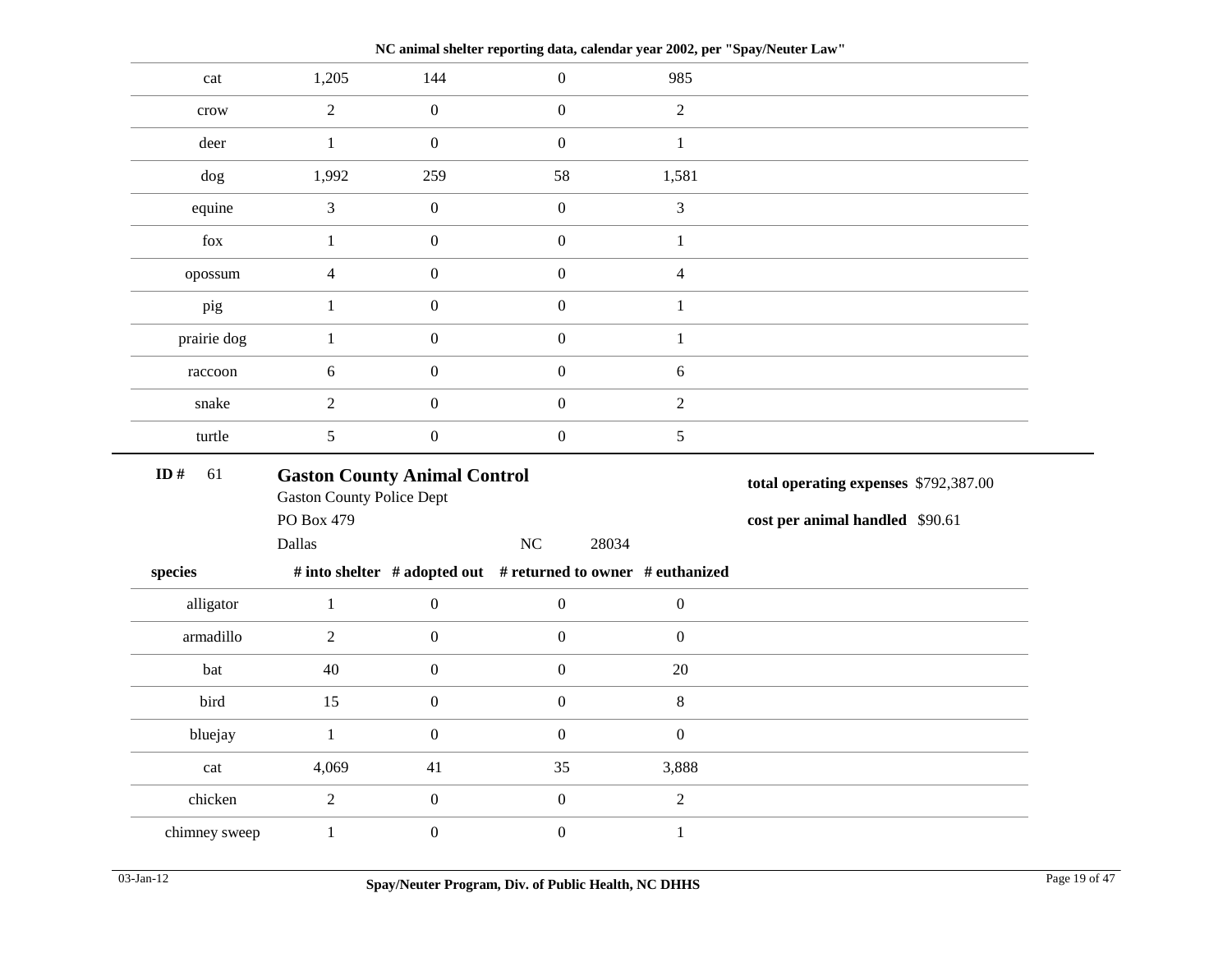deer 2 0 0 1 dog 4,353 67 469 3,703 duck 6 0 0 3 ferret  $2$  0 0 2 fox 15 0 0 12 goat  $4$  0 0 0 0 goose  $5$  0 0 1 groundhog  $1$  0 0 0 0 hamster  $3 \t 0 \t 0 \t 0$ hawk  $5$  0 0 0 0 mice 3 0 0 0 0 opossum 57 0 0 30 owl 2 0 0 1 pig 3 0 0 0 0 pigeon 2 0 0 0 0 prairie dog 2 0 0 1 rabbit 10 0 0 9 raccoon 118 0 0 116 skunk 8 0 0 8 snake  $1$  0 0 0 0 squirrel  $12$  0 0 10

**NC animal shelter reporting data, calendar year 2002, per "Spay/Neuter Law"**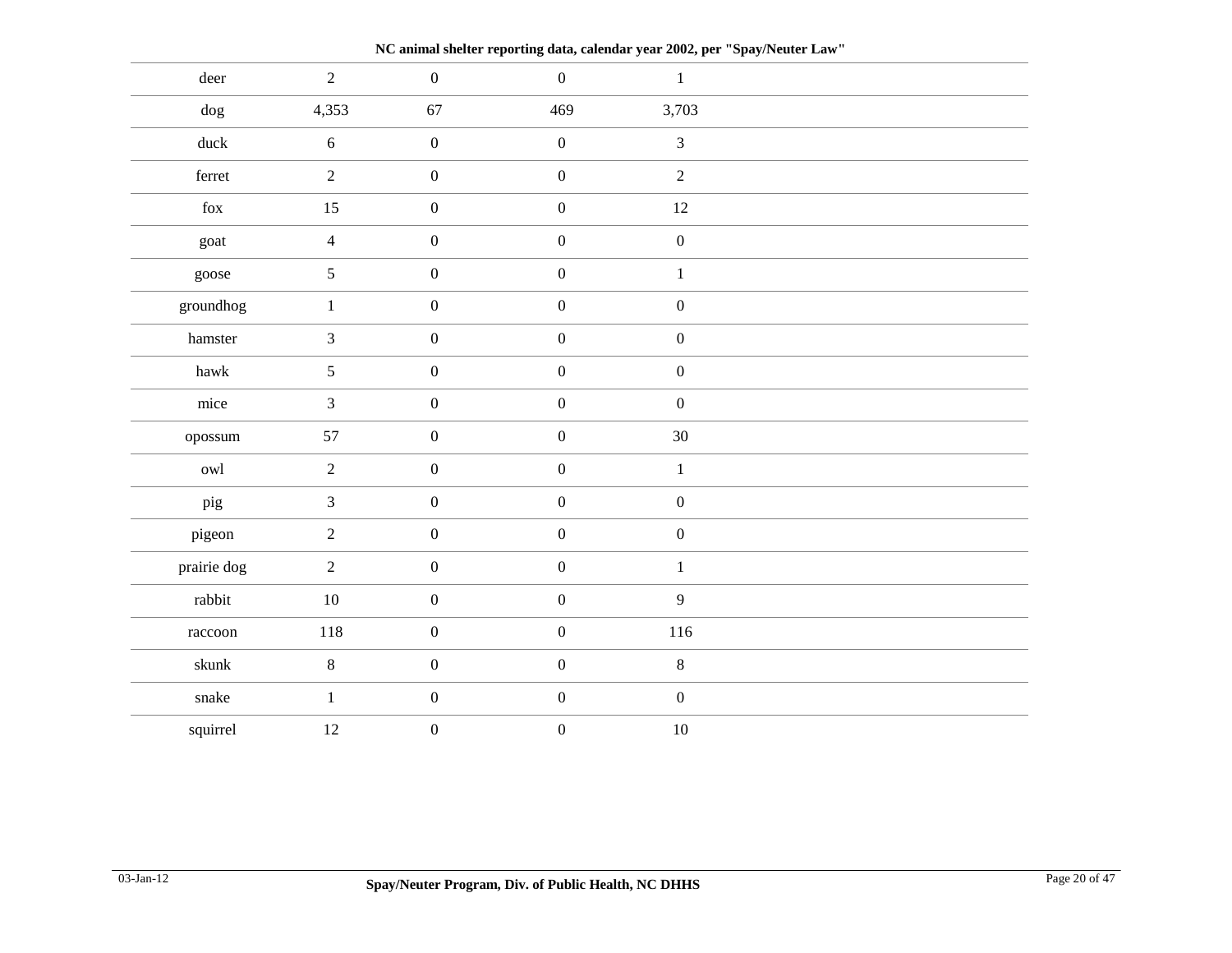| ID#                   | 62<br><b>Gates County Animal Control</b><br><b>Gates County Sheriff's Dept</b> |                  |                  |                                                               | total operating expenses \$39,247.53  |  |
|-----------------------|--------------------------------------------------------------------------------|------------------|------------------|---------------------------------------------------------------|---------------------------------------|--|
|                       | <b>PO Box 148</b>                                                              |                  |                  |                                                               | cost per animal handled \$78.00       |  |
|                       | Gatesville                                                                     |                  | NC               | 27938                                                         |                                       |  |
| species               |                                                                                |                  |                  | # into shelter # adopted out # returned to owner # euthanized |                                       |  |
| bird                  | 3                                                                              | 3                | $\boldsymbol{0}$ | $\boldsymbol{0}$                                              |                                       |  |
| cat                   | 486                                                                            | 32               | 5                | 449                                                           |                                       |  |
| dog                   | 349                                                                            | 70               | 26               | 253                                                           |                                       |  |
| rabbit                | 2                                                                              | $\overline{2}$   | $\boldsymbol{0}$ | $\boldsymbol{0}$                                              |                                       |  |
| ID#<br>63             | <b>Graham County Animal Control</b><br>Valley River Humane Society             |                  |                  |                                                               | total operating expenses \$0.00       |  |
|                       | 7450 US Hwy 19                                                                 |                  |                  |                                                               | cost per animal handled \$0.00        |  |
|                       | Marble                                                                         |                  | NC               | 28905                                                         |                                       |  |
| species               |                                                                                |                  |                  | # into shelter # adopted out # returned to owner # euthanized |                                       |  |
| <b>DID NOT REPORT</b> | $\overline{0}$                                                                 | $\boldsymbol{0}$ | $\boldsymbol{0}$ | $\boldsymbol{0}$                                              |                                       |  |
| ID#<br>64             | <b>Granville County Animal Control</b><br>Dept of Emergency Services           |                  |                  |                                                               | total operating expenses \$176,160.34 |  |
|                       | PO Box 1642                                                                    |                  |                  |                                                               |                                       |  |
|                       |                                                                                |                  |                  |                                                               | cost per animal handled \$50.74       |  |
|                       | Oxford                                                                         |                  | NC               | 27565                                                         |                                       |  |
| species               |                                                                                |                  |                  | # into shelter # adopted out # returned to owner # euthanized |                                       |  |
| cat                   | 1,150                                                                          | 150              | 15               | $\boldsymbol{0}$                                              |                                       |  |
| dog                   | 2,208                                                                          | 319              | 110              | $\boldsymbol{0}$                                              |                                       |  |
| guinea pig            | $\tau$                                                                         | $\tau$           | $\boldsymbol{0}$ | $\boldsymbol{0}$                                              |                                       |  |
| hamster               | $\overline{2}$                                                                 | $\sqrt{2}$       | $\boldsymbol{0}$ | $\boldsymbol{0}$                                              |                                       |  |
| opossum               | 26                                                                             | $\boldsymbol{0}$ | $\boldsymbol{0}$ | 26                                                            |                                       |  |
| rabbit                | 13                                                                             | 3                | $\boldsymbol{0}$ | 10                                                            |                                       |  |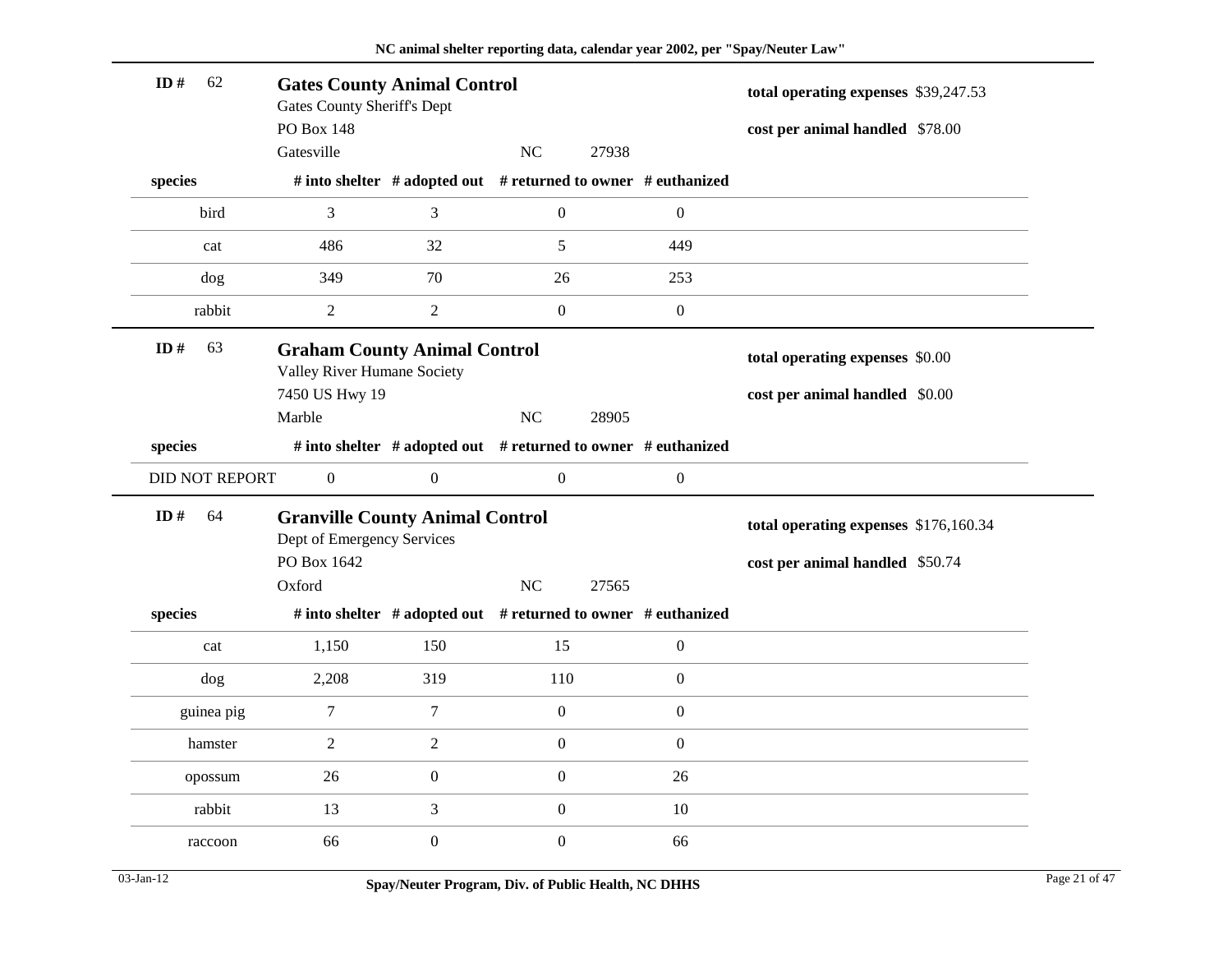| ID#     | 65                     | <b>Greene County Animal Control</b><br>Greene County Health Dept<br>227 Kingold Blvd - Ste B |                  | total operating expenses \$75,021.61<br>cost per animal handled \$202.76 |                                                               |                                         |  |
|---------|------------------------|----------------------------------------------------------------------------------------------|------------------|--------------------------------------------------------------------------|---------------------------------------------------------------|-----------------------------------------|--|
|         |                        | Snow Hill                                                                                    |                  | NC                                                                       | 28580                                                         |                                         |  |
| species |                        |                                                                                              |                  |                                                                          | # into shelter # adopted out # returned to owner # euthanized |                                         |  |
|         | cat                    | 56                                                                                           | 23               | $\boldsymbol{0}$                                                         | 33                                                            |                                         |  |
|         | dog                    | 314                                                                                          | 106              | $\sqrt{2}$                                                               | 206                                                           |                                         |  |
| ID#     | 66                     | <b>United Animal Coalition</b><br><b>Guilford County Animal Shelter</b>                      |                  |                                                                          |                                                               | total operating expenses \$1,197,552.00 |  |
|         |                        | PO Box 8                                                                                     |                  |                                                                          |                                                               | cost per animal handled \$80.00         |  |
|         |                        | Jamestown                                                                                    |                  | NC                                                                       | 27282-0008                                                    |                                         |  |
| species |                        |                                                                                              |                  |                                                                          | # into shelter # adopted out # returned to owner # euthanized |                                         |  |
|         | bat                    | 50                                                                                           | $\boldsymbol{0}$ | $\boldsymbol{0}$                                                         | 22                                                            |                                         |  |
|         | bird                   | 3                                                                                            | $\boldsymbol{0}$ | $\boldsymbol{0}$                                                         | 3                                                             |                                         |  |
|         | cat                    | 5,291                                                                                        | 1,423            | 87                                                                       | 3,074                                                         |                                         |  |
|         | chicken                | 5                                                                                            | $\mathbf{1}$     | 3                                                                        | $\mathbf{1}$                                                  |                                         |  |
|         | deer                   | 3                                                                                            | $\boldsymbol{0}$ | $\boldsymbol{0}$                                                         | $\overline{2}$                                                |                                         |  |
|         | dog                    | 7,947                                                                                        | 2,574            | 929                                                                      | 3,835                                                         |                                         |  |
|         | domestic/wild birds    | 21                                                                                           | 5                | $\mathbf{1}$                                                             | 5                                                             |                                         |  |
|         | fox                    | 50                                                                                           |                  | $\boldsymbol{0}$                                                         | 3                                                             |                                         |  |
|         | inea pig/hampster/feri | 60                                                                                           | 21               | $\boldsymbol{7}$                                                         | 24                                                            |                                         |  |
|         | opossum                | 18                                                                                           | $\boldsymbol{0}$ | 3                                                                        | 15                                                            |                                         |  |
|         | rabbit                 | 39                                                                                           | 22               | $\mathbf{1}$                                                             | 5                                                             |                                         |  |
|         | raccoon                | 395                                                                                          | $\boldsymbol{0}$ | $\boldsymbol{0}$                                                         | 395                                                           |                                         |  |
|         | skunk                  | $\overline{9}$                                                                               | $\boldsymbol{0}$ | $\boldsymbol{0}$                                                         | 9                                                             |                                         |  |
|         | squirrel               | 4                                                                                            | $\boldsymbol{0}$ | $\boldsymbol{0}$                                                         | $\overline{4}$                                                |                                         |  |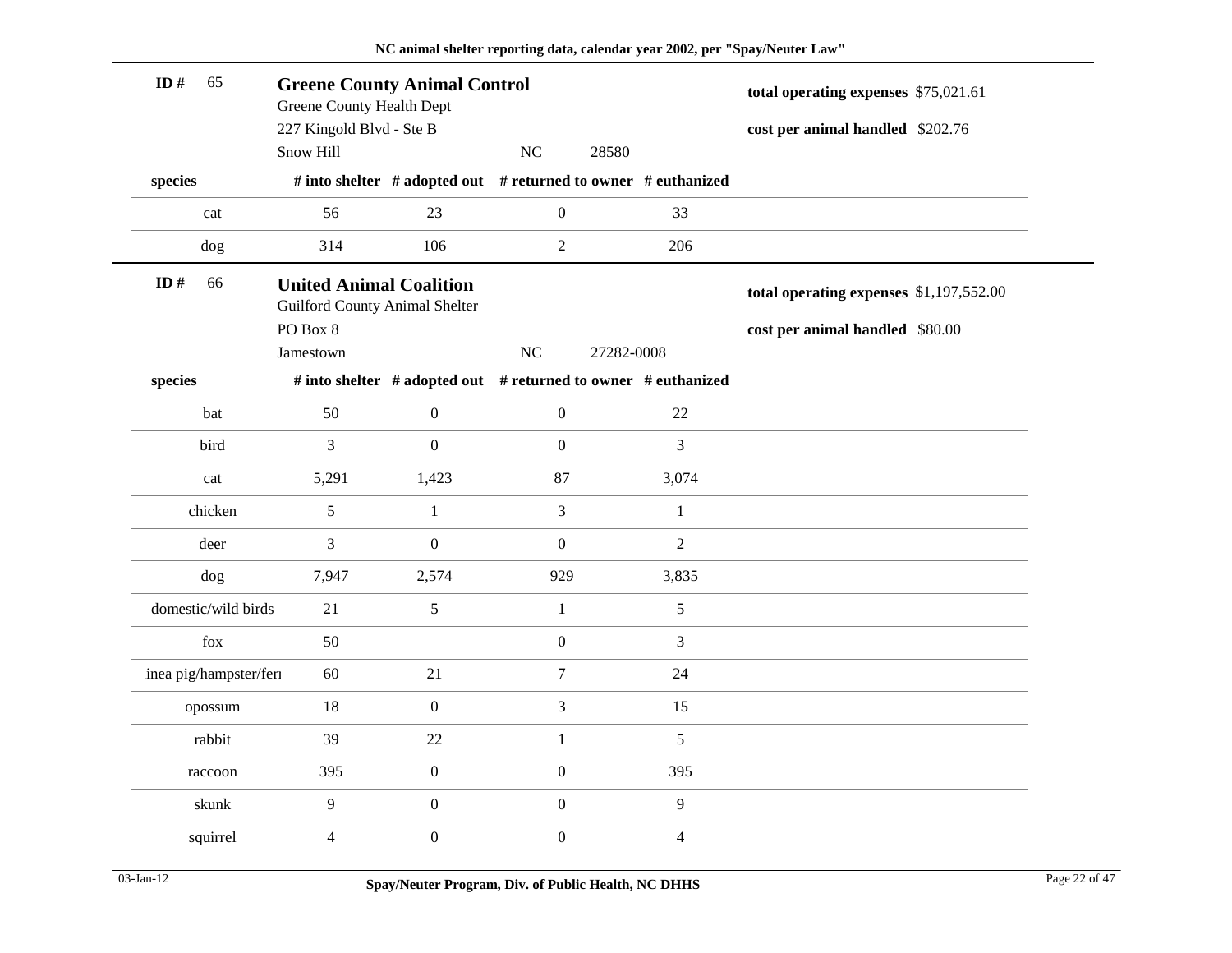| ID#<br>68      | <b>Halifax County Animal Control</b><br>Halifax County Health Dept<br>PO Box 10         |                  |                                                               |                  | total operating expenses \$0.00<br>cost per animal handled \$0.00        |
|----------------|-----------------------------------------------------------------------------------------|------------------|---------------------------------------------------------------|------------------|--------------------------------------------------------------------------|
|                | Halifax                                                                                 |                  | NC<br>27839                                                   |                  |                                                                          |
| species        |                                                                                         |                  | # into shelter # adopted out # returned to owner # euthanized |                  |                                                                          |
| DID NOT REPORT | $\boldsymbol{0}$                                                                        | $\boldsymbol{0}$ | $\boldsymbol{0}$                                              | $\boldsymbol{0}$ |                                                                          |
| ID#<br>70      | <b>Harnett County Animal Shelter</b><br>Attn: Tino Medina<br>1137 E Cornelius Harnett B |                  |                                                               |                  | total operating expenses \$225,989.12<br>cost per animal handled \$46.86 |
|                | Lillington                                                                              |                  | NC<br>27546                                                   |                  |                                                                          |
| species        |                                                                                         |                  | # into shelter # adopted out # returned to owner # euthanized |                  |                                                                          |
| bobcat         | $\mathbf{1}$                                                                            | $\boldsymbol{0}$ | $\mathbf{1}$                                                  | $\boldsymbol{0}$ |                                                                          |
| cat            | 2,073                                                                                   | 30               | 36                                                            | 1,742            |                                                                          |
| chicken        | 11                                                                                      | 10               | $\mathbf{1}$                                                  | $\boldsymbol{0}$ |                                                                          |
| crow           | $\mathbf{1}$                                                                            | $\mathbf{0}$     | $\mathbf{0}$                                                  | $\mathbf{1}$     |                                                                          |
| deer           | $\mathbf{1}$                                                                            | $\mathbf{0}$     | $\mathbf{0}$                                                  | $\mathbf{1}$     |                                                                          |
| dog            | 2,583                                                                                   | 119              | 119                                                           | 1,981            |                                                                          |
| equine         | $\mathfrak{Z}$                                                                          | $\sqrt{2}$       | $\mathbf 1$                                                   | $\boldsymbol{0}$ |                                                                          |
| fox            | 9                                                                                       | $\boldsymbol{0}$ | $\mathbf{0}$                                                  | 9                |                                                                          |
| goat           | 3                                                                                       | $\mathbf{1}$     | $\overline{2}$                                                | $\boldsymbol{0}$ |                                                                          |
| hamster        | $\mathbf{1}$                                                                            | $\mathbf{1}$     | $\boldsymbol{0}$                                              | $\boldsymbol{0}$ |                                                                          |
| hawk           | $\mathbf{1}$                                                                            | $\boldsymbol{0}$ | $\mathbf{1}$                                                  | $\mathbf{0}$     |                                                                          |
| mouse          | $\overline{2}$                                                                          | $\mathbf{0}$     | $\sqrt{2}$                                                    | $\boldsymbol{0}$ |                                                                          |
| mule           | $\mathbf{1}$                                                                            | $\boldsymbol{0}$ | $\mathbf{1}$                                                  | $\boldsymbol{0}$ |                                                                          |
| opossum        | 40                                                                                      | $\boldsymbol{0}$ | 38                                                            | 2                |                                                                          |
| parakeet       | $\mathbf{1}$                                                                            | $\mathbf{1}$     | $\mathbf{0}$                                                  | $\boldsymbol{0}$ |                                                                          |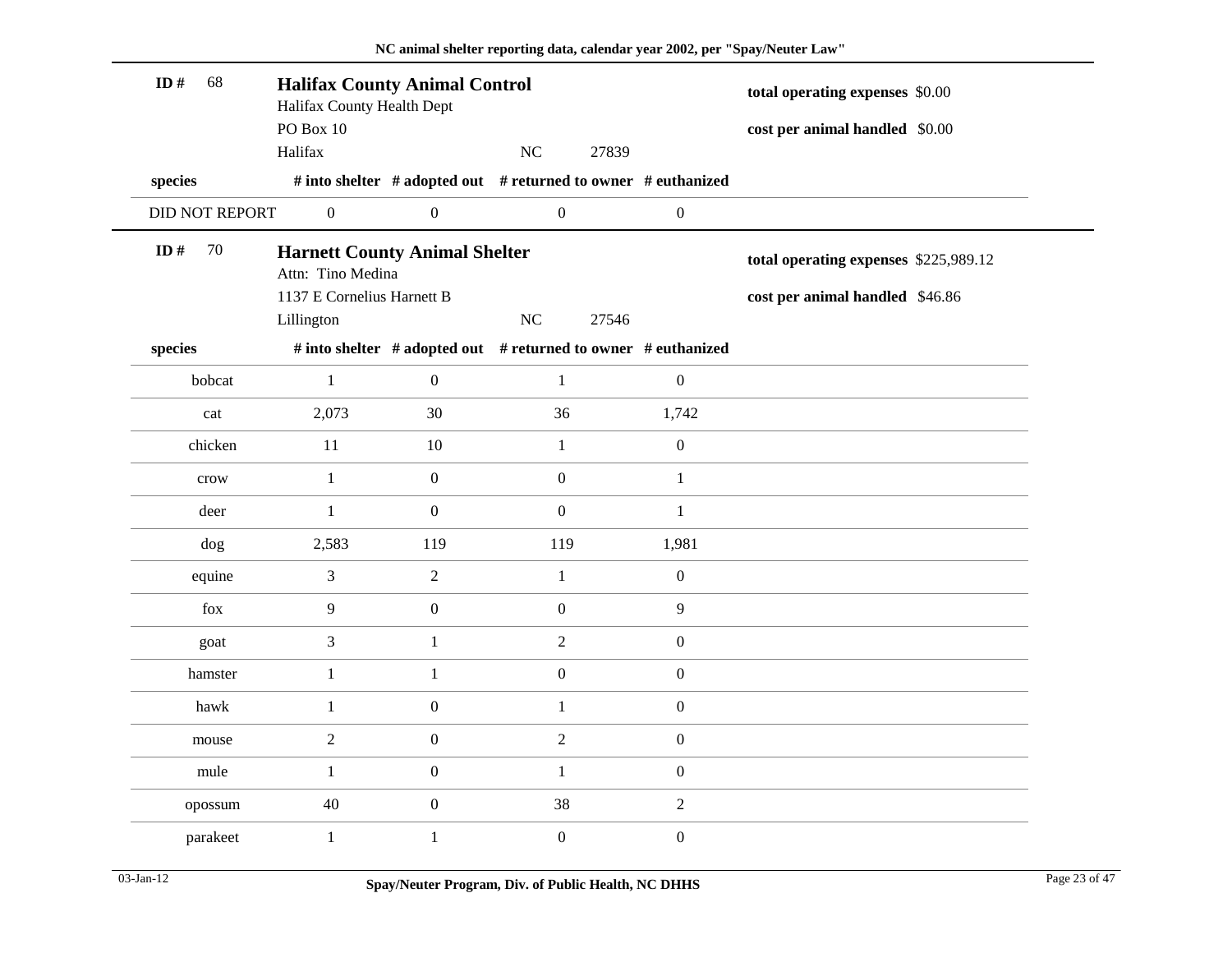|              |                                                                        |                  | NC animal shelter reporting data, calendar year 2002, per "Spay/Neuter Law" |                  |                                       |
|--------------|------------------------------------------------------------------------|------------------|-----------------------------------------------------------------------------|------------------|---------------------------------------|
| pig          | 12                                                                     | $\tau$           | $\overline{2}$                                                              | 3                |                                       |
| rabbit       | $\mathbf{1}$                                                           | $\overline{0}$   | $\mathbf{1}$                                                                | $\boldsymbol{0}$ |                                       |
| raccoon      | 19                                                                     | $\boldsymbol{0}$ | $\boldsymbol{0}$                                                            | 12               |                                       |
| rat          | 59                                                                     | $\boldsymbol{0}$ | 59                                                                          | $\boldsymbol{0}$ |                                       |
| snake        | $1\,$                                                                  | $\boldsymbol{0}$ | $\boldsymbol{0}$                                                            | $\mathbf{1}$     |                                       |
| squirrel     | $\overline{2}$                                                         | $\boldsymbol{0}$ | $\overline{2}$                                                              | $\boldsymbol{0}$ |                                       |
| ID $#$<br>71 | <b>Haywood County Animal Control</b>                                   |                  |                                                                             |                  | total operating expenses \$230,314.00 |
|              | PO Box 3036                                                            |                  |                                                                             |                  | cost per animal handled \$6.00        |
|              | Waynesville                                                            |                  | NC<br>28738                                                                 |                  |                                       |
| species      |                                                                        |                  | # into shelter # adopted out # returned to owner # euthanized               |                  |                                       |
| bat          | 3                                                                      | $\mathbf{0}$     | $\boldsymbol{0}$                                                            | 3                |                                       |
| cat          | 1,715                                                                  | 225              | 37                                                                          | 1,236            |                                       |
| dog          | 2,086                                                                  | 429              | 269                                                                         | 1,299            |                                       |
| fox          | 3                                                                      | $\boldsymbol{0}$ | $\boldsymbol{0}$                                                            | 3                |                                       |
| livestock    | 3                                                                      | $\mathfrak{Z}$   | $\boldsymbol{0}$                                                            | $\boldsymbol{0}$ |                                       |
| raccoon      | $\tau$                                                                 | $\boldsymbol{0}$ | $\boldsymbol{0}$                                                            | $\tau$           |                                       |
| wildlife     | 20                                                                     | 5                | $\boldsymbol{0}$                                                            | 15               |                                       |
| 72<br>ID#    | <b>Henderson County Animal Control</b><br>Henderson County Health Dept |                  |                                                                             |                  | total operating expenses \$238,049.00 |
|              | 810 Stoney Mtn Rd                                                      |                  |                                                                             |                  | cost per animal handled \$62.40       |
|              | Hendersonville                                                         |                  | NC<br>28791                                                                 |                  |                                       |
| species      |                                                                        |                  | # into shelter # adopted out # returned to owner # euthanized               |                  |                                       |
| cat          | 1,744                                                                  | 189              | 11                                                                          | 1,490            |                                       |
| dog          | 2,071                                                                  | 577              | 140                                                                         | 1,421            |                                       |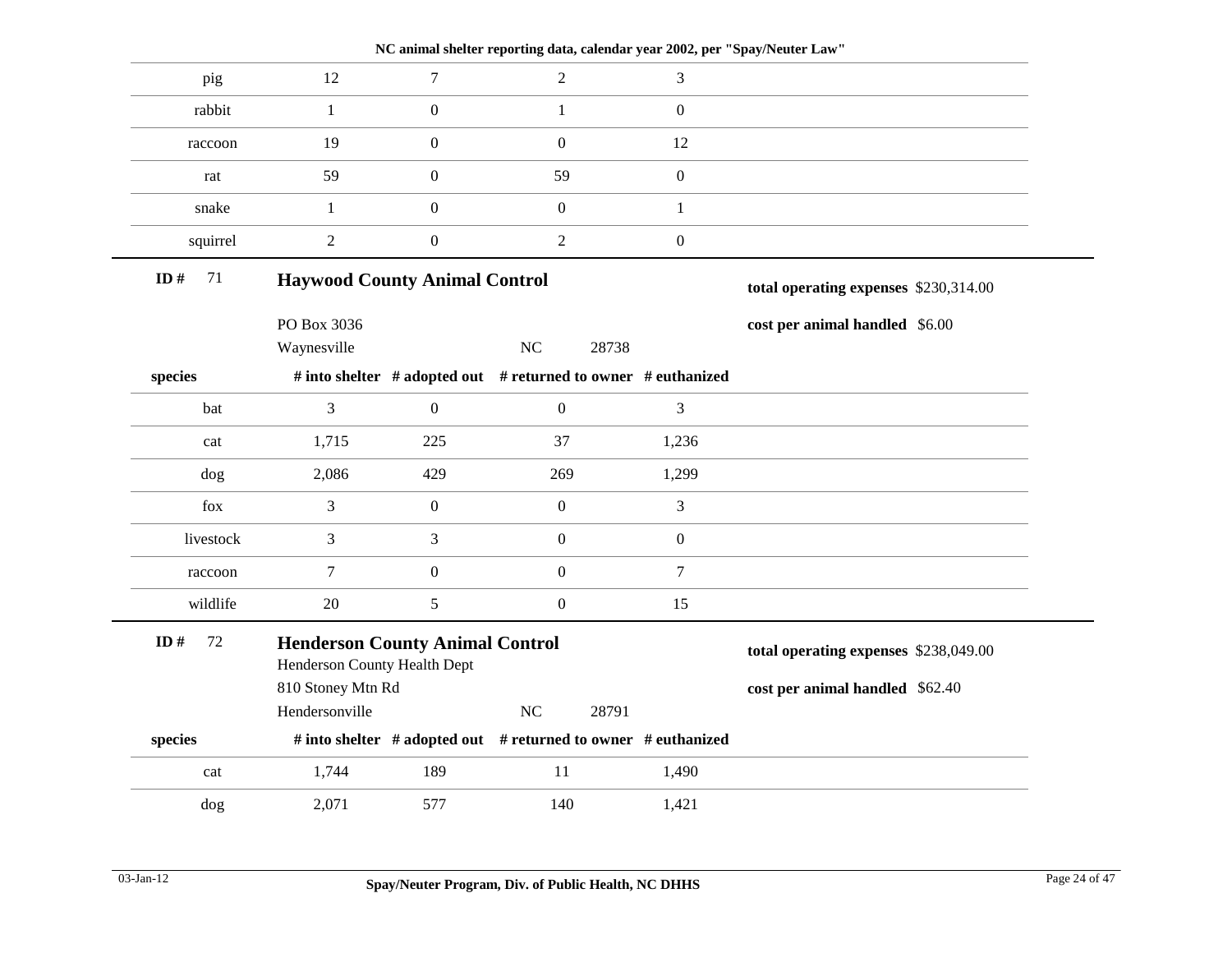| 73<br>ID#             | <b>Hertford County Animal Control</b> |                  |                                                               | total operating expenses \$0.00 |                                       |
|-----------------------|---------------------------------------|------------------|---------------------------------------------------------------|---------------------------------|---------------------------------------|
|                       | PO Box 479                            |                  |                                                               |                                 | cost per animal handled \$0.00        |
|                       | Winton                                |                  | $\rm NC$<br>27986                                             |                                 |                                       |
| species               |                                       |                  | # into shelter # adopted out # returned to owner # euthanized |                                 |                                       |
| <b>DID NOT REPORT</b> | $\boldsymbol{0}$                      | $\boldsymbol{0}$ | $\boldsymbol{0}$                                              | $\boldsymbol{0}$                |                                       |
| ID $\#$<br>74         | <b>Hoke County Animal Control</b>     |                  |                                                               |                                 | total operating expenses \$32,500.00  |
|                       | <b>PO Box 210</b>                     |                  |                                                               |                                 | cost per animal handled \$19.10       |
|                       | Raeford                               |                  | NC<br>28376                                                   |                                 |                                       |
| species               |                                       |                  | # into shelter # adopted out # returned to owner # euthanized |                                 |                                       |
| cat                   | 487                                   | 39               | 11                                                            | 436                             |                                       |
| dog                   | 1,150                                 | 308              | 104                                                           | 702                             |                                       |
| ID $#$<br>76          | <b>Iredell County Animal Control</b>  |                  |                                                               |                                 | total operating expenses \$517,364.00 |
|                       | 243 Twin Oaks Rd                      |                  |                                                               |                                 | cost per animal handled \$67.44       |
|                       | Statesville                           |                  | $\rm NC$<br>28625                                             |                                 |                                       |
| species               |                                       |                  | # into shelter # adopted out # returned to owner # euthanized |                                 |                                       |
| bat                   | 17                                    | $\boldsymbol{0}$ | $\boldsymbol{0}$                                              | 17                              |                                       |
| blue jay              | $\mathbf{1}$                          | $\boldsymbol{0}$ | $\mathbf{1}$                                                  | $\mathbf{0}$                    |                                       |
| cardinal              | $\mathbf{1}$                          | $\boldsymbol{0}$ | $\boldsymbol{0}$                                              | $\mathbf{1}$                    |                                       |
| cat                   | 3,695                                 | 56               | 45                                                            | 3,225                           |                                       |
| chicken               | $\overline{4}$                        | $\mathbf{1}$     | $\boldsymbol{0}$                                              | 3                               |                                       |
| $_{\text{cow}}$       | $\mathbf{2}$                          | $\boldsymbol{2}$ | $\boldsymbol{0}$                                              | $\boldsymbol{0}$                |                                       |
| deer                  | 8                                     | $\boldsymbol{0}$ | $\mathbf{1}$                                                  | $\tau$                          |                                       |
| dog                   | 3,796                                 | 160              | 326                                                           | 3,224                           |                                       |
| equine                | 9                                     | $\mathbf{1}$     | $\,$ 8 $\,$                                                   | $\boldsymbol{0}$                |                                       |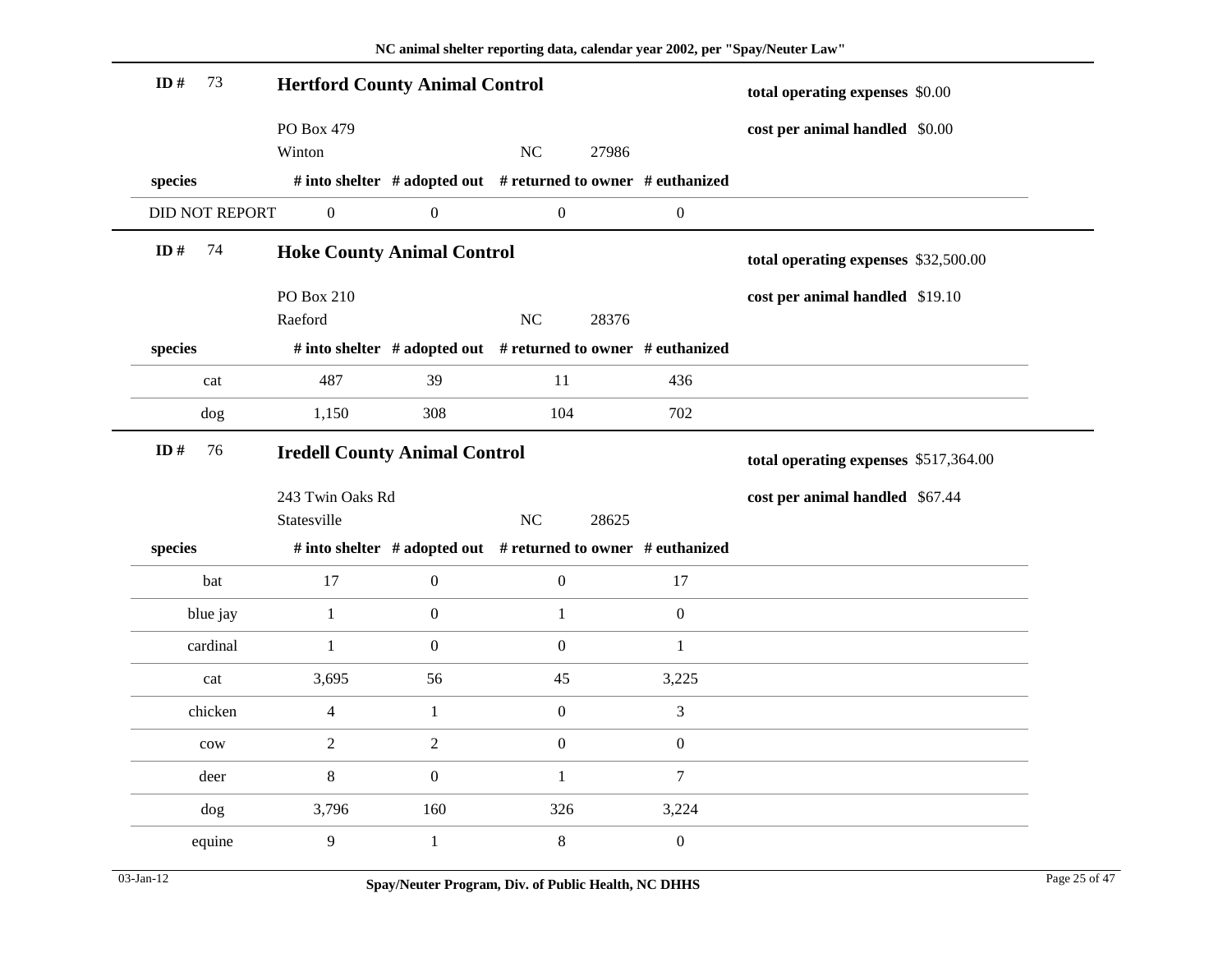**NC animal shelter reporting data, calendar year 2002, per "Spay/Neuter Law"**

| ferret           | $1\,$                                                              | $\boldsymbol{0}$ | $\mathbf{1}$     | $\boldsymbol{0}$                                              |                                       |  |
|------------------|--------------------------------------------------------------------|------------------|------------------|---------------------------------------------------------------|---------------------------------------|--|
| fox              | $\overline{4}$                                                     | $\boldsymbol{0}$ | $\boldsymbol{0}$ | $\overline{4}$                                                |                                       |  |
| goat             | $\tau$                                                             | 5                | $\mathbf{1}$     | $\mathbf{1}$                                                  |                                       |  |
| groundhog        | 11                                                                 | $\boldsymbol{0}$ | 3                | $8\,$                                                         |                                       |  |
| guinea           | $\mathbf{1}% ^{T}=\mathbf{1}_{T}\times\mathbf{1}_{T}$              | $\boldsymbol{0}$ | $\boldsymbol{0}$ | $\,1\,$                                                       |                                       |  |
| hamster          | $\mathbf{1}$                                                       | $\boldsymbol{0}$ | $\boldsymbol{0}$ | $\mathbf{1}$                                                  |                                       |  |
| hawk             | $\sqrt{6}$                                                         | $\boldsymbol{0}$ | $\mathfrak{Z}$   | $\mathfrak{Z}$                                                |                                       |  |
| heron            | $1\,$                                                              | $\boldsymbol{0}$ | $\mathbf{1}$     | $\mathbf{0}$                                                  |                                       |  |
| iguana           | $\mathbf{1}$                                                       | $\boldsymbol{0}$ | $\boldsymbol{0}$ | $\mathbf{1}$                                                  |                                       |  |
| night hawk       | $\sqrt{2}$                                                         | $\boldsymbol{0}$ | $\overline{2}$   | $\boldsymbol{0}$                                              |                                       |  |
| opossum          | 38                                                                 | $\boldsymbol{0}$ | $\boldsymbol{0}$ | 38                                                            |                                       |  |
| owl              | $\sqrt{2}$                                                         | $\boldsymbol{0}$ | $\boldsymbol{0}$ | $\overline{2}$                                                |                                       |  |
| rabbit           | $\mathbf{1}$                                                       | $\boldsymbol{0}$ | $\boldsymbol{0}$ | $\mathbf{1}$                                                  |                                       |  |
| raccoon          | 39                                                                 | $\boldsymbol{0}$ | $\mathbf{0}$     | 39                                                            |                                       |  |
| skunk            | 19                                                                 | $\boldsymbol{0}$ | $\boldsymbol{0}$ | 19                                                            |                                       |  |
| snake            | 17                                                                 | $\boldsymbol{0}$ | 15               | $\overline{2}$                                                |                                       |  |
| songbird         | 14                                                                 | $\boldsymbol{0}$ | $\overline{7}$   | $\overline{7}$                                                |                                       |  |
| squirrel         | 13                                                                 | $\boldsymbol{0}$ | $\,8\,$          | $\mathfrak{S}$                                                |                                       |  |
| ID $#$<br>$77\,$ | <b>Jackson County Animal Control</b><br>Jackson County Health Dept |                  |                  |                                                               | total operating expenses \$123,444.52 |  |
|                  | 538 Scotts Creek Rd                                                |                  |                  | 28779                                                         | cost per animal handled \$101.60      |  |
| species          | Sylva                                                              |                  | NC               | # into shelter # adopted out # returned to owner # euthanized |                                       |  |
| bat              | $\overline{5}$                                                     | $\boldsymbol{0}$ | $\boldsymbol{0}$ | 5                                                             |                                       |  |
| cat              | 543                                                                | 112              | 5                | 313                                                           |                                       |  |
|                  |                                                                    |                  |                  |                                                               |                                       |  |

÷.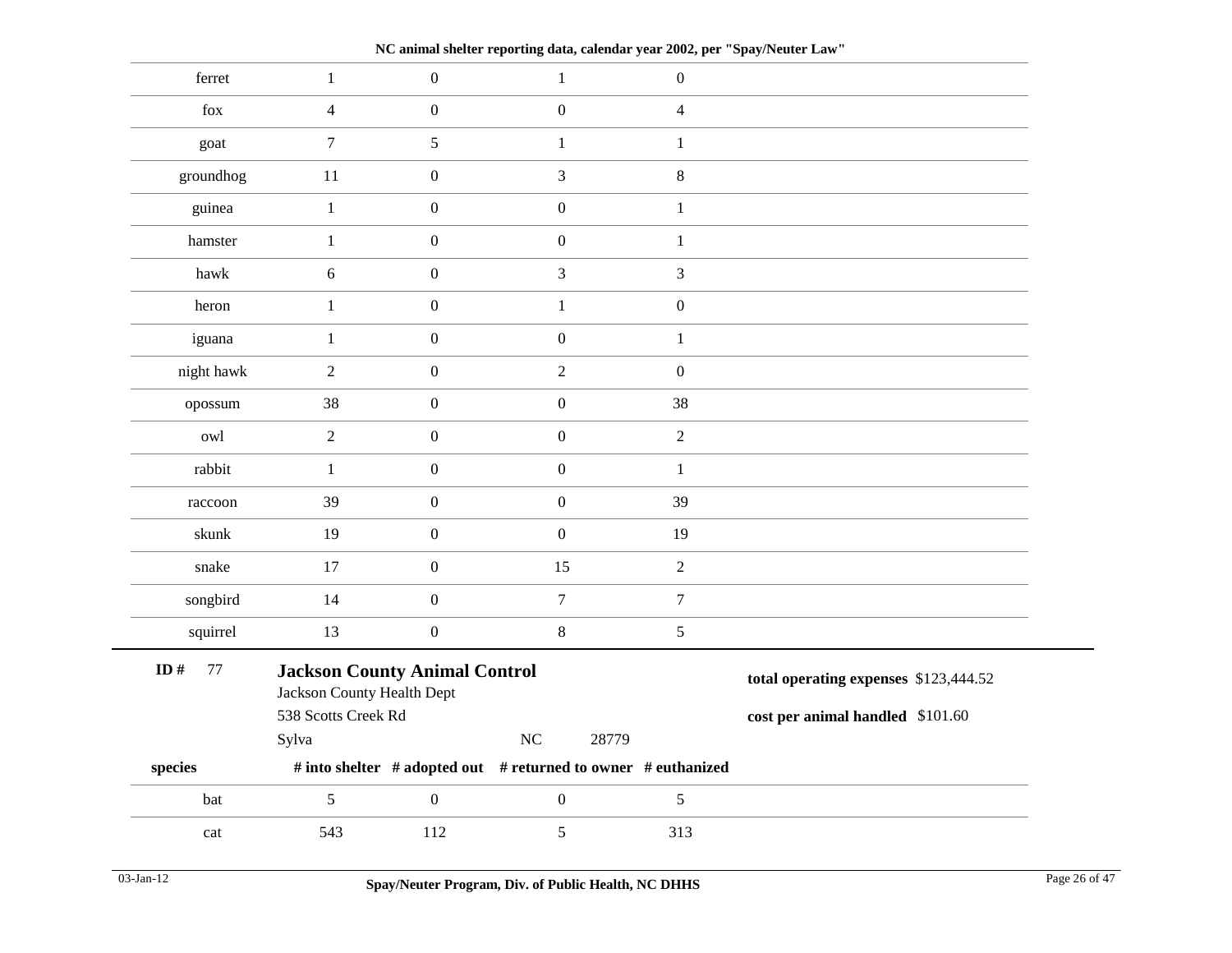|                       |                                                                          |                  | NC animal shelter reporting data, calendar year 2002, per "Spay/Neuter Law" |                                       |                                       |
|-----------------------|--------------------------------------------------------------------------|------------------|-----------------------------------------------------------------------------|---------------------------------------|---------------------------------------|
| dog                   | 667                                                                      | 168              | $77\,$                                                                      | 353                                   |                                       |
| 78<br>ID#             | <b>Johnston County Animal Control</b>                                    |                  | total operating expenses \$244,000.00                                       |                                       |                                       |
|                       | 1320 N Brightleaf Blvd                                                   |                  |                                                                             |                                       | cost per animal handled \$46.56       |
|                       | Smithfield                                                               |                  | <b>NC</b><br>27577                                                          |                                       |                                       |
| species               |                                                                          |                  | # into shelter $#$ adopted out $#$ returned to owner $#$ euthanized         |                                       |                                       |
| cat                   | 2,195                                                                    | 220              | 23                                                                          | 1,565                                 |                                       |
| dog                   | 3,045                                                                    | 729              | 327                                                                         | 2,049                                 |                                       |
| ID $#$<br>84          | <b>Macon County Animal Control</b><br><b>Macon County Sheriff's Dept</b> |                  |                                                                             | total operating expenses \$276,240.00 |                                       |
|                       | PO Box 81                                                                |                  |                                                                             |                                       | cost per animal handled \$65.00       |
|                       | Franklin                                                                 |                  | <b>NC</b><br>28744                                                          |                                       |                                       |
| species               |                                                                          |                  | # into shelter # adopted out # returned to owner # euthanized               |                                       |                                       |
| cat                   | 671                                                                      | 223              | 12                                                                          | 436                                   |                                       |
| dog                   | 954                                                                      | 536              | 109                                                                         | 309                                   |                                       |
| goat                  | $\mathbf{1}$                                                             | $\boldsymbol{0}$ | 1                                                                           | $\boldsymbol{0}$                      |                                       |
| snake                 | $\mathbf{1}$                                                             | $\mathbf{1}$     | $\boldsymbol{0}$                                                            | $\boldsymbol{0}$                      |                                       |
| ID#<br>85             | <b>Madison County Animal Control</b>                                     |                  |                                                                             |                                       | total operating expenses \$0.00       |
|                       | <b>Madison County Health Dept</b>                                        |                  |                                                                             |                                       |                                       |
|                       | 140 Health Care Ln                                                       |                  |                                                                             |                                       | cost per animal handled \$0.00        |
|                       | Marshall                                                                 |                  | <b>NC</b><br>28753                                                          |                                       |                                       |
| species               |                                                                          |                  | # into shelter $#$ adopted out $#$ returned to owner $#$ euthanized         |                                       |                                       |
| <b>DID NOT REPORT</b> | $\boldsymbol{0}$                                                         | $\boldsymbol{0}$ | $\boldsymbol{0}$                                                            | $\boldsymbol{0}$                      |                                       |
| 86<br>ID#             | <b>Madison County Friends of Animals</b><br>Animal Shelter               |                  |                                                                             |                                       | total operating expenses \$128,030.53 |
|                       | 389 Long Branch Rd                                                       |                  |                                                                             |                                       | cost per animal handled \$69.81       |
|                       | Marshall                                                                 |                  | $\rm NC$<br>28753                                                           |                                       |                                       |
|                       | # into shelter $#$ adopted out $#$ returned to owner $#$ euthanized      |                  |                                                                             |                                       |                                       |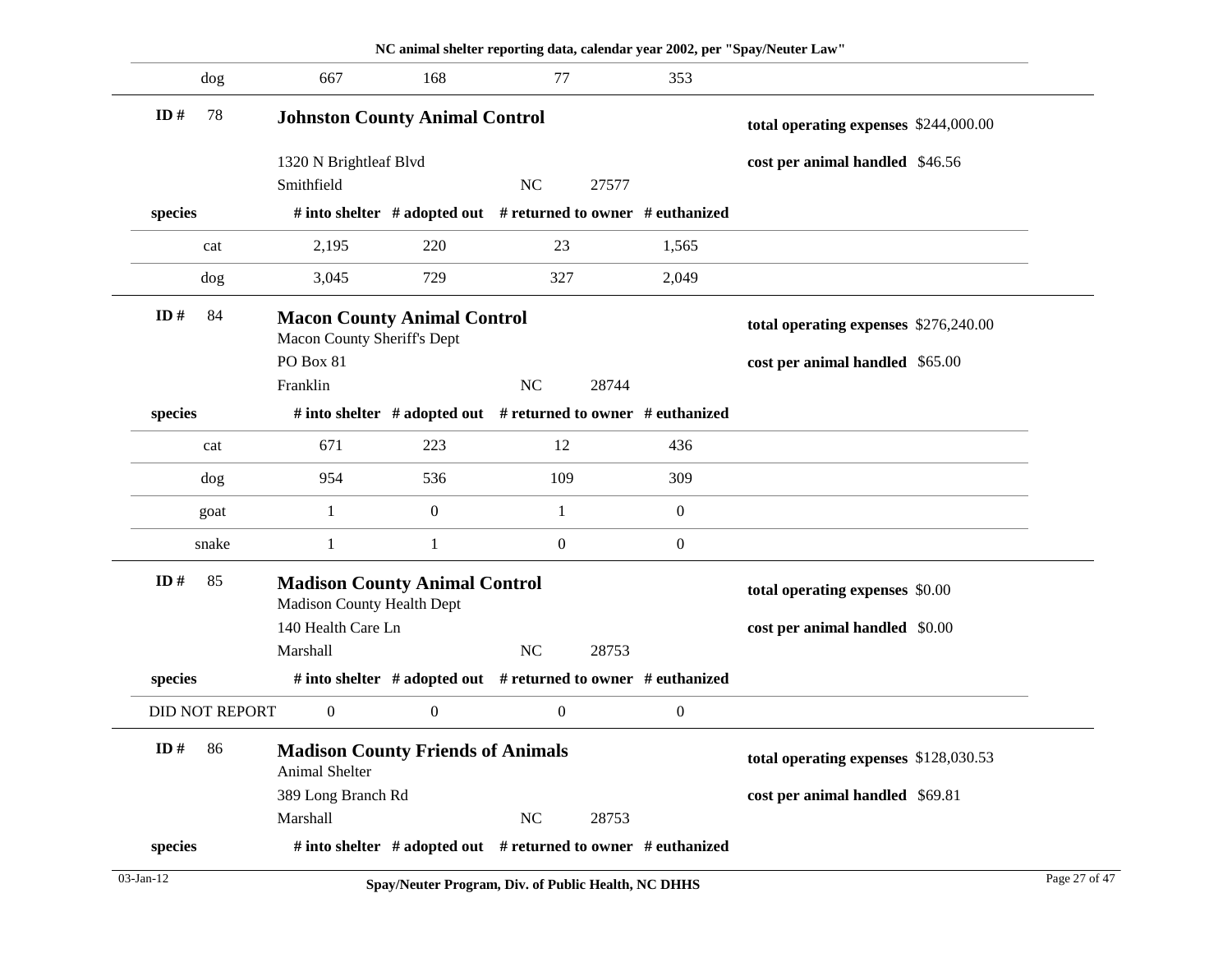|                 |                                                                         |                  | NC animal shelter reporting data, calendar year 2002, per "Spay/Neuter Law" |                  |                                      |
|-----------------|-------------------------------------------------------------------------|------------------|-----------------------------------------------------------------------------|------------------|--------------------------------------|
| cat             | 794                                                                     | 396              | 13                                                                          | 204              |                                      |
| dog             | 1,027                                                                   | 411              | 26                                                                          | 483              |                                      |
| ferret          | 1                                                                       | $\boldsymbol{0}$ | $\mathbf{1}$                                                                | $\boldsymbol{0}$ |                                      |
| pot bellied pig | 12                                                                      | $\boldsymbol{0}$ | $\boldsymbol{0}$                                                            | $\boldsymbol{0}$ |                                      |
| ID#<br>88       | <b>McDowell County Animal Control</b><br>McDowell County Animal Shelter |                  |                                                                             |                  | total operating expenses \$82,149.00 |
|                 | 60 E Court St                                                           |                  |                                                                             |                  | cost per animal handled \$19.47      |
|                 | Marion                                                                  |                  | NC<br>28752                                                                 |                  |                                      |
| species         |                                                                         |                  | # into shelter # adopted out # returned to owner # euthanized               |                  |                                      |
| cat             | 1,819                                                                   | 51               | 67                                                                          | 1,780            |                                      |
| dog             | 2,401                                                                   | 212              | 234                                                                         | 2,036            |                                      |
| ID#<br>89       | <b>Mitchell County Animal Shelter</b>                                   |                  | total operating expenses \$71,859.98                                        |                  |                                      |
|                 | PO Box 308                                                              |                  |                                                                             |                  | cost per animal handled \$133.56     |
|                 | Spruce Pine                                                             |                  | $\rm NC$<br>28777                                                           |                  |                                      |
| species         |                                                                         |                  | # into shelter # adopted out # returned to owner # euthanized               |                  |                                      |
| cat             | 269                                                                     | 134              | 1                                                                           | 148              |                                      |
| chicken         | 1                                                                       | $\boldsymbol{0}$ | $\overline{0}$                                                              | $\mathbf{1}$     |                                      |
| dog             | 304                                                                     | 183              | 25                                                                          | 208              |                                      |
| ferret          | $\mathbf{1}$                                                            | $\boldsymbol{0}$ | $\mathbf{1}$                                                                | $\boldsymbol{0}$ |                                      |
| goat            | $\mathbf{1}$                                                            | $\boldsymbol{0}$ | $\boldsymbol{0}$                                                            | $\mathbf{1}$     |                                      |
| hamster         | $\mathbf{1}$                                                            | $\mathbf{1}$     | $\boldsymbol{0}$                                                            | $\boldsymbol{0}$ |                                      |
| rabbit          |                                                                         |                  |                                                                             |                  |                                      |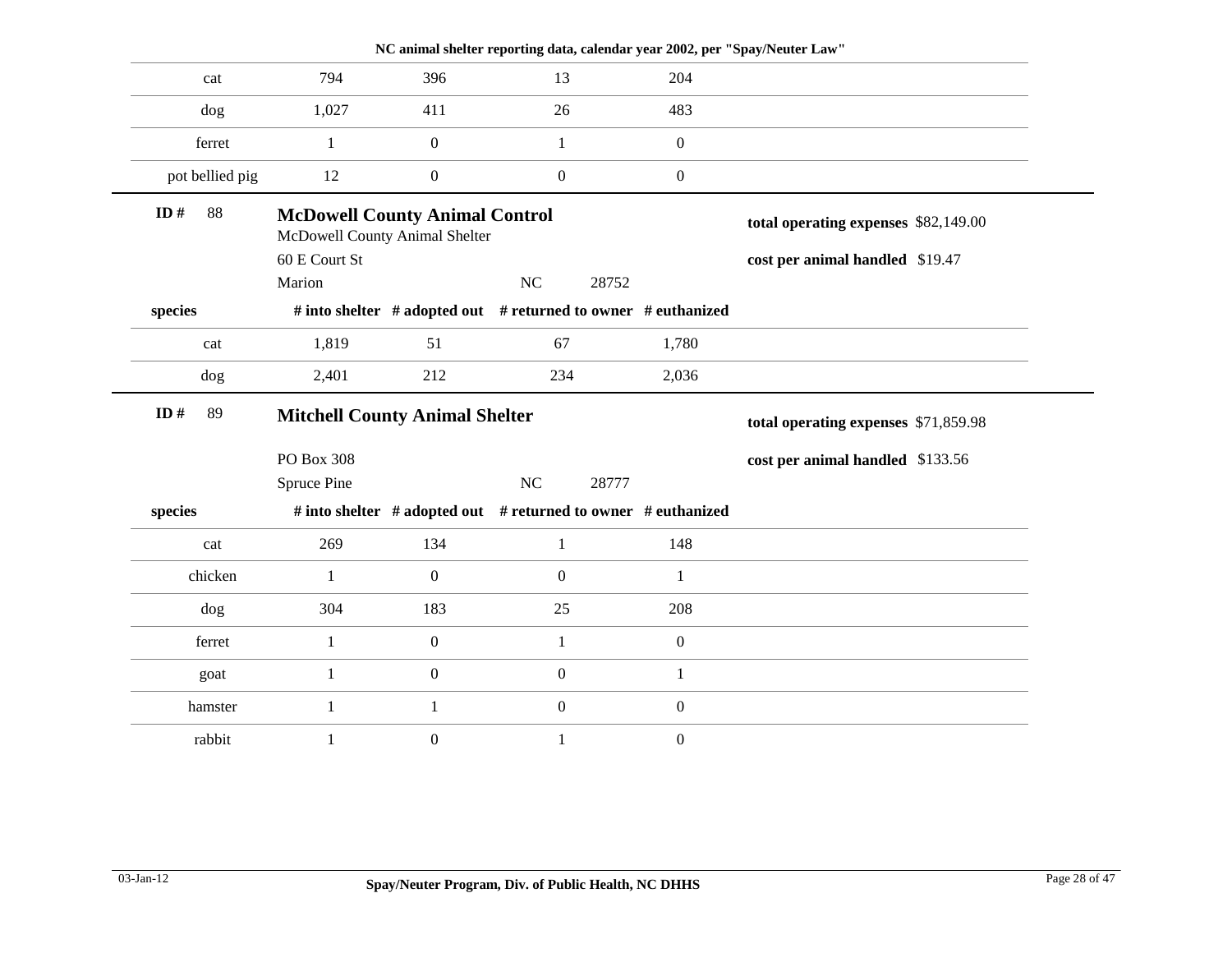| ID#<br>90             |                                                                      |                                                               |                  |       |                  |                                       |  |
|-----------------------|----------------------------------------------------------------------|---------------------------------------------------------------|------------------|-------|------------------|---------------------------------------|--|
|                       | <b>Montgomery County Animal Control</b><br>c/o Laura Morton          |                                                               |                  |       |                  | total operating expenses \$0.00       |  |
|                       | PO Box 425                                                           |                                                               |                  |       |                  | cost per animal handled \$0.00        |  |
|                       | Troy                                                                 |                                                               | NC               | 27371 |                  |                                       |  |
| species               |                                                                      | # into shelter # adopted out # returned to owner # euthanized |                  |       |                  |                                       |  |
| <b>DID NOT REPORT</b> | $\boldsymbol{0}$                                                     | $\boldsymbol{0}$                                              | $\boldsymbol{0}$ |       | $\boldsymbol{0}$ |                                       |  |
| ID $#$<br>91          | <b>Animal Center of Moore County</b><br>c/o Moore County Health Dept |                                                               |                  |       |                  | total operating expenses \$0.00       |  |
|                       | PO Box 279                                                           |                                                               |                  |       |                  | cost per animal handled \$0.00        |  |
|                       | Carthage                                                             |                                                               | $\rm NC$         | 28327 |                  |                                       |  |
| species               |                                                                      | # into shelter # adopted out # returned to owner # euthanized |                  |       |                  |                                       |  |
| <b>DID NOT REPORT</b> | $\boldsymbol{0}$                                                     | $\boldsymbol{0}$                                              | $\boldsymbol{0}$ |       | $\boldsymbol{0}$ |                                       |  |
| 93<br>ID $#$          | <b>Nash County Animal Control</b><br>Nash County Health Dept         |                                                               |                  |       |                  | total operating expenses \$185,546.64 |  |
|                       | PO Box 849                                                           |                                                               |                  |       |                  | cost per animal handled \$50.57       |  |
|                       | Nashville                                                            |                                                               | NC               | 27856 |                  |                                       |  |
| species               |                                                                      | # into shelter # adopted out # returned to owner # euthanized |                  |       |                  |                                       |  |
| bat                   | $\sqrt{2}$                                                           | $\boldsymbol{0}$                                              | $\boldsymbol{0}$ |       |                  |                                       |  |
|                       |                                                                      |                                                               |                  |       | $\mathbf{1}$     |                                       |  |
| cat                   | 1,808                                                                | $\overline{9}$                                                | $8\,$            |       | 1,750            |                                       |  |
| chicken               | $\overline{4}$                                                       | 3                                                             | $\boldsymbol{0}$ |       | $\mathbf{1}$     |                                       |  |
| crow                  | 2                                                                    | $\mathbf{0}$                                                  | $\boldsymbol{0}$ |       | $\mathbf{1}$     |                                       |  |
| dog                   | 1,789                                                                | 71                                                            | 61               |       | 1,600            |                                       |  |
| fox                   | 2                                                                    | $\boldsymbol{0}$                                              | $\overline{0}$   |       | $\overline{2}$   |                                       |  |
| goat                  | $\mathbf{1}$                                                         | $\boldsymbol{0}$                                              | $\boldsymbol{0}$ |       | $\mathbf{1}$     |                                       |  |
| groundhog             | $\overline{2}$                                                       | $\boldsymbol{0}$                                              | $\overline{2}$   |       | $\boldsymbol{0}$ |                                       |  |
| hawk                  | $\overline{2}$                                                       | $\boldsymbol{0}$                                              | $\overline{2}$   |       | $\boldsymbol{0}$ |                                       |  |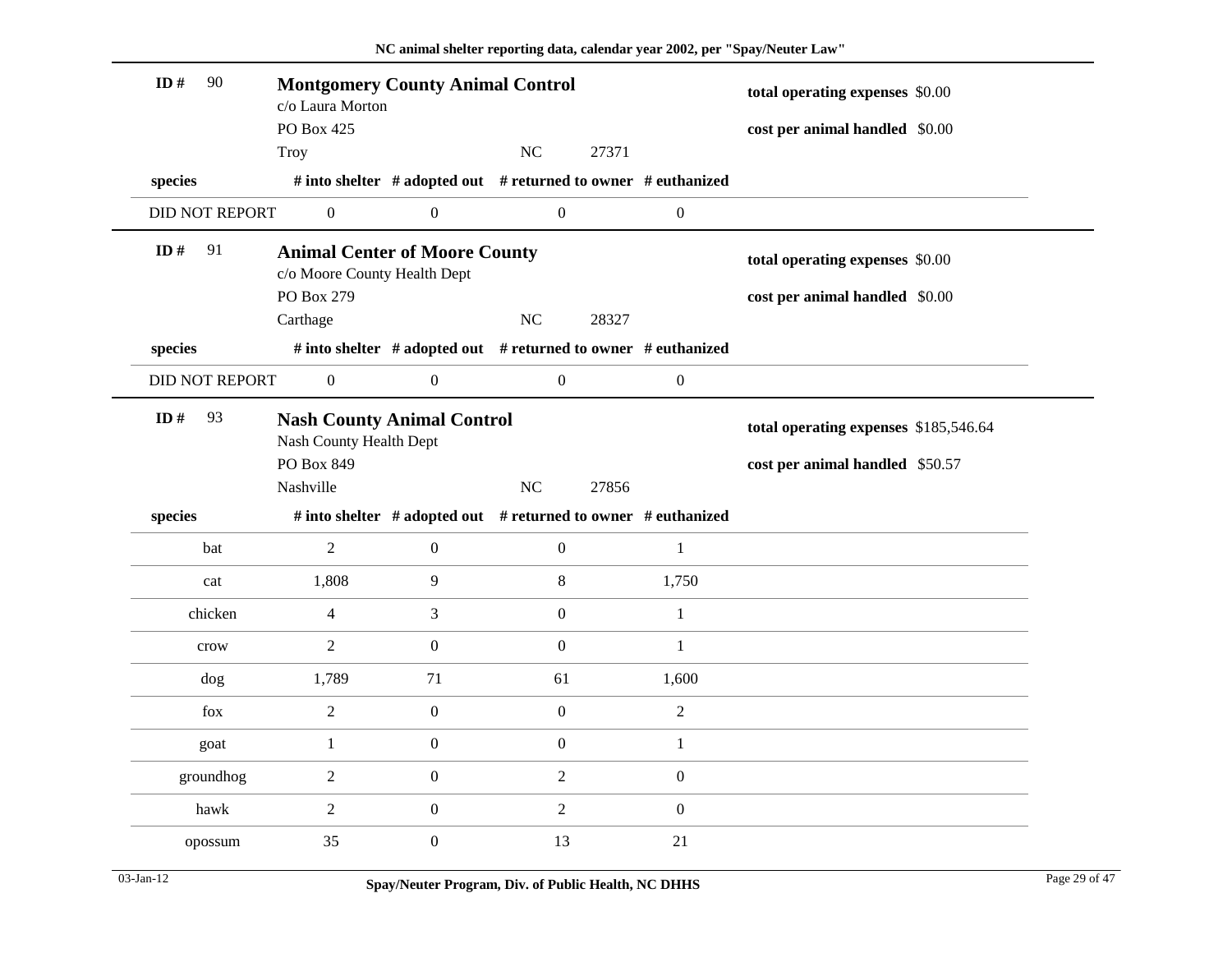|              |                                                                            |                  |                                                   | NC animal shelter reporting data, calendar year 2002, per "Spay/Neuter Law" |                                       |
|--------------|----------------------------------------------------------------------------|------------------|---------------------------------------------------|-----------------------------------------------------------------------------|---------------------------------------|
| pig          | $\mathbf{1}$                                                               | 1                | $\overline{0}$                                    | $\overline{0}$                                                              |                                       |
| raccoon      | 20                                                                         | $\boldsymbol{0}$ | $\overline{0}$                                    | 18                                                                          |                                       |
| snake        | $\boldsymbol{2}$                                                           | $\boldsymbol{0}$ | $\boldsymbol{0}$                                  | $\overline{2}$                                                              |                                       |
| ID#<br>94    | New Hanover County Health Dept                                             |                  | <b>New Hanover County Animal Control Services</b> |                                                                             | total operating expenses \$904,084.00 |
|              | 180 Division Dr                                                            |                  |                                                   |                                                                             | cost per animal handled \$209.00      |
|              | Wilmington                                                                 |                  | NC                                                | 28401                                                                       |                                       |
| species      |                                                                            |                  |                                                   | # into shelter # adopted out # returned to owner # euthanized               |                                       |
| bat          | $\overline{4}$                                                             | $\mathbf{0}$     | $\overline{0}$                                    | $\overline{4}$                                                              |                                       |
| cat          | 2,160                                                                      | 476              | 85                                                | 1,200                                                                       |                                       |
| dog          | 2,259                                                                      | 313              | 598                                               | 1,699                                                                       |                                       |
| fox          | $\overline{7}$                                                             | $\mathbf{0}$     | $\overline{0}$                                    | $\tau$                                                                      |                                       |
| livestock    | 48                                                                         | 43               | $\overline{0}$                                    | $\mathfrak 3$                                                               |                                       |
| opossum      | $\overline{4}$                                                             | $\mathbf{0}$     | $\overline{0}$                                    | $\overline{0}$                                                              |                                       |
| rabbit       | $\mathbf{1}$                                                               | 1                | $\boldsymbol{0}$                                  | $\boldsymbol{0}$                                                            |                                       |
| raccoon      | 14                                                                         | $\boldsymbol{0}$ | $\boldsymbol{0}$                                  | 14                                                                          |                                       |
| ID $#$<br>95 | <b>Northampton County Animal Control</b><br>Northampton County Health Dept |                  |                                                   | total operating expenses \$63,570.33                                        |                                       |
|              | PO Box 635                                                                 |                  |                                                   |                                                                             | cost per animal handled \$62.33       |
|              | Jackson                                                                    |                  | NC                                                | 27845                                                                       |                                       |
| species      |                                                                            |                  |                                                   | # into shelter # adopted out # returned to owner # euthanized               |                                       |
| cat          | 382                                                                        | $\boldsymbol{0}$ | $\boldsymbol{0}$                                  | 382                                                                         |                                       |
| dog          | 638                                                                        | $\boldsymbol{0}$ | $\boldsymbol{0}$                                  | 629                                                                         |                                       |
|              |                                                                            |                  |                                                   |                                                                             |                                       |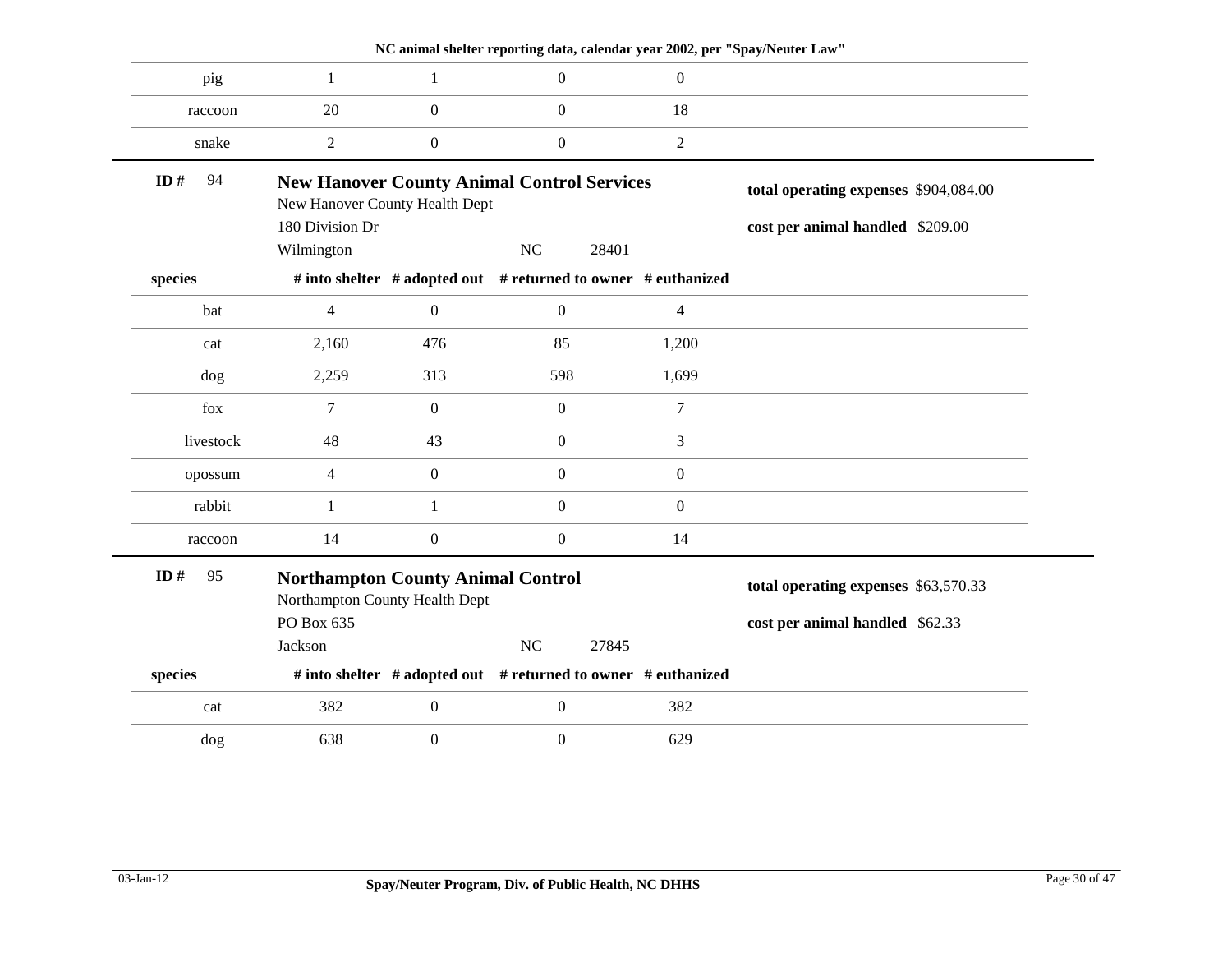| ID#<br>97  | <b>Onslow County Animal Control</b>                              |                  | total operating expenses \$443,574.00                         |                  |                                       |
|------------|------------------------------------------------------------------|------------------|---------------------------------------------------------------|------------------|---------------------------------------|
|            | 244 Georgetown Rd                                                |                  |                                                               |                  | cost per animal handled \$29.08       |
|            | Jacksonville                                                     |                  | NC<br>28540                                                   |                  |                                       |
| species    |                                                                  |                  | # into shelter # adopted out # returned to owner # euthanized |                  |                                       |
| cat        | 1,494                                                            | 353              | $\boldsymbol{0}$                                              | 2,054            |                                       |
| deer       | $\mathbf{1}$                                                     | $\boldsymbol{0}$ | $\boldsymbol{0}$                                              | $\mathbf{1}$     |                                       |
| dog        | 5,978                                                            | 1,415            | $\boldsymbol{0}$                                              | 3,081            |                                       |
| equine     | 17                                                               | 17               | $\boldsymbol{0}$                                              | $\boldsymbol{0}$ |                                       |
| ferret     | $\sqrt{6}$                                                       | $\sqrt{6}$       | $\boldsymbol{0}$                                              | $\boldsymbol{0}$ |                                       |
| fox        | $\mathfrak{Z}$                                                   | $\boldsymbol{0}$ | 3                                                             | $\mathfrak{Z}$   |                                       |
| goat       | $\mathbf{1}$                                                     | $\mathbf{1}$     | $\boldsymbol{0}$                                              | $\boldsymbol{0}$ |                                       |
| iguana     | $\boldsymbol{2}$                                                 | $\sqrt{2}$       | $\boldsymbol{0}$                                              | $\boldsymbol{0}$ |                                       |
| opossum    | $\mathbf{9}$                                                     | $\boldsymbol{0}$ | $\mathbf{9}$                                                  | $\boldsymbol{0}$ |                                       |
| pig        | $\boldsymbol{2}$                                                 | $\overline{2}$   | $\boldsymbol{0}$                                              | $\boldsymbol{0}$ |                                       |
| rabbit     | $\sqrt{2}$                                                       | $\sqrt{2}$       | $\boldsymbol{0}$                                              | $\boldsymbol{0}$ |                                       |
| raccoon    | 39                                                               | $\boldsymbol{0}$ | $\boldsymbol{0}$                                              | 39               |                                       |
| rat        | $\tau$                                                           | $\boldsymbol{0}$ | $\boldsymbol{0}$                                              | $\boldsymbol{0}$ |                                       |
| snake      | $\sqrt{6}$                                                       | $\boldsymbol{0}$ | 6                                                             | $\boldsymbol{0}$ |                                       |
| squirrel   | $\overline{4}$                                                   | $\boldsymbol{0}$ | $\overline{4}$                                                | $\boldsymbol{0}$ |                                       |
| 101<br>ID# | <b>Pender County Animal Control</b><br>Pender County Health Dept |                  |                                                               |                  | total operating expenses \$120,525.00 |
|            | PO Box 1209                                                      |                  |                                                               |                  | cost per animal handled \$98.06       |
|            | Burgaw                                                           |                  | $\rm NC$<br>28425                                             |                  |                                       |
| species    |                                                                  |                  | # into shelter # adopted out # returned to owner # euthanized |                  |                                       |
| cat        | 454                                                              | 18               | 13                                                            | 348              |                                       |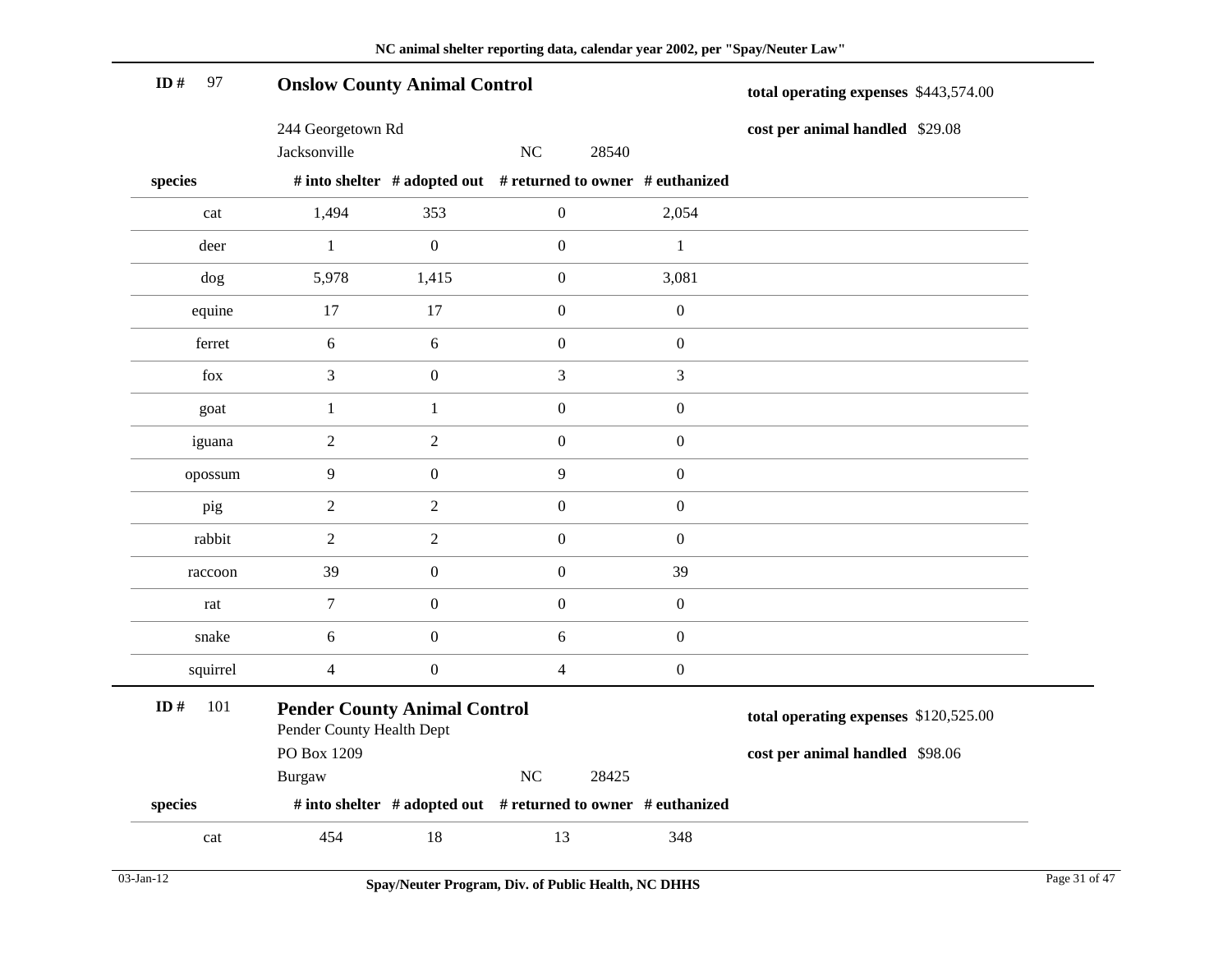|                                                                   |                                                                             |                                                               |                                       |       |                  | NC animal shelter reporting data, calendar year 2002, per "Spay/Neuter Law" |  |
|-------------------------------------------------------------------|-----------------------------------------------------------------------------|---------------------------------------------------------------|---------------------------------------|-------|------------------|-----------------------------------------------------------------------------|--|
| dog                                                               | 775                                                                         | 97                                                            | 85                                    |       | 466              |                                                                             |  |
| ID $#$<br>102                                                     | <b>Perquimans County Animal Control</b><br>Perquimans County Sheriff's Dept |                                                               |                                       |       |                  | total operating expenses \$41,590.85                                        |  |
|                                                                   | PO Box 45                                                                   |                                                               |                                       |       |                  | cost per animal handled \$78.00                                             |  |
|                                                                   | Hertford                                                                    |                                                               | NC                                    | 27944 |                  |                                                                             |  |
| species                                                           |                                                                             | # into shelter # adopted out # returned to owner # euthanized |                                       |       |                  |                                                                             |  |
| cat                                                               | 222                                                                         | 50                                                            | $\mathbf{1}$                          |       | 171              |                                                                             |  |
| dog                                                               | 172                                                                         | 85                                                            | 14                                    |       | 73               |                                                                             |  |
| fox                                                               | 3                                                                           | $\boldsymbol{0}$                                              | $\boldsymbol{0}$                      |       | 3                |                                                                             |  |
| opossum                                                           | $8\,$                                                                       | $\boldsymbol{0}$                                              | 8                                     |       | $\boldsymbol{0}$ |                                                                             |  |
| raccoon                                                           | 5                                                                           | $\boldsymbol{0}$                                              | $\boldsymbol{0}$                      |       | 5                |                                                                             |  |
| 103<br>ID#                                                        | <b>Person County Animal Control</b>                                         |                                                               | total operating expenses \$171,065.00 |       |                  |                                                                             |  |
|                                                                   | 2103 Chub Lake Rd                                                           |                                                               |                                       |       |                  | cost per animal handled \$75.00                                             |  |
|                                                                   | Roxboro                                                                     |                                                               | $\rm NC$                              | 27573 |                  |                                                                             |  |
| species                                                           | # into shelter # adopted out # returned to owner # euthanized               |                                                               |                                       |       |                  |                                                                             |  |
| cat                                                               | 872                                                                         | 61                                                            | 66                                    |       | 745              |                                                                             |  |
| dog                                                               | 1,399                                                                       | 120                                                           | 212                                   |       | 1,067            |                                                                             |  |
| ID $#$<br>104                                                     | <b>Pitt County Animal Control</b><br>Pitt County Animal Shelter             |                                                               | total operating expenses \$111,000.00 |       |                  |                                                                             |  |
|                                                                   | 1717 W 5th St                                                               |                                                               |                                       |       |                  | cost per animal handled \$36.24                                             |  |
|                                                                   | Greenville                                                                  |                                                               | <b>NC</b>                             | 27834 |                  |                                                                             |  |
| species                                                           |                                                                             | # into shelter # adopted out # returned to owner # euthanized |                                       |       |                  |                                                                             |  |
| $\operatorname*{cat}% \left( b\right) \equiv\operatorname*{cat}b$ | 1,666                                                                       | 167                                                           | 6                                     |       | 1,246            |                                                                             |  |
| deer                                                              | 3                                                                           | $\boldsymbol{0}$                                              | $\boldsymbol{0}$                      |       | 3                |                                                                             |  |
| dog                                                               | 2,312                                                                       | 293                                                           | 146                                   |       | 1,748            |                                                                             |  |
| ferret                                                            | $\,1\,$                                                                     | $\mathbf{1}$                                                  | $\boldsymbol{0}$                      |       | $\boldsymbol{0}$ |                                                                             |  |
|                                                                   |                                                                             |                                                               |                                       |       |                  |                                                                             |  |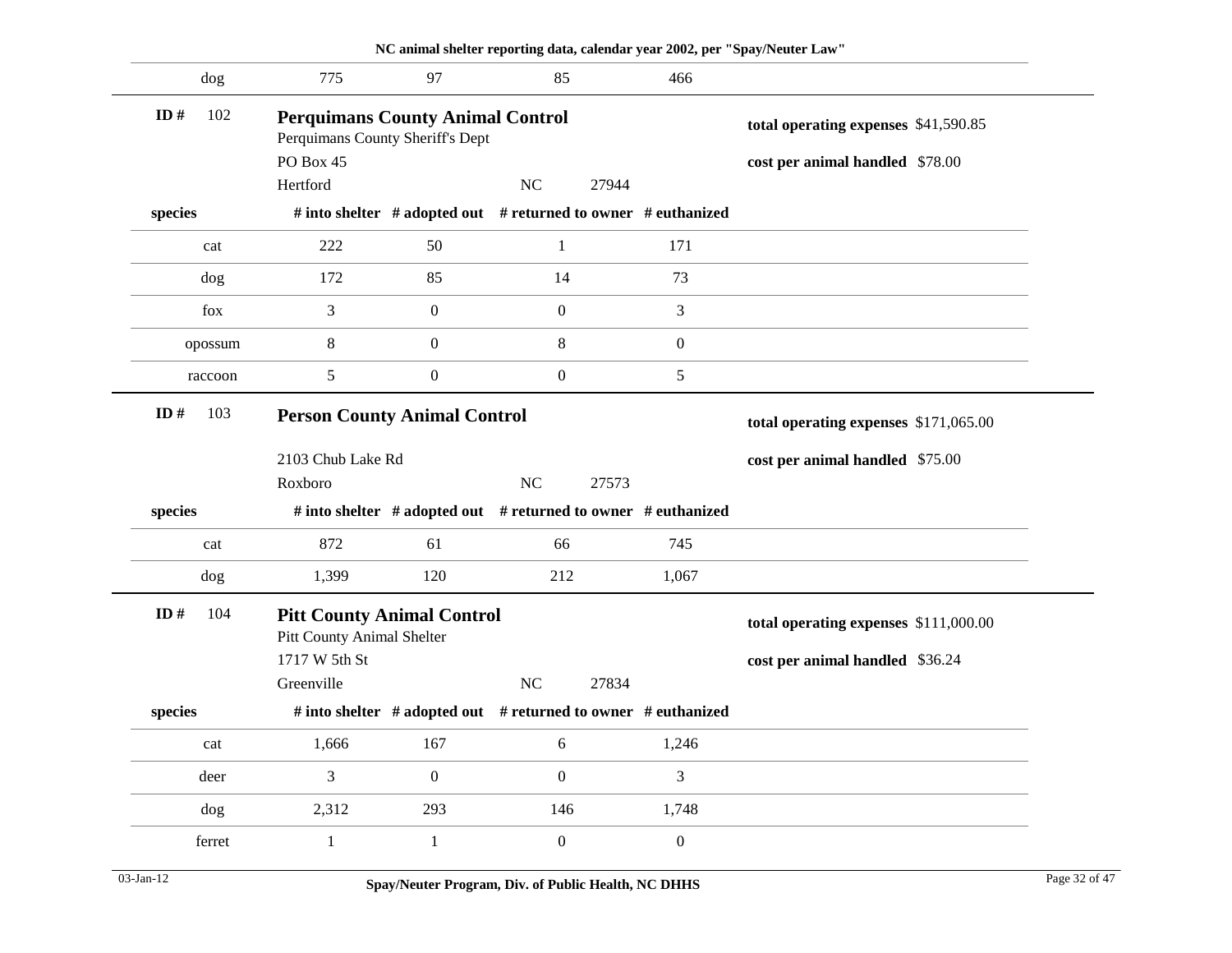|               |                                                                      |                  |                                                                     | NC animal shelter reporting data, calendar year 2002, per "Spay/Neuter Law" |                                       |
|---------------|----------------------------------------------------------------------|------------------|---------------------------------------------------------------------|-----------------------------------------------------------------------------|---------------------------------------|
| opossum       | 23                                                                   | $\boldsymbol{0}$ | $\boldsymbol{0}$                                                    | 23                                                                          |                                       |
| raccoon       | 12                                                                   | $\boldsymbol{0}$ | $\boldsymbol{0}$                                                    | 12                                                                          |                                       |
| squirrel      | $6\,$                                                                | $\boldsymbol{0}$ | $\boldsymbol{0}$                                                    | $\sqrt{6}$                                                                  |                                       |
| 106<br>ID $#$ | <b>Randolph County Animal Control</b><br>Randolph County Health Dept |                  |                                                                     | total operating expenses \$250,500.67                                       |                                       |
|               | 2222-B S Fayetteville St                                             |                  |                                                                     |                                                                             | cost per animal handled \$38.35       |
|               | Asheboro                                                             |                  | NC<br>27203                                                         |                                                                             |                                       |
| species       |                                                                      |                  | # into shelter # adopted out # returned to owner # euthanized       |                                                                             |                                       |
| beaver        | $\mathbf{1}$                                                         | $\boldsymbol{0}$ | $\boldsymbol{0}$                                                    | $\mathbf{1}$                                                                |                                       |
| cat           | 3,175                                                                | 53               | 15                                                                  | 3,107                                                                       |                                       |
| chicken       | $\mathbf{1}$                                                         | $\boldsymbol{0}$ | $\boldsymbol{0}$                                                    | $\mathbf{1}$                                                                |                                       |
| dog           | 3,279                                                                | 152              | 292                                                                 | 2,835                                                                       |                                       |
| goat          | $\mathbf{1}$                                                         | $\boldsymbol{0}$ | $\boldsymbol{0}$                                                    | $\mathbf{1}$                                                                |                                       |
| hybrids       | $\boldsymbol{2}$                                                     | $\boldsymbol{0}$ | $\boldsymbol{0}$                                                    | $\overline{2}$                                                              |                                       |
| opossum       | $\overline{4}$                                                       | $\boldsymbol{0}$ | $\boldsymbol{0}$                                                    | $\overline{4}$                                                              |                                       |
| pig           | $\mathbf{1}$                                                         | $\,1\,$          | $\boldsymbol{0}$                                                    | $\boldsymbol{0}$                                                            |                                       |
| rabbit        | $\mathfrak{Z}$                                                       | 3                | $\boldsymbol{0}$                                                    | $\overline{0}$                                                              |                                       |
| raccoon       | 65                                                                   | $\boldsymbol{0}$ | $\boldsymbol{0}$                                                    | 65                                                                          |                                       |
| ID#<br>107    | <b>Richmond County Animal Control</b><br>Richmond County Health Dept |                  |                                                                     |                                                                             | total operating expenses \$164,184.43 |
|               | 127 Caroline St                                                      |                  |                                                                     |                                                                             | cost per animal handled \$59.38       |
|               | Rockingham                                                           |                  | NC<br>28379                                                         |                                                                             |                                       |
| species       |                                                                      |                  | # into shelter $#$ adopted out $#$ returned to owner $#$ euthanized |                                                                             |                                       |
| cat           | 810                                                                  | 66               | $\boldsymbol{0}$                                                    | 800                                                                         |                                       |
| crow          | $\mathbf{1}$                                                         | $\boldsymbol{0}$ | $\boldsymbol{0}$                                                    | $\mathbf{1}$                                                                |                                       |
| dog           | 1,949                                                                | 113              | 30                                                                  | 1,815                                                                       |                                       |
|               |                                                                      |                  |                                                                     |                                                                             |                                       |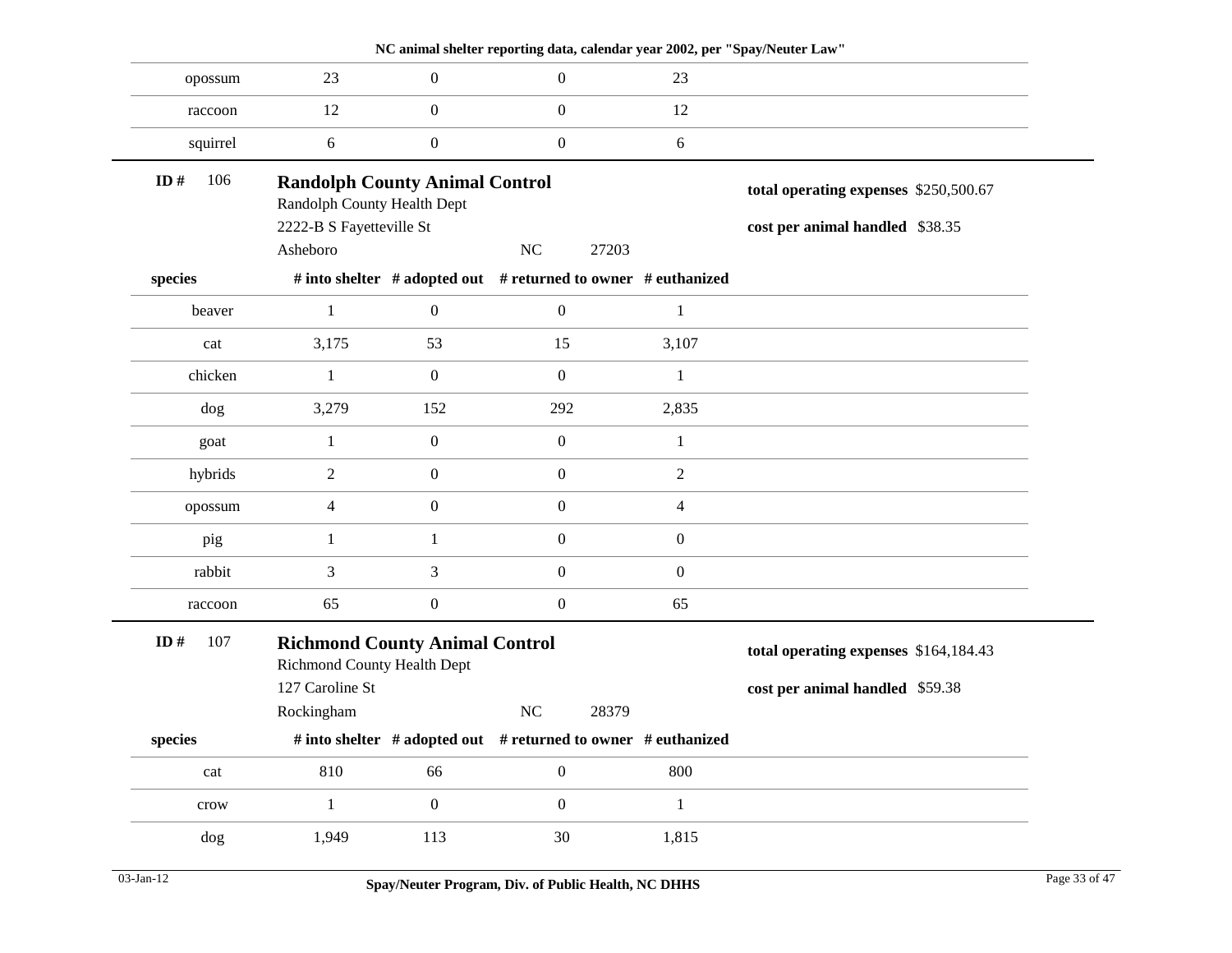|               |                                                                    |                  | NC animal shelter reporting data, calendar year 2002, per "Spay/Neuter Law" |                  |                                       |
|---------------|--------------------------------------------------------------------|------------------|-----------------------------------------------------------------------------|------------------|---------------------------------------|
| goat          | $\mathfrak{Z}$                                                     | $\boldsymbol{0}$ | -1                                                                          | $\overline{2}$   |                                       |
| pig           | $\mathbf{1}$                                                       | $\mathbf{0}$     | $\mathbf{0}$                                                                | 1                |                                       |
| raccoon       | $\mathbf{1}$                                                       | $\boldsymbol{0}$ | $\boldsymbol{0}$                                                            | $\mathbf{1}$     |                                       |
| ID $#$<br>109 | <b>Robeson County Animal Control</b><br>Robeson County Health Dept |                  |                                                                             |                  | total operating expenses \$31,593.00  |
|               | 460 Country Club Blvd                                              |                  |                                                                             |                  | cost per animal handled \$19.43       |
|               | Lumberton                                                          |                  | N <sub>C</sub><br>28358                                                     |                  |                                       |
| species       |                                                                    |                  | # into shelter # adopted out # returned to owner # euthanized               |                  |                                       |
| cat           | 999                                                                | 332              | $\overline{4}$                                                              | 737              |                                       |
| dog           | 3,714                                                              | 951              | 112                                                                         | 2,888            |                                       |
| ID $#$<br>111 | <b>Rowan County Animal Control</b><br>Rowan County Health Dept     |                  |                                                                             |                  | total operating expenses \$351,370.00 |
|               | 1811 E Innes St                                                    |                  |                                                                             |                  | cost per animal handled \$45.00       |
|               | Salisbury                                                          |                  | $\rm NC$<br>28146-6030                                                      |                  |                                       |
| species       |                                                                    |                  | # into shelter # adopted out # returned to owner # euthanized               |                  |                                       |
| bat           | $\overline{3}$                                                     | $\mathbf{0}$     | $\overline{0}$                                                              | $\mathfrak{Z}$   |                                       |
| beaver        | $\overline{2}$                                                     | $\mathbf{0}$     | $\mathbf{0}$                                                                | $\sqrt{2}$       |                                       |
| cat           | 2,718                                                              | 218              | 172                                                                         | 1,954            |                                       |
| chipmunk      | $\mathbf{1}$                                                       | $\mathbf{0}$     | $\boldsymbol{0}$                                                            | $\mathbf{1}$     |                                       |
| dog           | 5,137                                                              | 541              | 720                                                                         | 4,842            |                                       |
| fox           | $\tau$                                                             | $\mathbf{0}$     | $\mathbf{0}$                                                                | $\tau$           |                                       |
| goat          | $\overline{4}$                                                     | $\boldsymbol{0}$ | $\boldsymbol{0}$                                                            | $\overline{4}$   |                                       |
| groundhog     | $\mathfrak{Z}$                                                     | $\boldsymbol{0}$ | $\boldsymbol{0}$                                                            | $\mathfrak{Z}$   |                                       |
| opossum       | 18                                                                 | $\boldsymbol{0}$ | $\overline{0}$                                                              | 18               |                                       |
| pehens        | $\mathfrak{Z}$                                                     | $\boldsymbol{0}$ | $\boldsymbol{0}$                                                            | $\mathfrak{Z}$   |                                       |
| pig           | 3                                                                  | 3                | $\boldsymbol{0}$                                                            | $\boldsymbol{0}$ |                                       |
|               |                                                                    |                  |                                                                             |                  |                                       |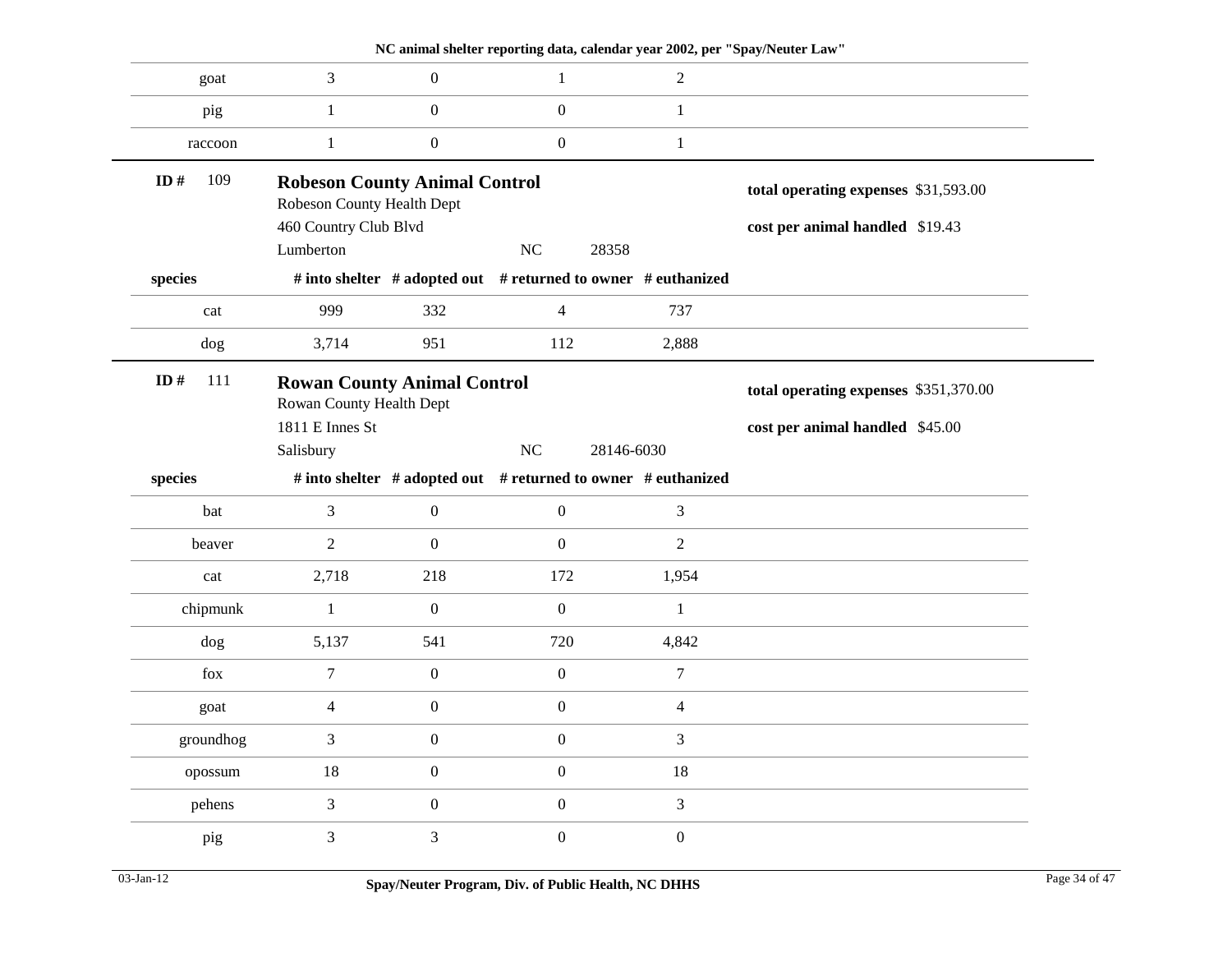|                       |                                                                                |                                                                     |                                       |       |                  | NC animal shelter reporting data, calendar year 2002, per "Spay/Neuter Law" |
|-----------------------|--------------------------------------------------------------------------------|---------------------------------------------------------------------|---------------------------------------|-------|------------------|-----------------------------------------------------------------------------|
| raccoon               | 98                                                                             | $\Omega$                                                            | $\overline{0}$                        |       | 98               |                                                                             |
| skunk                 | 8                                                                              | $\mathbf{0}$                                                        | $\boldsymbol{0}$                      |       | 8                |                                                                             |
| snake                 | 10                                                                             | $\mathbf{0}$                                                        | $\boldsymbol{0}$                      |       | 10               |                                                                             |
| squirrel              | $\overline{4}$                                                                 | $\boldsymbol{0}$                                                    | $\boldsymbol{0}$                      |       | $\overline{4}$   |                                                                             |
| ID#<br>112            | <b>Rutherford County Animal Control</b><br>Rutherford County Sheriff's Dept    |                                                                     |                                       |       |                  | total operating expenses \$210,965.00                                       |
|                       | 289 N Main St<br>Rutherfordton                                                 |                                                                     | NC                                    | 28139 |                  | cost per animal handled \$38.94                                             |
| species               |                                                                                | # into shelter $#$ adopted out $#$ returned to owner $#$ euthanized |                                       |       |                  |                                                                             |
| cat                   | 2,095                                                                          | 67                                                                  | 110                                   |       | 1,908            |                                                                             |
| dog                   | 3,323                                                                          | 339                                                                 | 347                                   |       | 2,647            |                                                                             |
| ID $#$<br>113         | <b>Sampson County Animal Control</b><br><b>Sampson County Manager's Office</b> |                                                                     |                                       |       |                  | total operating expenses \$0.00                                             |
|                       | 435 Rowan Rd<br>Clinton                                                        |                                                                     | NC                                    | 28328 |                  | cost per animal handled \$0.00                                              |
| species               |                                                                                | # into shelter # adopted out # returned to owner # euthanized       |                                       |       |                  |                                                                             |
| <b>DID NOT REPORT</b> | $\mathbf{0}$                                                                   | $\boldsymbol{0}$                                                    | $\boldsymbol{0}$                      |       | $\boldsymbol{0}$ |                                                                             |
| ID#<br>115            | <b>Stanly County Animal Control</b><br><b>Stanly County Health Dept</b>        |                                                                     | total operating expenses \$194,920.00 |       |                  |                                                                             |
|                       | 1000 N First St, Ste 3                                                         |                                                                     |                                       |       |                  | cost per animal handled \$41.50                                             |
|                       | Albemarle                                                                      |                                                                     | NC                                    | 28001 |                  |                                                                             |
| species               |                                                                                | # into shelter $#$ adopted out $#$ returned to owner $#$ euthanized |                                       |       |                  |                                                                             |
| cat                   | 2,270                                                                          | 44                                                                  | 10                                    |       | 1,912            |                                                                             |
| dog                   | 2,426                                                                          | 256                                                                 | 200                                   |       | 1,579            |                                                                             |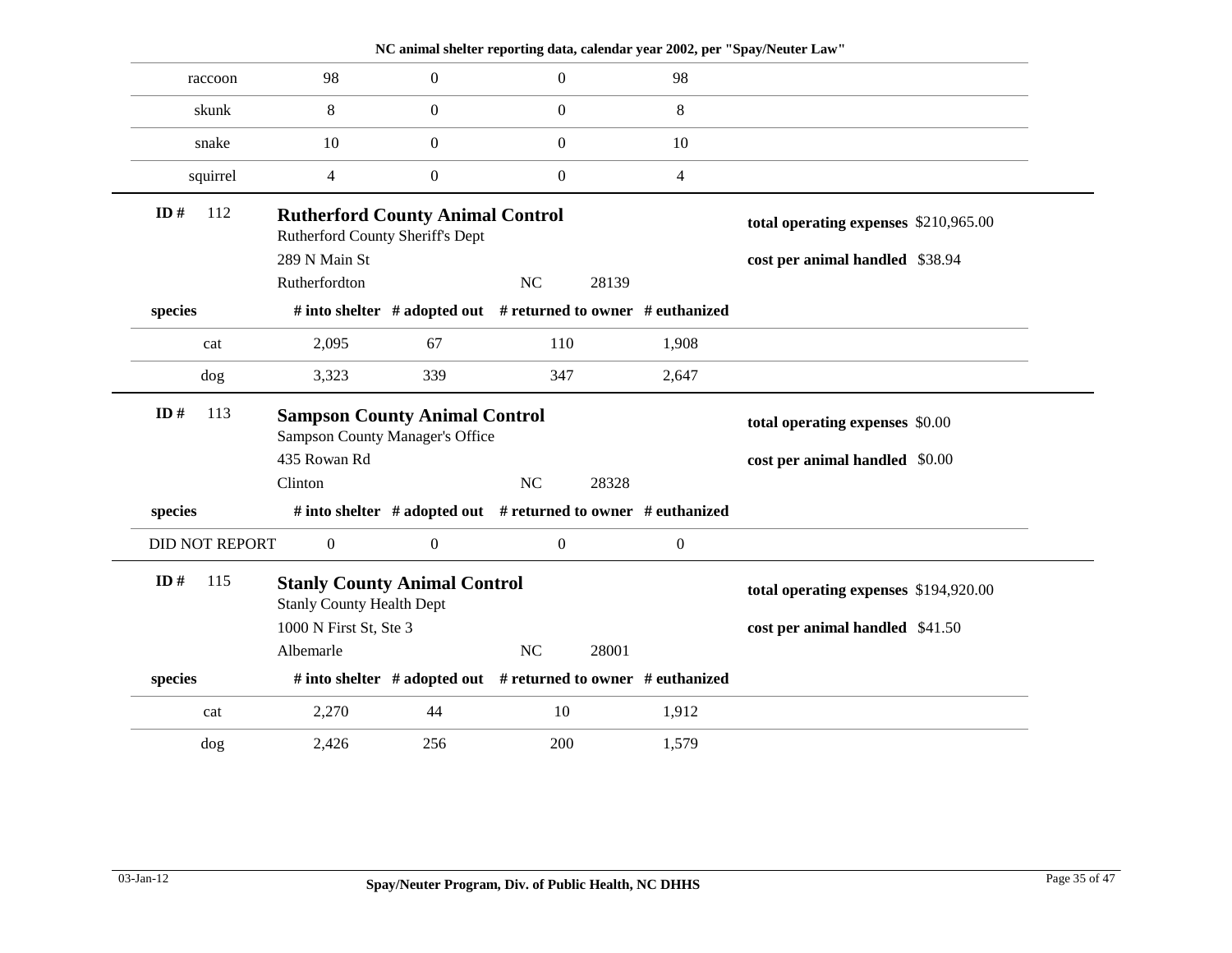| ID#     | 116 | <b>Stokes County Animal Control</b><br><b>Stokes County Animal Shelter</b><br>1999 Sizemore Rd |                                                                     |                  | total operating expenses \$130,093.00 |                  |                                       |  |
|---------|-----|------------------------------------------------------------------------------------------------|---------------------------------------------------------------------|------------------|---------------------------------------|------------------|---------------------------------------|--|
|         |     | Germanton                                                                                      |                                                                     | <b>NC</b>        | 27019                                 |                  | cost per animal handled \$35.63       |  |
| species |     |                                                                                                | # into shelter # adopted out # returned to owner # euthanized       |                  |                                       |                  |                                       |  |
| cat     |     | 1,740                                                                                          | 40                                                                  | 11               |                                       | 1,694            |                                       |  |
| dog     |     | 1,911                                                                                          | 148                                                                 | 119              |                                       | 1,642            |                                       |  |
| ID#     | 118 | <b>Surry County Animal Control</b><br><b>Surry County Health Dept</b>                          |                                                                     |                  |                                       |                  | total operating expenses \$316,117.85 |  |
|         |     | 118 Hamby Rd                                                                                   |                                                                     |                  |                                       |                  | cost per animal handled \$77.12       |  |
|         |     | Dobson                                                                                         |                                                                     | NC               | 27017                                 |                  |                                       |  |
| species |     |                                                                                                | # into shelter # adopted out # returned to owner # euthanized       |                  |                                       |                  |                                       |  |
| cat     |     | 1,688                                                                                          | $\overline{2}$                                                      | 10               |                                       | 1,561            |                                       |  |
| dog     |     | 2,403                                                                                          | 47                                                                  | 101              |                                       | 2,206            |                                       |  |
| goat    |     | 5                                                                                              | 3                                                                   | $\overline{c}$   |                                       | $\boldsymbol{0}$ |                                       |  |
| rabbit  |     | 3                                                                                              | $\overline{0}$                                                      | $\boldsymbol{0}$ |                                       | 3                |                                       |  |
| ID#     | 121 | The Animal Protection Soc. of Durham                                                           |                                                                     |                  | total operating expenses \$504,918.32 |                  |                                       |  |
|         |     | 2117 E Club Blvd                                                                               |                                                                     |                  |                                       |                  | cost per animal handled \$85.00       |  |
|         |     | Durham                                                                                         |                                                                     | $\rm NC$         | 27704                                 |                  |                                       |  |
| species |     |                                                                                                | # into shelter # adopted out # returned to owner # euthanized       |                  |                                       |                  |                                       |  |
| cat     |     | 2,062                                                                                          | 367                                                                 | 33               |                                       | 1,653            |                                       |  |
| dog     |     | 3,879                                                                                          | 535                                                                 | 595              |                                       | 2,706            |                                       |  |
| ID#     | 122 | <b>Carteret County Humane Society Animal Shelter</b><br>Humane Society of Carteret Co.         |                                                                     |                  |                                       |                  | total operating expenses \$190,700.79 |  |
|         |     | PO Box 357                                                                                     |                                                                     |                  |                                       |                  | cost per animal handled \$39.83       |  |
|         |     | Newport                                                                                        |                                                                     | $\rm NC$         | 28570                                 |                  |                                       |  |
| species |     |                                                                                                | # into shelter $#$ adopted out $#$ returned to owner $#$ euthanized |                  |                                       |                  |                                       |  |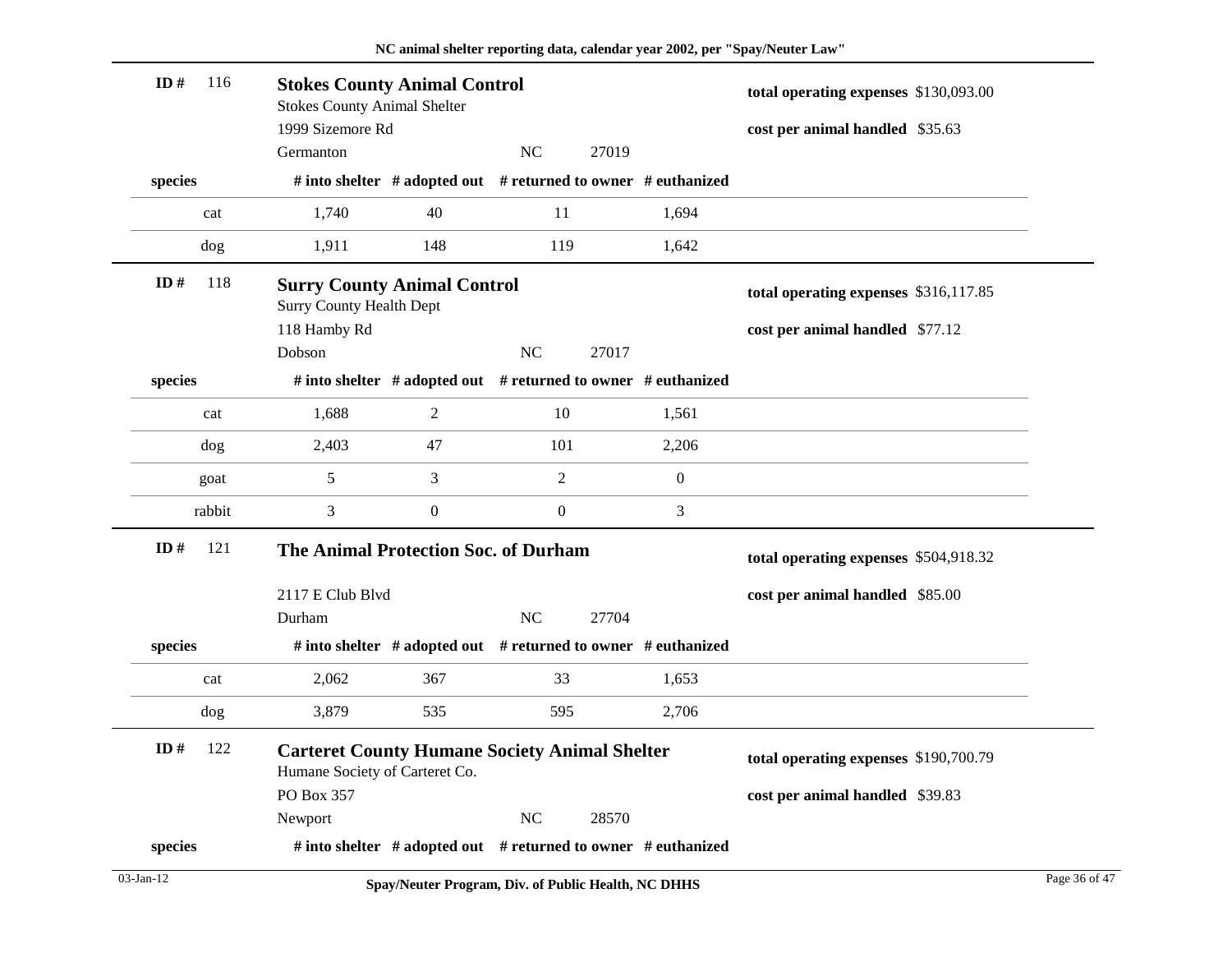|            |                       |                                            |                  | NC animal shelter reporting data, calendar year 2002, per "Spay/Neuter Law" |                  |                                  |
|------------|-----------------------|--------------------------------------------|------------------|-----------------------------------------------------------------------------|------------------|----------------------------------|
|            | cat                   | 2,980                                      | 195              | 111                                                                         | 2,224            |                                  |
|            | dog                   | 1,809                                      | 389              | 297                                                                         | 1,393            |                                  |
| ID#        | 127                   | <b>The Jackson County Humane Society</b>   |                  |                                                                             |                  | total operating expenses \$0.00  |
|            |                       | PO Box 1966                                |                  |                                                                             |                  | cost per animal handled \$0.00   |
|            |                       | Sylva                                      |                  | $\rm NC$<br>28779                                                           |                  |                                  |
| species    |                       |                                            |                  | # into shelter # adopted out # returned to owner # euthanized               |                  |                                  |
|            | <b>DID NOT REPORT</b> | $\boldsymbol{0}$                           | $\boldsymbol{0}$ | $\boldsymbol{0}$                                                            | $\boldsymbol{0}$ |                                  |
| ID#<br>128 |                       | The Lenoir Co SPCA Animal Shelter          |                  | total operating expenses \$144,000.00                                       |                  |                                  |
|            |                       | PO Box 1481                                |                  |                                                                             |                  | cost per animal handled \$80.00  |
|            |                       | Kinston                                    |                  | $\rm NC$<br>28503                                                           |                  |                                  |
| species    |                       |                                            |                  | # into shelter # adopted out # returned to owner # euthanized               |                  |                                  |
|            | cat                   | 1,163                                      | 160              | 8                                                                           | 844              |                                  |
|            | dog                   | 1,666                                      | 368              | 99                                                                          | 1,139            |                                  |
| ID#        | 129                   | <b>The Outer Banks SPCA Animal Shelter</b> |                  | total operating expenses \$250,752.00                                       |                  |                                  |
|            |                       | PO Box 1000                                |                  |                                                                             |                  | cost per animal handled \$107.48 |
|            |                       | Manteo                                     |                  | $\rm NC$<br>27954                                                           |                  |                                  |
| species    |                       |                                            |                  | # into shelter # adopted out # returned to owner # euthanized               |                  |                                  |
|            | bat                   | $\overline{4}$                             | $\boldsymbol{0}$ | $\boldsymbol{0}$                                                            | $\boldsymbol{0}$ |                                  |
|            | bird                  | 61                                         | $\boldsymbol{0}$ | $\boldsymbol{0}$                                                            | $\boldsymbol{0}$ |                                  |
|            | cat                   | 1,129                                      | 94               | 32                                                                          | 995              |                                  |
|            | deer                  | 11                                         | $\boldsymbol{0}$ | $\mathbf{0}$                                                                | $\mathbf{0}$     |                                  |
|            | dog                   | 710                                        | 138              | 276                                                                         | 270              |                                  |
|            | equine                | $\mathbf{1}$                               | $\boldsymbol{0}$ | $\boldsymbol{0}$                                                            | $\boldsymbol{0}$ |                                  |
|            | ferret                | $\mathbf{1}$                               | $\boldsymbol{0}$ | $\boldsymbol{0}$                                                            | $\boldsymbol{0}$ |                                  |
|            |                       |                                            |                  |                                                                             |                  |                                  |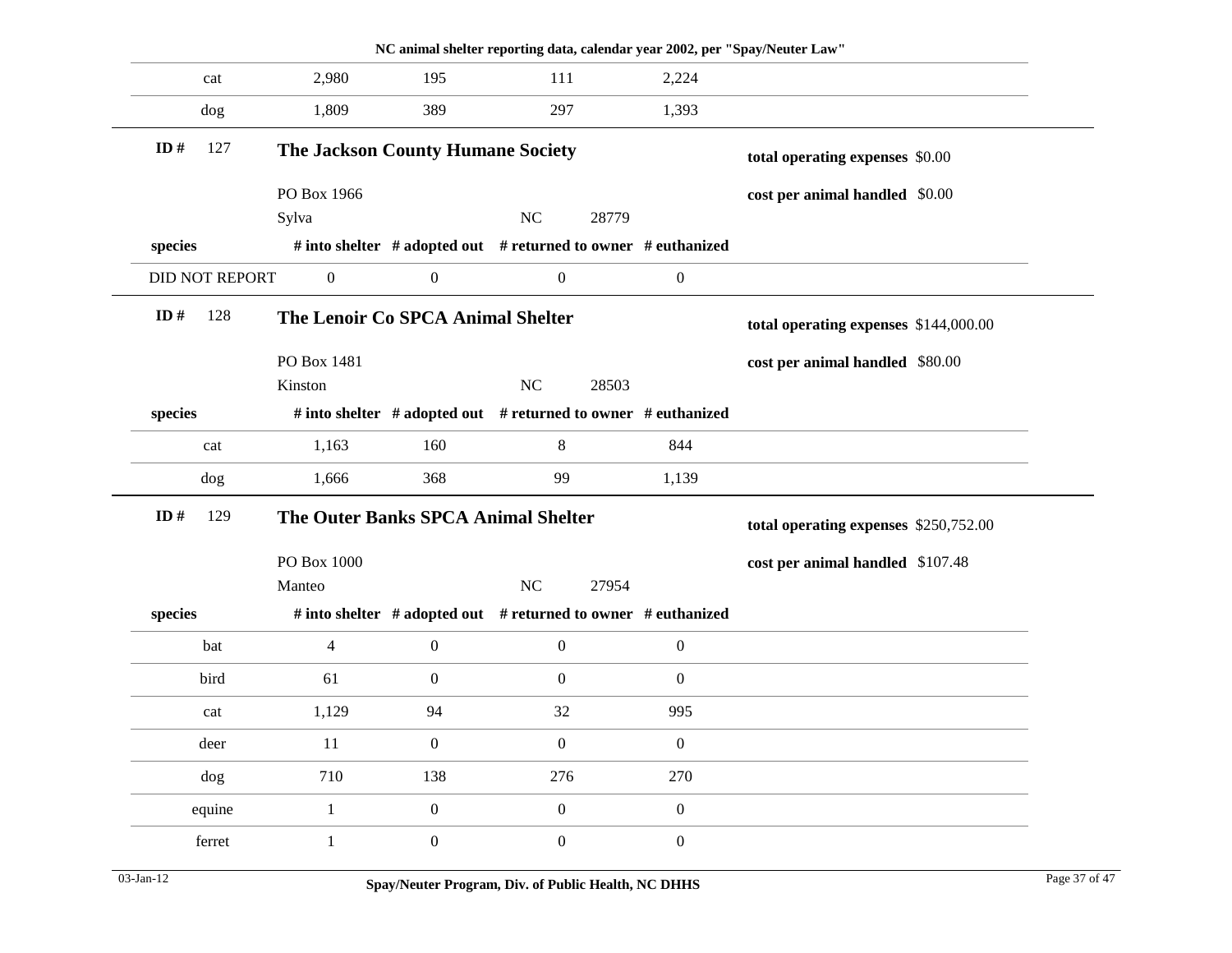fox  $9 \t 0 \t 0 \t 0$ iguana 1 0 0 0 muskrat 2 0 0 0 0 nutria  $\begin{array}{cccc} 2 & 0 & 0 & 0 \end{array}$ opossum 147 0 0 0 0 rabbit 12 0 0 0 raccoon 207 0 0 207 sea turtle  $2 \t 0 \t 0 \t 0$ snake 14 0 0 0 0 squirrel  $21$  0 0 0 **The Scotland Co. Humane Society** 1401 West Blvd Laurinburg NC 28352 **species # into shelter # adopted out # returned to owner # euthanized total operating expenses** \$168,617.85 **cost per animal handled** \$82.09 **ID #** 130 cat 612 200 21 376 dog 1,442 367 93 951 **The SPCA of NE North Carolina** c/o Jo Ellen Smith PO Box 1772 Elizabeth City NC 27906 **species # into shelter # adopted out # returned to owner # euthanized total operating expenses** \$112,482.31 **cost per animal handled** \$36.01 **ID #** 131 cat 1,749 398 30 1,102 dog 1,374 532 242 466

**NC animal shelter reporting data, calendar year 2002, per "Spay/Neuter Law"**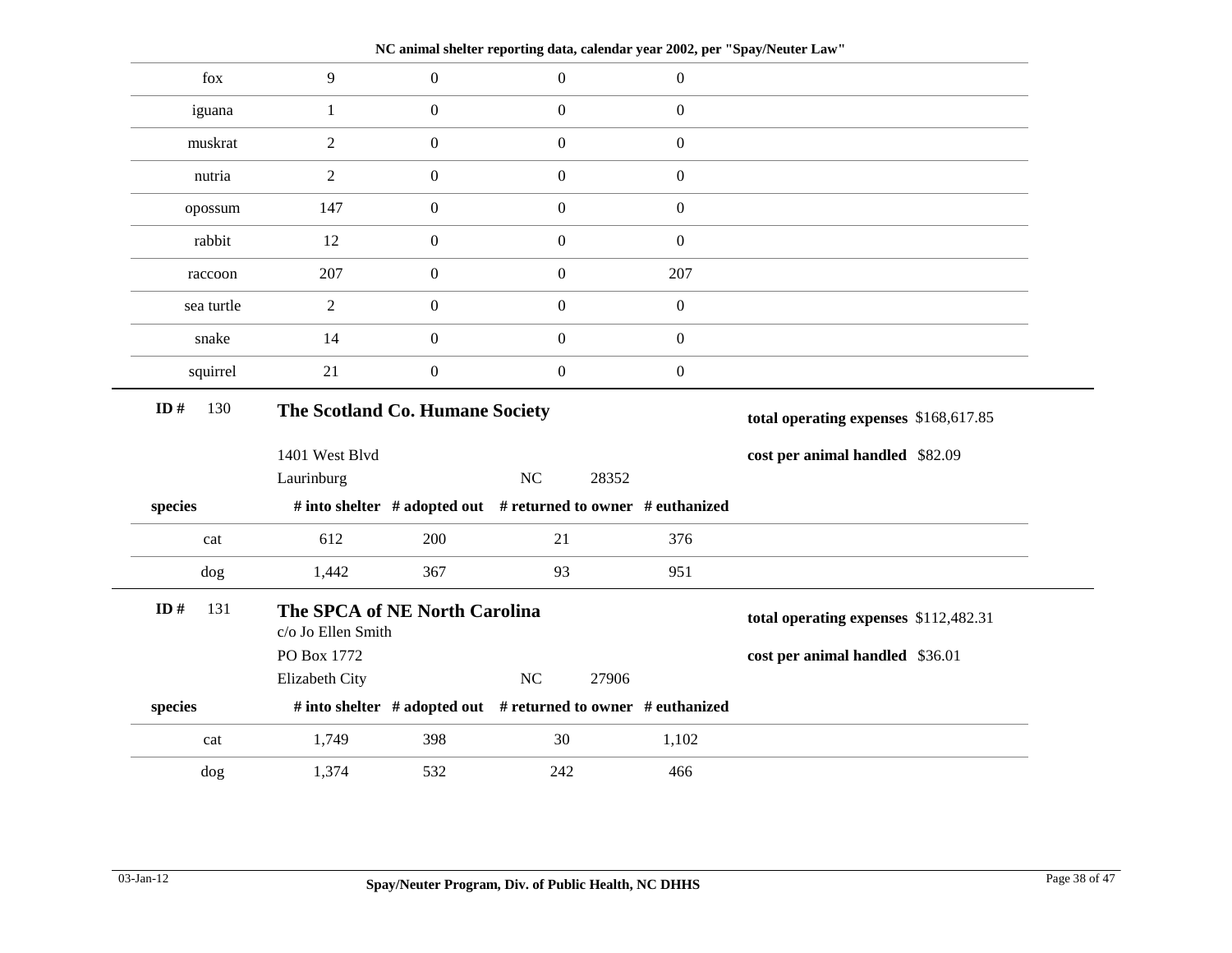| ID#<br>132            | <b>Valley River Humane Society</b><br>(Cherokee Co)                            |                                                               |                  | total operating expenses \$0.00 |                  |                                       |  |
|-----------------------|--------------------------------------------------------------------------------|---------------------------------------------------------------|------------------|---------------------------------|------------------|---------------------------------------|--|
|                       | 7450 US 19                                                                     |                                                               |                  |                                 |                  | cost per animal handled \$0.00        |  |
|                       | Marble                                                                         |                                                               | N <sub>C</sub>   | 28905                           |                  |                                       |  |
| species               |                                                                                | # into shelter # adopted out # returned to owner # euthanized |                  |                                 |                  |                                       |  |
| <b>DID NOT REPORT</b> | $\boldsymbol{0}$                                                               | $\boldsymbol{0}$                                              | $\boldsymbol{0}$ |                                 | $\boldsymbol{0}$ |                                       |  |
| ID#<br>133            | The Wake Co SPCA Animal Shelter                                                |                                                               |                  |                                 |                  | total operating expenses \$0.00       |  |
|                       | 200 Petfinder Ln<br>Raleigh                                                    |                                                               | NC               | 276036075                       |                  | cost per animal handled \$0.00        |  |
| species               |                                                                                | # into shelter # adopted out # returned to owner # euthanized |                  |                                 |                  |                                       |  |
| <b>DID NOT REPORT</b> | $\boldsymbol{0}$                                                               | $\boldsymbol{0}$                                              | $\boldsymbol{0}$ |                                 | $\boldsymbol{0}$ |                                       |  |
| ID#<br>138            | <b>Town of Kill Devil Hills Animal Control</b><br>Kill Devil Hills Police Dept |                                                               |                  |                                 |                  | total operating expenses \$106,078.00 |  |
|                       | PO Box 1605                                                                    |                                                               |                  |                                 |                  | cost per animal handled \$374.00      |  |
|                       | Kill Devil Hills                                                               |                                                               | NC               | 27959                           |                  |                                       |  |
| species               |                                                                                | # into shelter # adopted out # returned to owner # euthanized |                  |                                 |                  |                                       |  |
| cat                   | 83                                                                             | $\mathbf{1}$                                                  | $\overline{4}$   |                                 | $\boldsymbol{0}$ |                                       |  |
| dog                   | 163                                                                            | 12                                                            | 101              |                                 | $\boldsymbol{0}$ |                                       |  |
| ferret                | 1                                                                              | $\mathbf{1}$                                                  | $\overline{0}$   |                                 | $\boldsymbol{0}$ |                                       |  |
| raccoon               | 6                                                                              | $\boldsymbol{0}$                                              | $\boldsymbol{0}$ |                                 | 6                |                                       |  |
| ID#<br>143            | <b>Transylvania County Animal Control</b><br>Transylvania Co. Health Dept      |                                                               |                  |                                 |                  | total operating expenses \$122,304.00 |  |
|                       | 203 E Morgan St                                                                |                                                               |                  |                                 |                  | cost per animal handled \$100.99      |  |
|                       | <b>Brevard</b>                                                                 |                                                               | NC               | 28712                           |                  |                                       |  |
| species               |                                                                                | # into shelter # adopted out # returned to owner # euthanized |                  |                                 |                  |                                       |  |
| cat                   | 385                                                                            | 14                                                            | $\mathbf{1}$     |                                 | 387              |                                       |  |
| dog                   | 825                                                                            | 95                                                            | 49               |                                 | 680              |                                       |  |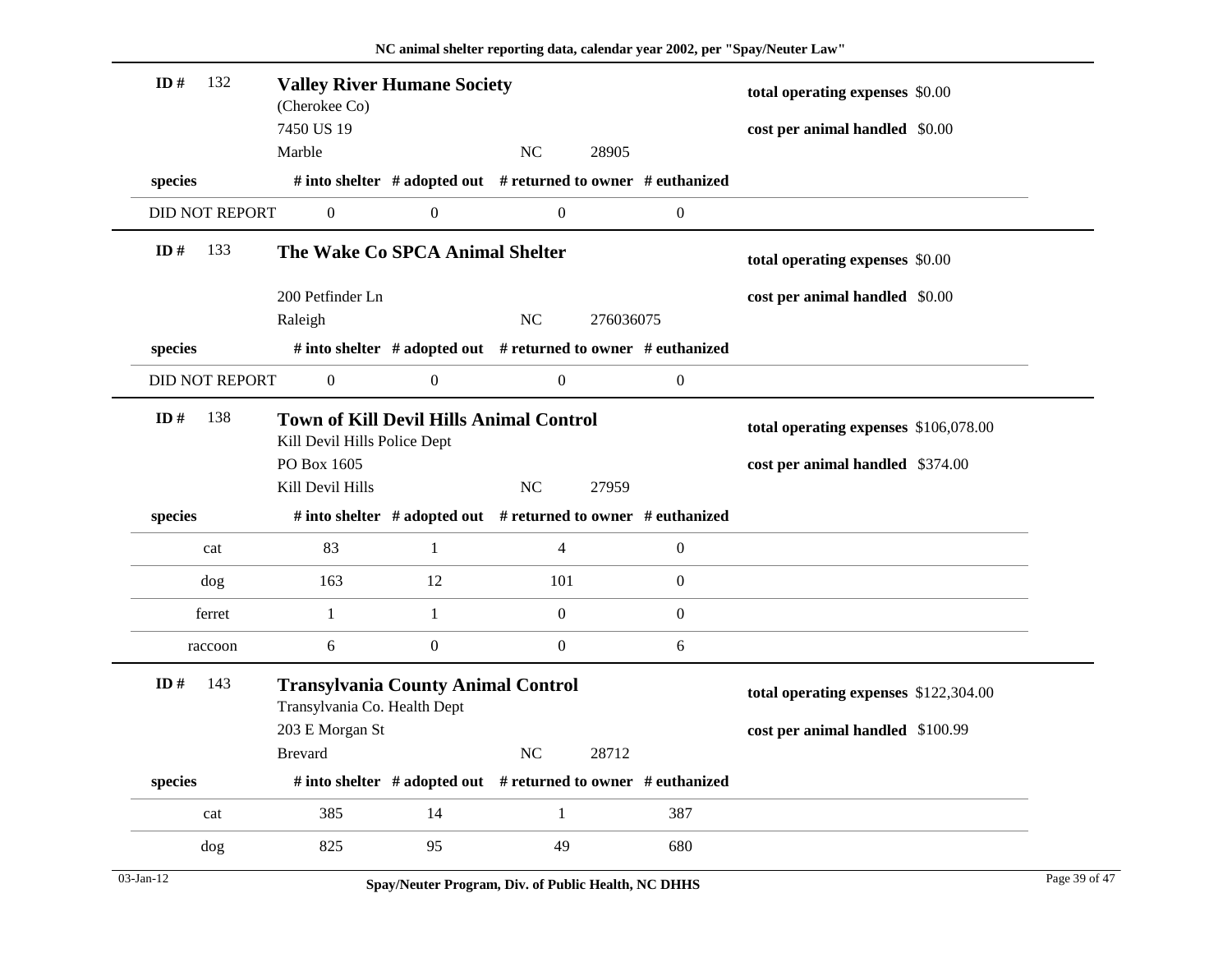| gaboon viper | 1                                                                          | 1                | $\boldsymbol{0}$                                              | $\overline{0}$   |                                       |
|--------------|----------------------------------------------------------------------------|------------------|---------------------------------------------------------------|------------------|---------------------------------------|
| ID#<br>146   | <b>Union County Animal Shelter</b><br><b>Union County Sheriff's Office</b> |                  |                                                               |                  | total operating expenses \$433,603.00 |
|              | 3344 Presson Rd                                                            |                  |                                                               |                  | cost per animal handled \$58.00       |
|              | Monroe                                                                     |                  | $\rm NC$<br>28112                                             |                  |                                       |
| species      |                                                                            |                  | # into shelter # adopted out # returned to owner # euthanized |                  |                                       |
| cat          | 3,236                                                                      | 825              | 13                                                            | 2,398            |                                       |
| chicken      | $\boldsymbol{2}$                                                           | $\mathbf{0}$     | $\boldsymbol{0}$                                              | $\sqrt{2}$       |                                       |
| dog          | 4,196                                                                      | 1,161            | 237                                                           | 2,798            |                                       |
| emu          | $\mathbf{1}$                                                               | $\boldsymbol{0}$ | $\mathbf{1}$                                                  | $\boldsymbol{0}$ |                                       |
| ferret       | $\overline{2}$                                                             | $\overline{c}$   | $\boldsymbol{0}$                                              | $\boldsymbol{0}$ |                                       |
| fox          | 1                                                                          | $\boldsymbol{0}$ | $\boldsymbol{0}$                                              | 1                |                                       |
| goat         | $\sqrt{5}$                                                                 | 1                | $\overline{4}$                                                | $\overline{0}$   |                                       |
| hamster      | $\mathbf{1}$                                                               | $\mathbf{1}$     | $\boldsymbol{0}$                                              | $\overline{0}$   |                                       |
| parakeet     | 1                                                                          | 1                | $\boldsymbol{0}$                                              | $\overline{0}$   |                                       |
| pig          | 9                                                                          | $\overline{c}$   | $\mathbf{2}$                                                  | 5                |                                       |
| potbelly pig | $\overline{2}$                                                             | $\overline{c}$   | $\boldsymbol{0}$                                              | $\overline{0}$   |                                       |
| rabbit       | $\,8\,$                                                                    | 8                | $\boldsymbol{0}$                                              | $\boldsymbol{0}$ |                                       |
| raccoon      | 3                                                                          | $\mathbf{0}$     | $\boldsymbol{0}$                                              | 3                |                                       |
| squirrel     | $\mathbf{1}$                                                               | $\boldsymbol{0}$ | $\boldsymbol{0}$                                              | 1                |                                       |
| ID#<br>147   | <b>Vance County Animal Control</b>                                         |                  |                                                               |                  | total operating expenses \$127,368.00 |
|              | 165 Vance Academy Rd                                                       |                  |                                                               |                  | cost per animal handled \$32.00       |
|              | Henderson                                                                  |                  | $\rm NC$<br>27536                                             |                  |                                       |
| species      |                                                                            |                  | # into shelter # adopted out # returned to owner # euthanized |                  |                                       |
| bird         | $\mathbf{1}$                                                               | $\boldsymbol{0}$ | $\boldsymbol{0}$                                              | $\boldsymbol{0}$ |                                       |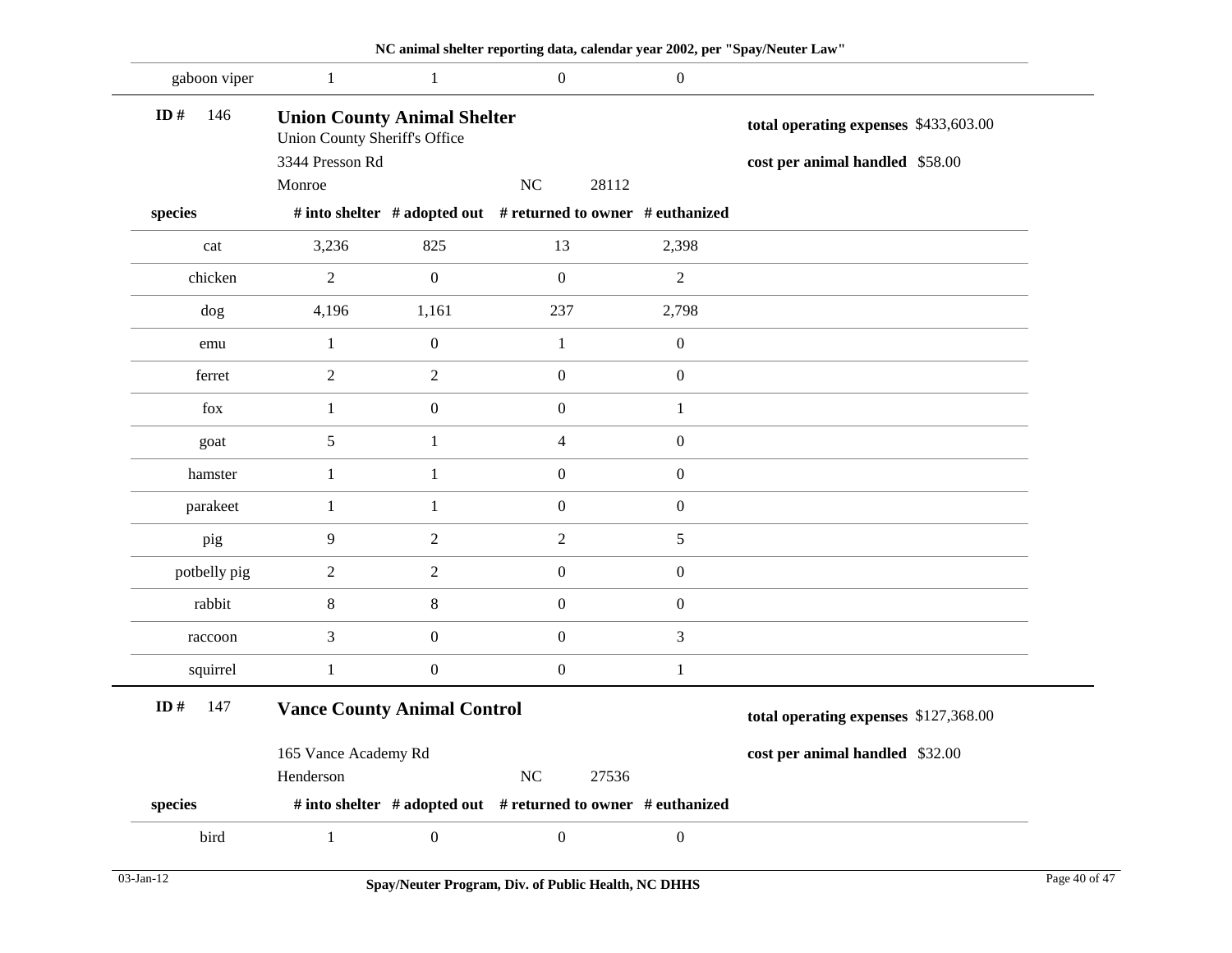|            |                                                 |                  | NC animal shelter reporting data, calendar year 2002, per "Spay/Neuter Law" |                  |                                  |
|------------|-------------------------------------------------|------------------|-----------------------------------------------------------------------------|------------------|----------------------------------|
| cat        | 1,224                                           | 136              | 5                                                                           | 1,083            |                                  |
| dog        | 1,860                                           | 140              | 16                                                                          | 1,704            |                                  |
| fox        | $\mathbf{1}$                                    | $\boldsymbol{0}$ | $\boldsymbol{0}$                                                            | $\boldsymbol{0}$ |                                  |
| opossum    | $\mathbf{1}$                                    | $\boldsymbol{0}$ | $\boldsymbol{0}$                                                            | $\boldsymbol{0}$ |                                  |
| pig        | $\mathbf{1}$                                    | $\mathbf{1}$     | $\boldsymbol{0}$                                                            | $\boldsymbol{0}$ |                                  |
| raccoon    | $\,1$                                           | $\boldsymbol{0}$ | $\boldsymbol{0}$                                                            | $\boldsymbol{0}$ |                                  |
| ID#<br>148 | <b>Wake County Animal Control &amp; Shelter</b> |                  | total operating expenses \$1,355,686.00                                     |                  |                                  |
|            | PO Box 550                                      |                  |                                                                             |                  | cost per animal handled \$155.57 |
|            | Raleigh                                         |                  | NC<br>27602                                                                 |                  |                                  |
| species    |                                                 |                  | # into shelter # adopted out # returned to owner # euthanized               |                  |                                  |
| bird       | 8                                               | 5                | $\overline{2}$                                                              | $\mathbf{1}$     |                                  |
| cat        | 4,132                                           | 699              | 98                                                                          | 3,112            |                                  |
| dog        | 4,245                                           | 1,498            | 365                                                                         | 2,206            |                                  |
| ferret     | 10                                              | $8\,$            | $\sqrt{2}$                                                                  | $\boldsymbol{0}$ |                                  |
| ferret     | $8\,$                                           | $\overline{4}$   | $\mathfrak{Z}$                                                              | $\mathbf{1}$     |                                  |
| fox        | $\overline{2}$                                  | $\boldsymbol{0}$ | $\boldsymbol{0}$                                                            | $\overline{c}$   |                                  |
| gerbil     | 11                                              | $\boldsymbol{0}$ | 9                                                                           | $\overline{2}$   |                                  |
| guinea pig | 15                                              | 11               | $\boldsymbol{0}$                                                            | $\overline{4}$   |                                  |
| hamster    | 5                                               | 3                | $\mathbf{0}$                                                                | $\overline{2}$   |                                  |
| iguana     | $\overline{2}$                                  | $\mathbf{1}$     | $\boldsymbol{0}$                                                            | $\mathbf{1}$     |                                  |
| rabbit     | 29                                              | 26               | $\boldsymbol{0}$                                                            | 3                |                                  |
| scorpion   | $\mathbf{1}$                                    | $\mathbf{1}$     | $\boldsymbol{0}$                                                            | $\boldsymbol{0}$ |                                  |
| snake      | 5                                               | $\mathbf{1}$     | $\mathbf{1}$                                                                | $\overline{c}$   |                                  |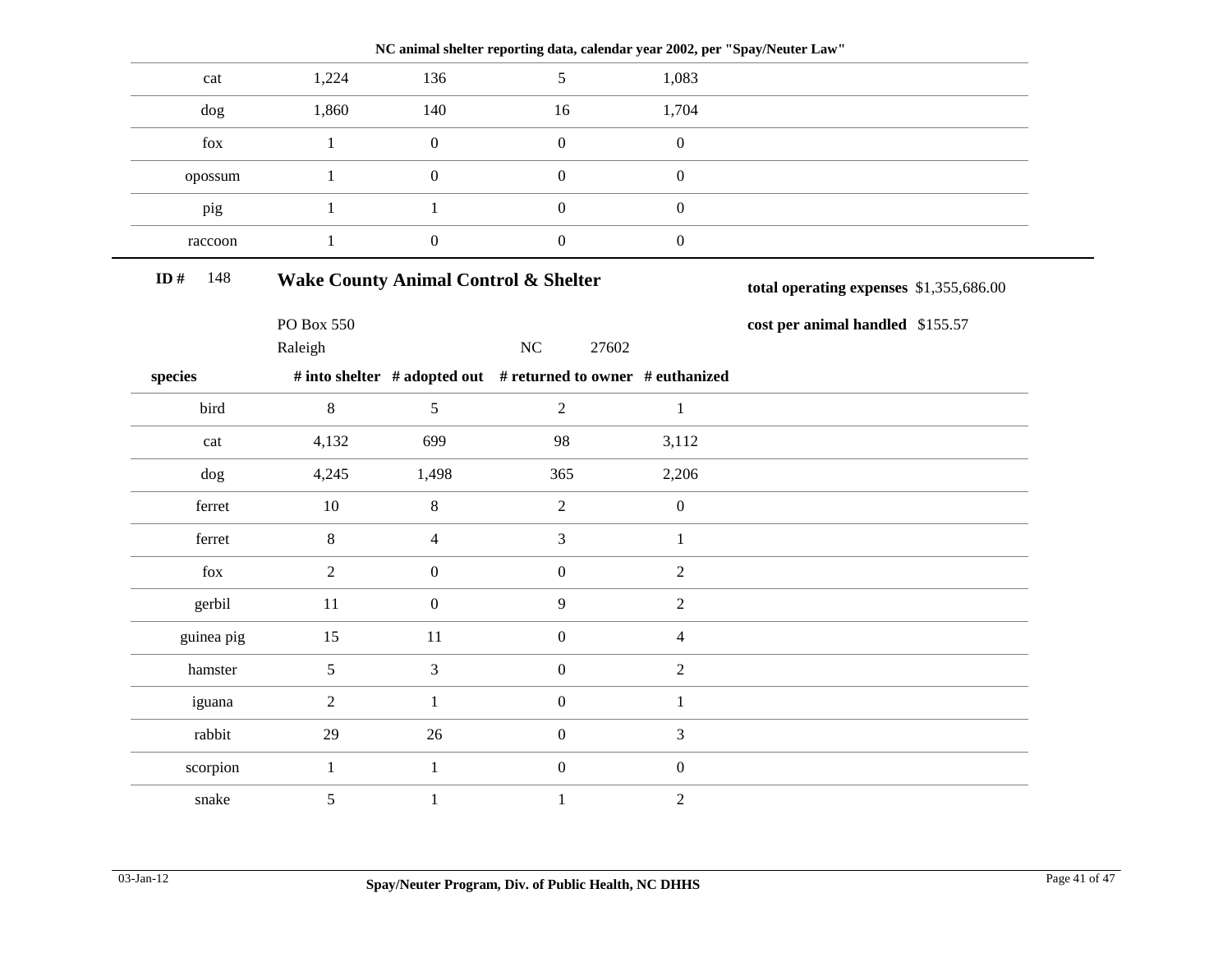| ID#<br>149    | <b>Warren County Animal Control</b><br>Warren County Manager's Office<br>PO Box 619 |                                                               |                  |            |                | total operating expenses \$40,927.00<br>cost per animal handled \$7,272.00 |  |
|---------------|-------------------------------------------------------------------------------------|---------------------------------------------------------------|------------------|------------|----------------|----------------------------------------------------------------------------|--|
|               | Warrenton                                                                           |                                                               | N <sub>C</sub>   | 27589      |                |                                                                            |  |
| species       |                                                                                     | # into shelter # adopted out # returned to owner # euthanized |                  |            |                |                                                                            |  |
| dog           | 1,086                                                                               | 64                                                            | 9                |            | 1,013          |                                                                            |  |
| ID#<br>150    | <b>Washington County Animal Control</b><br><b>Washington County Manager</b>         |                                                               |                  |            |                | total operating expenses \$31,128.00                                       |  |
|               | PO Box 1007                                                                         |                                                               |                  |            |                | cost per animal handled \$36.24                                            |  |
|               | Plymouth                                                                            |                                                               | NC               | 27962      |                |                                                                            |  |
| species       |                                                                                     | # into shelter # adopted out # returned to owner # euthanized |                  |            |                |                                                                            |  |
| cat           | 444                                                                                 | 10                                                            | 18               |            | 423            |                                                                            |  |
| dog           | 415                                                                                 | 94                                                            | $\overline{2}$   |            | 277            |                                                                            |  |
| ID $#$<br>151 | <b>Watauga County Animal Control</b>                                                |                                                               |                  |            |                | total operating expenses \$156,642.00                                      |  |
|               | Courthouse Box 23                                                                   |                                                               |                  |            |                | cost per animal handled \$121.33                                           |  |
|               | Boone                                                                               |                                                               | N <sub>C</sub>   | 28607      |                |                                                                            |  |
| species       |                                                                                     | # into shelter # adopted out # returned to owner # euthanized |                  |            |                |                                                                            |  |
| cat           | 559                                                                                 | 39                                                            | 39               |            | 444            |                                                                            |  |
| dog           | 724                                                                                 | 100                                                           | 174              |            | 342            |                                                                            |  |
| raccoon       | 7                                                                                   | $\mathbf{0}$                                                  | $\mathbf{0}$     |            | $\overline{7}$ |                                                                            |  |
| skunk         | $\mathbf{1}$                                                                        | $\boldsymbol{0}$                                              | $\mathbf{0}$     |            | $\mathbf{1}$   |                                                                            |  |
| 153<br>ID#    | <b>Wayne County Animal Control</b>                                                  |                                                               |                  |            |                | total operating expenses \$220,178.00                                      |  |
|               | PO Box 227                                                                          |                                                               |                  |            |                | cost per animal handled \$29.75                                            |  |
|               | Goldsboro                                                                           |                                                               | <b>NC</b>        | 27533-0227 |                |                                                                            |  |
| species       |                                                                                     | # into shelter # adopted out # returned to owner # euthanized |                  |            |                |                                                                            |  |
| bobcat        | $\mathbf{1}$                                                                        | $\mathbf{0}$                                                  | $\boldsymbol{0}$ |            | 1              |                                                                            |  |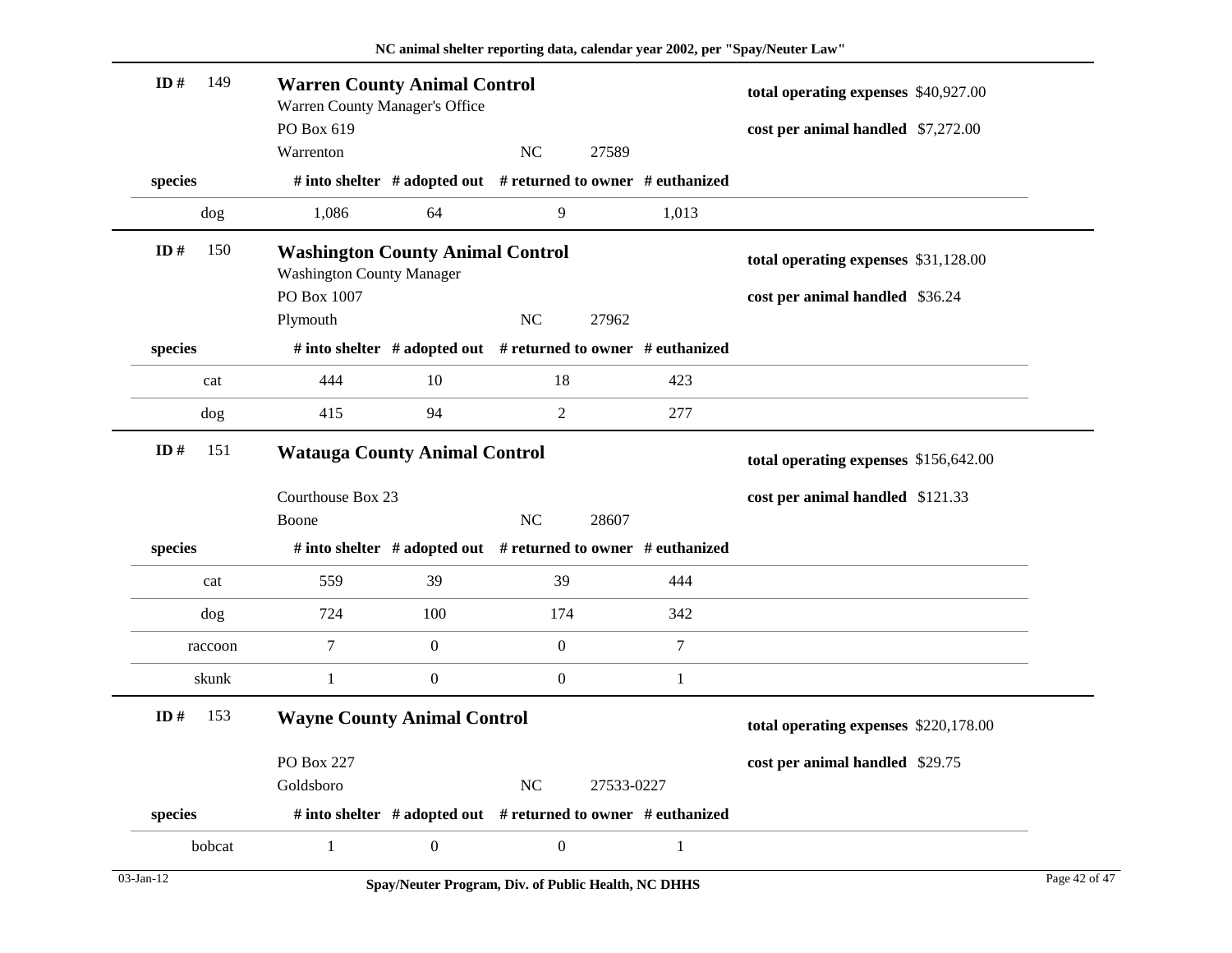| 3,686<br>3,560<br>111<br>15<br>cat<br>238<br>3,074<br>3,567<br>255<br>dog<br>fowl<br>$\boldsymbol{0}$<br>$\mathfrak{S}$<br>$\boldsymbol{0}$<br>$5\phantom{.0}$<br>fox<br>$\tau$<br>$\boldsymbol{0}$<br>$\boldsymbol{0}$<br>$\tau$<br>$\mathfrak{S}$<br>$\boldsymbol{0}$<br>3<br>$\overline{2}$<br>goat<br>87<br>$\boldsymbol{0}$<br>$87\,$<br>$\boldsymbol{0}$<br>opossum<br>$\overline{3}$<br>$\mathfrak{Z}$<br>$\sqrt{6}$<br>$\boldsymbol{0}$<br>pig<br>rabbit<br>$\overline{4}$<br>$\overline{4}$<br>$\boldsymbol{0}$<br>$\boldsymbol{0}$<br>$\boldsymbol{0}$<br>$\boldsymbol{0}$<br>$27\,$<br>$27\,$<br>raccoon<br>skunk<br>$\mathbf{1}$<br>$\boldsymbol{0}$<br>$\boldsymbol{0}$<br>$\mathbf{1}$<br>$\overline{4}$<br>$\boldsymbol{0}$<br>$\mathbf{0}$<br>$\overline{4}$<br>snake<br>ID#<br>154<br><b>Wilkes County Animal Control</b><br>total operating expenses \$274,000.00<br>408 Call St<br>cost per animal handled \$46.57<br><b>NC</b><br>Wilkesboro<br>28697<br># into shelter # adopted out # returned to owner # euthanized<br>$\mathbf{1}$<br>$\boldsymbol{0}$<br>$\mathbf{0}$<br>$\mathbf{1}$<br>bat<br>2,646<br>177<br>$10\,$<br>2,459<br>cat<br>$\overline{2}$<br>$\sqrt{2}$<br>$\boldsymbol{0}$<br>$\boldsymbol{0}$<br>${\rm\bf conv}$<br>169<br>2,675<br>3,237<br>393<br>dog<br>$\boldsymbol{0}$<br>$\boldsymbol{0}$<br>potbelly pig<br>$1\,$<br>$\mathbf{1}$<br>rabbit<br>$\boldsymbol{0}$<br>$\boldsymbol{0}$<br>$10\,$<br>$10\,$<br>skunk<br>$\overline{2}$<br>$\boldsymbol{0}$<br>$\boldsymbol{0}$<br>$\sqrt{2}$<br>$\boldsymbol{0}$<br>snake<br>$1\,$<br>$\mathbf{1}$<br>$\boldsymbol{0}$<br>$\boldsymbol{0}$<br>$\boldsymbol{0}$<br>tarantula<br>$\mathbf{1}$<br>$\mathbf{1}$ |  |  |  |
|----------------------------------------------------------------------------------------------------------------------------------------------------------------------------------------------------------------------------------------------------------------------------------------------------------------------------------------------------------------------------------------------------------------------------------------------------------------------------------------------------------------------------------------------------------------------------------------------------------------------------------------------------------------------------------------------------------------------------------------------------------------------------------------------------------------------------------------------------------------------------------------------------------------------------------------------------------------------------------------------------------------------------------------------------------------------------------------------------------------------------------------------------------------------------------------------------------------------------------------------------------------------------------------------------------------------------------------------------------------------------------------------------------------------------------------------------------------------------------------------------------------------------------------------------------------------------------------------------------------------------------------------------------------------------------------------------------|--|--|--|
| species                                                                                                                                                                                                                                                                                                                                                                                                                                                                                                                                                                                                                                                                                                                                                                                                                                                                                                                                                                                                                                                                                                                                                                                                                                                                                                                                                                                                                                                                                                                                                                                                                                                                                                  |  |  |  |
|                                                                                                                                                                                                                                                                                                                                                                                                                                                                                                                                                                                                                                                                                                                                                                                                                                                                                                                                                                                                                                                                                                                                                                                                                                                                                                                                                                                                                                                                                                                                                                                                                                                                                                          |  |  |  |
|                                                                                                                                                                                                                                                                                                                                                                                                                                                                                                                                                                                                                                                                                                                                                                                                                                                                                                                                                                                                                                                                                                                                                                                                                                                                                                                                                                                                                                                                                                                                                                                                                                                                                                          |  |  |  |
|                                                                                                                                                                                                                                                                                                                                                                                                                                                                                                                                                                                                                                                                                                                                                                                                                                                                                                                                                                                                                                                                                                                                                                                                                                                                                                                                                                                                                                                                                                                                                                                                                                                                                                          |  |  |  |
|                                                                                                                                                                                                                                                                                                                                                                                                                                                                                                                                                                                                                                                                                                                                                                                                                                                                                                                                                                                                                                                                                                                                                                                                                                                                                                                                                                                                                                                                                                                                                                                                                                                                                                          |  |  |  |
|                                                                                                                                                                                                                                                                                                                                                                                                                                                                                                                                                                                                                                                                                                                                                                                                                                                                                                                                                                                                                                                                                                                                                                                                                                                                                                                                                                                                                                                                                                                                                                                                                                                                                                          |  |  |  |
|                                                                                                                                                                                                                                                                                                                                                                                                                                                                                                                                                                                                                                                                                                                                                                                                                                                                                                                                                                                                                                                                                                                                                                                                                                                                                                                                                                                                                                                                                                                                                                                                                                                                                                          |  |  |  |
|                                                                                                                                                                                                                                                                                                                                                                                                                                                                                                                                                                                                                                                                                                                                                                                                                                                                                                                                                                                                                                                                                                                                                                                                                                                                                                                                                                                                                                                                                                                                                                                                                                                                                                          |  |  |  |
|                                                                                                                                                                                                                                                                                                                                                                                                                                                                                                                                                                                                                                                                                                                                                                                                                                                                                                                                                                                                                                                                                                                                                                                                                                                                                                                                                                                                                                                                                                                                                                                                                                                                                                          |  |  |  |
|                                                                                                                                                                                                                                                                                                                                                                                                                                                                                                                                                                                                                                                                                                                                                                                                                                                                                                                                                                                                                                                                                                                                                                                                                                                                                                                                                                                                                                                                                                                                                                                                                                                                                                          |  |  |  |
|                                                                                                                                                                                                                                                                                                                                                                                                                                                                                                                                                                                                                                                                                                                                                                                                                                                                                                                                                                                                                                                                                                                                                                                                                                                                                                                                                                                                                                                                                                                                                                                                                                                                                                          |  |  |  |
|                                                                                                                                                                                                                                                                                                                                                                                                                                                                                                                                                                                                                                                                                                                                                                                                                                                                                                                                                                                                                                                                                                                                                                                                                                                                                                                                                                                                                                                                                                                                                                                                                                                                                                          |  |  |  |
|                                                                                                                                                                                                                                                                                                                                                                                                                                                                                                                                                                                                                                                                                                                                                                                                                                                                                                                                                                                                                                                                                                                                                                                                                                                                                                                                                                                                                                                                                                                                                                                                                                                                                                          |  |  |  |
|                                                                                                                                                                                                                                                                                                                                                                                                                                                                                                                                                                                                                                                                                                                                                                                                                                                                                                                                                                                                                                                                                                                                                                                                                                                                                                                                                                                                                                                                                                                                                                                                                                                                                                          |  |  |  |
|                                                                                                                                                                                                                                                                                                                                                                                                                                                                                                                                                                                                                                                                                                                                                                                                                                                                                                                                                                                                                                                                                                                                                                                                                                                                                                                                                                                                                                                                                                                                                                                                                                                                                                          |  |  |  |
|                                                                                                                                                                                                                                                                                                                                                                                                                                                                                                                                                                                                                                                                                                                                                                                                                                                                                                                                                                                                                                                                                                                                                                                                                                                                                                                                                                                                                                                                                                                                                                                                                                                                                                          |  |  |  |
|                                                                                                                                                                                                                                                                                                                                                                                                                                                                                                                                                                                                                                                                                                                                                                                                                                                                                                                                                                                                                                                                                                                                                                                                                                                                                                                                                                                                                                                                                                                                                                                                                                                                                                          |  |  |  |
|                                                                                                                                                                                                                                                                                                                                                                                                                                                                                                                                                                                                                                                                                                                                                                                                                                                                                                                                                                                                                                                                                                                                                                                                                                                                                                                                                                                                                                                                                                                                                                                                                                                                                                          |  |  |  |
|                                                                                                                                                                                                                                                                                                                                                                                                                                                                                                                                                                                                                                                                                                                                                                                                                                                                                                                                                                                                                                                                                                                                                                                                                                                                                                                                                                                                                                                                                                                                                                                                                                                                                                          |  |  |  |
|                                                                                                                                                                                                                                                                                                                                                                                                                                                                                                                                                                                                                                                                                                                                                                                                                                                                                                                                                                                                                                                                                                                                                                                                                                                                                                                                                                                                                                                                                                                                                                                                                                                                                                          |  |  |  |
|                                                                                                                                                                                                                                                                                                                                                                                                                                                                                                                                                                                                                                                                                                                                                                                                                                                                                                                                                                                                                                                                                                                                                                                                                                                                                                                                                                                                                                                                                                                                                                                                                                                                                                          |  |  |  |
|                                                                                                                                                                                                                                                                                                                                                                                                                                                                                                                                                                                                                                                                                                                                                                                                                                                                                                                                                                                                                                                                                                                                                                                                                                                                                                                                                                                                                                                                                                                                                                                                                                                                                                          |  |  |  |
|                                                                                                                                                                                                                                                                                                                                                                                                                                                                                                                                                                                                                                                                                                                                                                                                                                                                                                                                                                                                                                                                                                                                                                                                                                                                                                                                                                                                                                                                                                                                                                                                                                                                                                          |  |  |  |
|                                                                                                                                                                                                                                                                                                                                                                                                                                                                                                                                                                                                                                                                                                                                                                                                                                                                                                                                                                                                                                                                                                                                                                                                                                                                                                                                                                                                                                                                                                                                                                                                                                                                                                          |  |  |  |

**NC animal shelter reporting data, calendar year 2002, per "Spay/Neuter Law"**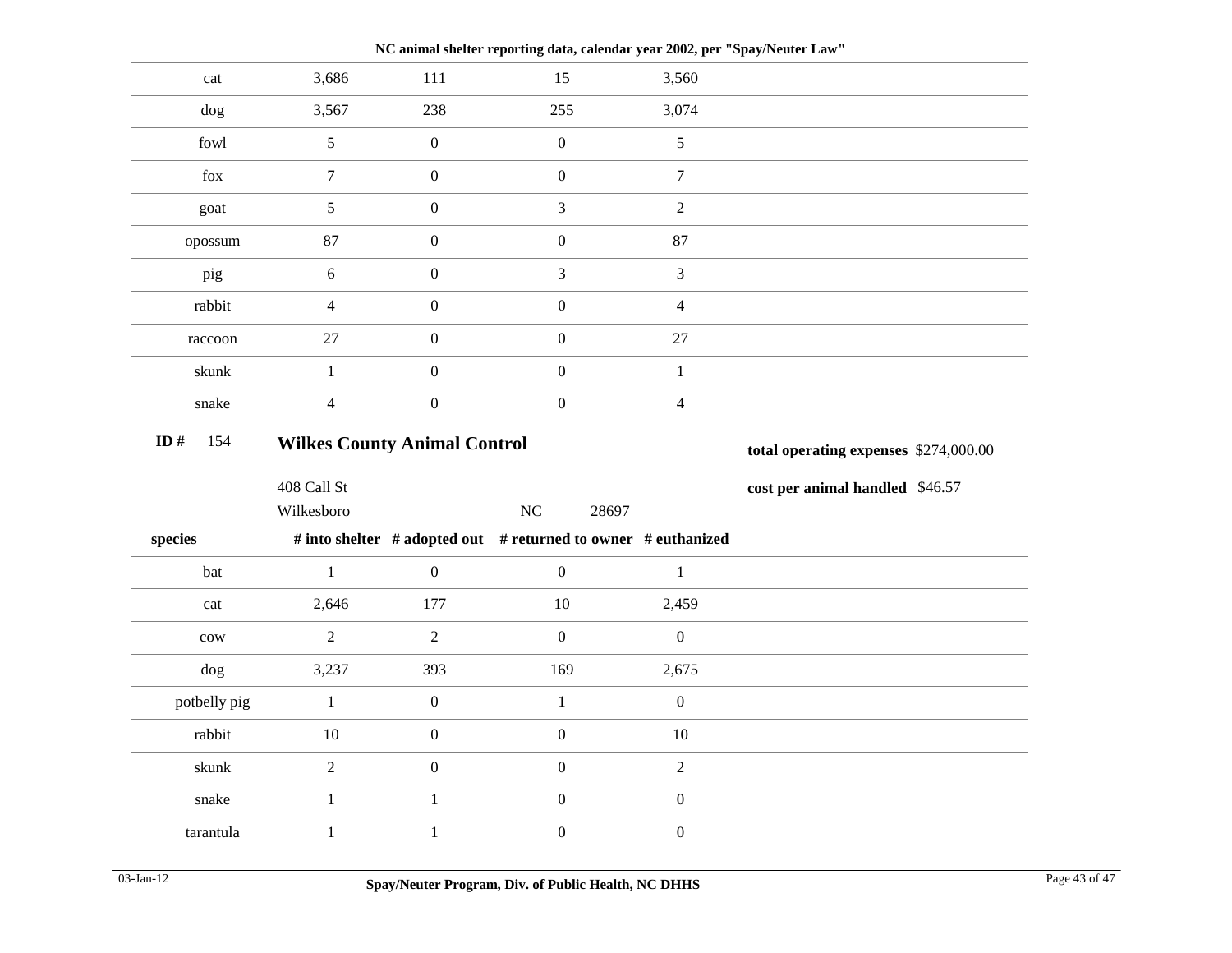| ID#     | 155    | <b>Wilson County Animal Control</b><br>Wilson County Health Dept.          |                                                               |                  |       |       | total operating expenses \$240,971.32 |  |
|---------|--------|----------------------------------------------------------------------------|---------------------------------------------------------------|------------------|-------|-------|---------------------------------------|--|
|         |        | 4001 Airport Dr<br>Wilson                                                  |                                                               | <b>NC</b>        | 27893 |       | cost per animal handled \$83.90       |  |
| species |        |                                                                            | # into shelter # adopted out # returned to owner # euthanized |                  |       |       |                                       |  |
|         |        |                                                                            |                                                               |                  |       |       |                                       |  |
|         | cat    | 1,142                                                                      | 63                                                            | 12               |       | 1,112 |                                       |  |
|         | dog    | 1,681                                                                      | 118                                                           | 103              |       | 1,417 |                                       |  |
|         | rabbit | 49                                                                         | 5                                                             | 41               |       | 3     |                                       |  |
| ID#     | 157    | <b>Yancey County Animal Shelter</b><br><b>Yancey County Humane Society</b> |                                                               |                  |       |       | total operating expenses \$116,350.00 |  |
|         |        | PO Box 1016                                                                |                                                               |                  |       |       | cost per animal handled \$116.46      |  |
|         |        | Burnsville                                                                 |                                                               | NC               | 28714 |       |                                       |  |
| species |        |                                                                            | # into shelter # adopted out # returned to owner # euthanized |                  |       |       |                                       |  |
|         | cat    | 548                                                                        | 215                                                           | $\boldsymbol{0}$ |       | 297   |                                       |  |
|         | dog    | 451                                                                        | 247                                                           | 9                |       | 162   |                                       |  |
| ID#     | 159    | <b>Lincoln County Animal Control</b>                                       |                                                               |                  |       |       | total operating expenses \$227,819.00 |  |
|         |        | PO Box 506                                                                 |                                                               |                  |       |       | cost per animal handled \$62.92       |  |
|         |        | Lincolnton                                                                 |                                                               | NC               | 28903 |       |                                       |  |
| species |        |                                                                            | # into shelter # adopted out # returned to owner # euthanized |                  |       |       |                                       |  |
|         | cat    | 1,536                                                                      | 114                                                           | 9                |       | 1,405 |                                       |  |
|         | dog    | 2,085                                                                      | 354                                                           | 100              |       | 1,605 |                                       |  |
| ID#     | 161    | <b>Reidsville Veterinary Hospital</b><br>attn: Dr Joe Kinnarney            |                                                               |                  |       |       | total operating expenses \$95,700.00  |  |
|         |        | 1401 W Harrison St                                                         |                                                               |                  |       |       | cost per animal handled \$22.76       |  |
|         |        | Reidsville                                                                 |                                                               | NC               | 27320 |       |                                       |  |
| species |        |                                                                            | # into shelter # adopted out # returned to owner # euthanized |                  |       |       |                                       |  |
|         | cat    | 1,835                                                                      | 22                                                            | 12               |       | 1,801 |                                       |  |
|         |        |                                                                            |                                                               |                  |       |       |                                       |  |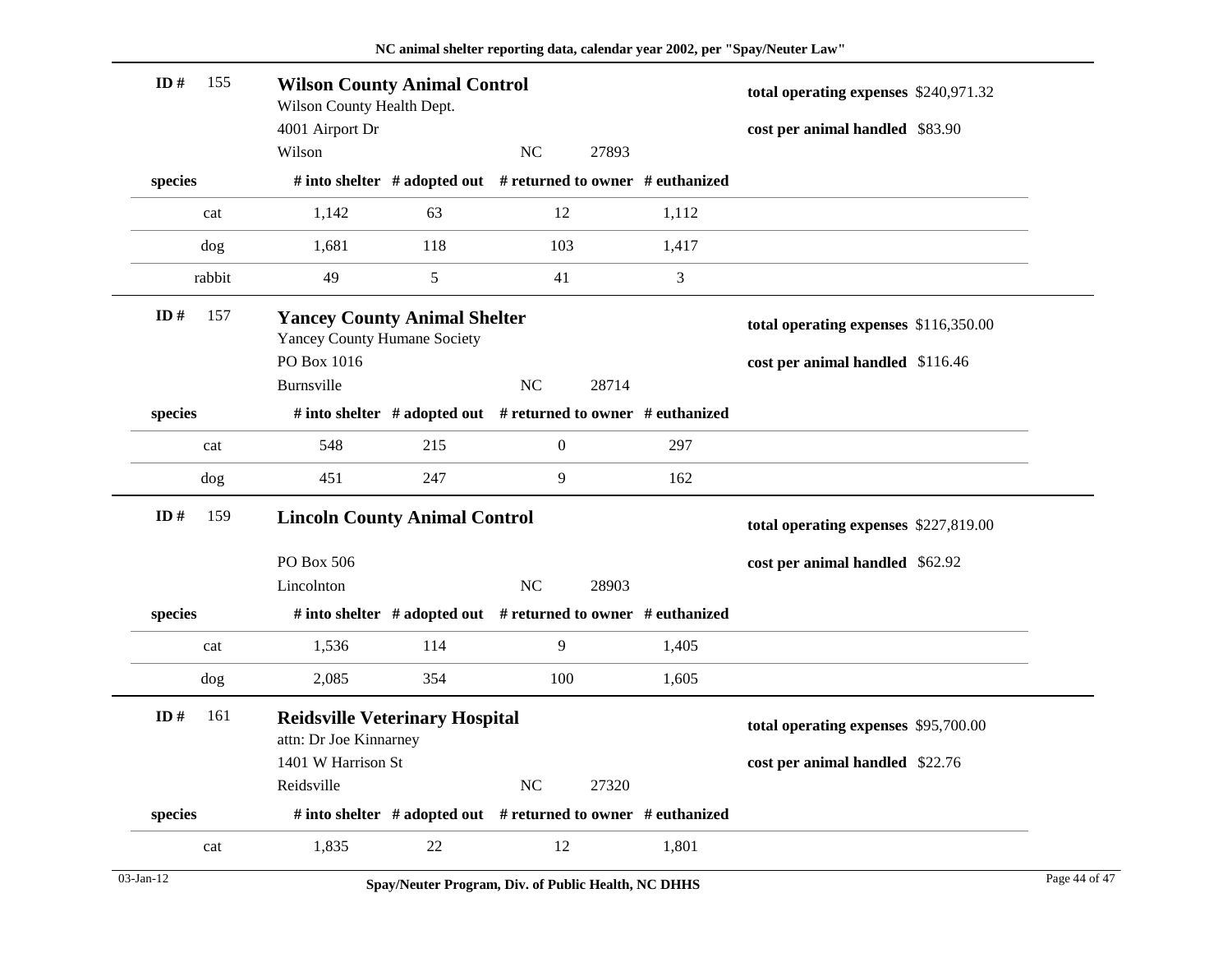|            |                                                                                               |                                                               |                  |       |                  | NC animal shelter reporting data, calendar year 2002, per "Spay/Neuter Law" |
|------------|-----------------------------------------------------------------------------------------------|---------------------------------------------------------------|------------------|-------|------------------|-----------------------------------------------------------------------------|
| chicken    | $\overline{7}$                                                                                | 7                                                             | $\boldsymbol{0}$ |       | $\mathbf{0}$     |                                                                             |
| dog        | 2,360                                                                                         | 79                                                            | 167              |       | 2,114            |                                                                             |
| goat       | 3                                                                                             | 3                                                             | $\boldsymbol{0}$ |       | $\boldsymbol{0}$ |                                                                             |
| 162<br>ID# | <b>Eden Veterinary Hospital</b><br>attn: Dr Glasscock                                         |                                                               |                  |       |                  | total operating expenses \$18,600.00                                        |
|            | PO Box 2161                                                                                   |                                                               |                  |       |                  | cost per animal handled \$41.25                                             |
|            | Eden                                                                                          |                                                               | NC               | 27288 |                  |                                                                             |
| species    |                                                                                               | # into shelter # adopted out # returned to owner # euthanized |                  |       |                  |                                                                             |
| bat        | 10                                                                                            | $\boldsymbol{0}$                                              | $\boldsymbol{0}$ |       | 10               |                                                                             |
| cat        | 225                                                                                           | 10                                                            | $\boldsymbol{0}$ |       | 225              |                                                                             |
| dog        | 177                                                                                           | 20                                                            | $\sqrt{5}$       |       | 177              |                                                                             |
| fox        | $8\phantom{.0}$                                                                               | $\boldsymbol{0}$                                              | $\boldsymbol{0}$ |       | $8\,$            |                                                                             |
| raccoon    | 25                                                                                            | $\boldsymbol{0}$                                              | $\boldsymbol{0}$ |       | 25               |                                                                             |
| skunk      | $\mathbf{1}$                                                                                  | $\boldsymbol{0}$                                              | $\boldsymbol{0}$ |       | $\mathbf{1}$     |                                                                             |
| snake      | 5                                                                                             | $\boldsymbol{0}$                                              | $\boldsymbol{0}$ |       | 5                |                                                                             |
| ID#<br>163 | <b>Animal Clinic of Madison-Mayodan</b><br>Attn: Dr McKinlay                                  |                                                               |                  |       |                  | total operating expenses \$0.00                                             |
|            | 726 Ayersville Rd                                                                             |                                                               |                  |       |                  | cost per animal handled \$0.00                                              |
|            | Madison                                                                                       |                                                               | <b>NC</b>        | 27027 |                  |                                                                             |
| species    |                                                                                               | # into shelter # adopted out # returned to owner # euthanized |                  |       |                  |                                                                             |
| cat        | 39                                                                                            | 16                                                            | 6                |       | 17               |                                                                             |
| dog        | 47                                                                                            | 20                                                            | $\,8\,$          |       | 19               |                                                                             |
| ID# 164    | <b>City of Stoneville Animal Control</b><br>attn: Bob Wyatt, City Mgr., Administrative Office |                                                               |                  |       |                  | total operating expenses \$553.00                                           |
|            | 151 Smith St                                                                                  |                                                               |                  |       |                  | cost per animal handled \$55.30                                             |
|            |                                                                                               |                                                               | <b>NC</b>        | 27048 |                  |                                                                             |
|            | Stoneville                                                                                    |                                                               |                  |       |                  |                                                                             |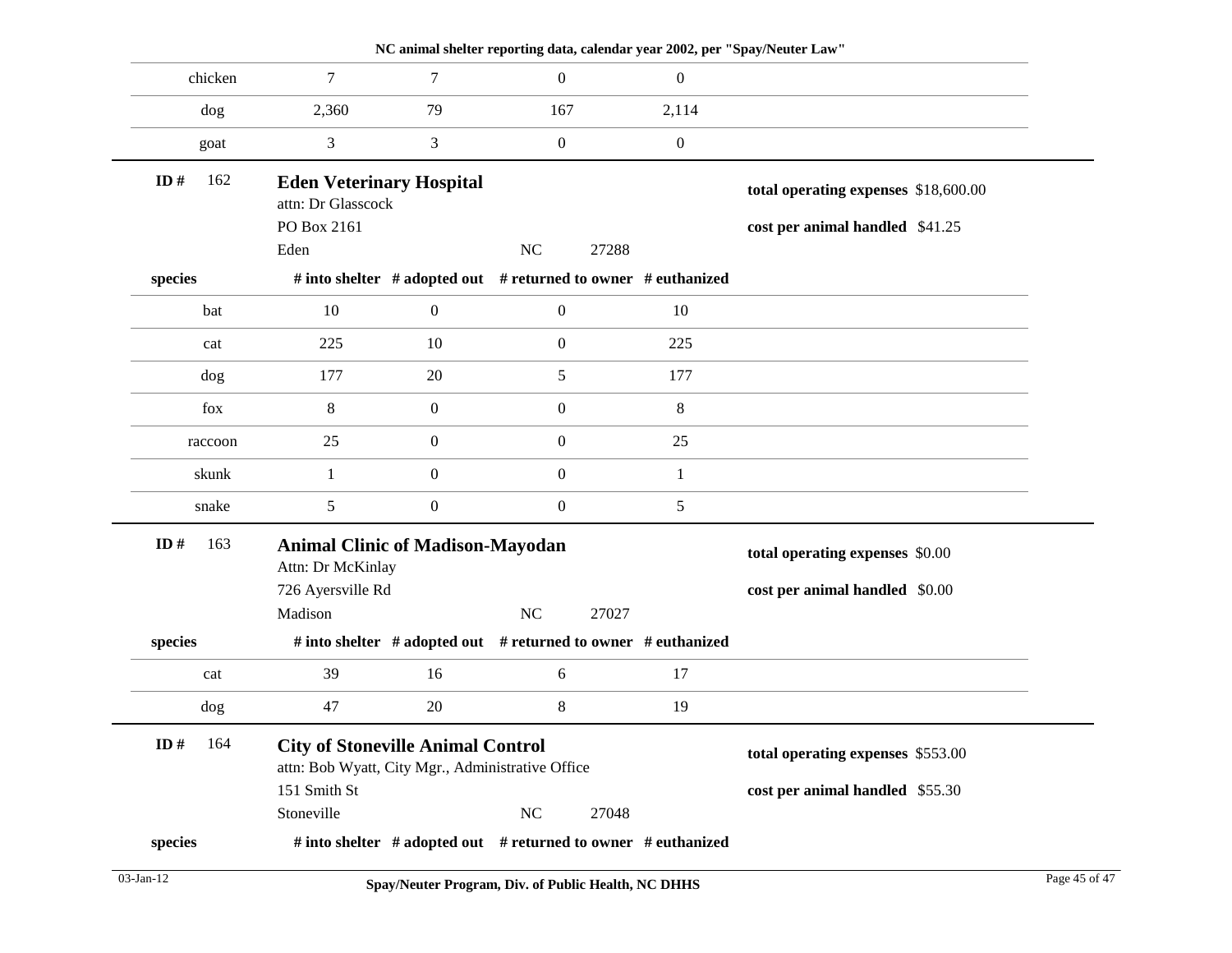|                       |                                                   |                  | NC animal shelter reporting data, calendar year 2002, per "Spay/Neuter Law" |                  |                                 |
|-----------------------|---------------------------------------------------|------------------|-----------------------------------------------------------------------------|------------------|---------------------------------|
| dog                   | 10                                                | $\boldsymbol{0}$ | 3                                                                           | 7                |                                 |
| 170<br>ID#            | <b>Valley River Humane Society</b><br>(Graham Co) |                  |                                                                             |                  | total operating expenses \$0.00 |
|                       | 7450 US Hwy 19                                    |                  |                                                                             |                  | cost per animal handled \$0.00  |
|                       | Marble                                            |                  | NC<br>28905                                                                 |                  |                                 |
| species               |                                                   |                  | # into shelter # adopted out # returned to owner # euthanized               |                  |                                 |
| <b>DID NOT REPORT</b> | $\boldsymbol{0}$                                  | $\boldsymbol{0}$ | $\boldsymbol{0}$                                                            | $\boldsymbol{0}$ |                                 |
| ID#<br>171            | <b>Valley River Humane Society</b><br>(Clay Co)   |                  |                                                                             |                  | total operating expenses \$0.00 |
|                       | 7450 US Hwy 19                                    |                  |                                                                             |                  | cost per animal handled \$0.00  |
|                       | Marble                                            |                  | $\rm NC$<br>28905                                                           |                  |                                 |
| species               |                                                   |                  | # into shelter # adopted out # returned to owner # euthanized               |                  |                                 |
| <b>DID NOT REPORT</b> | $\boldsymbol{0}$                                  | $\boldsymbol{0}$ | $\boldsymbol{0}$                                                            | $\boldsymbol{0}$ |                                 |
| ID#<br>172            | <b>Valley River Humane Society</b><br>(Swain Co)  |                  |                                                                             |                  | total operating expenses \$0.00 |
|                       | 7450 US Hwy 19                                    |                  |                                                                             |                  | cost per animal handled \$0.00  |
|                       | Marble                                            |                  | NC<br>28905                                                                 |                  |                                 |
| species               |                                                   |                  | # into shelter # adopted out # returned to owner # euthanized               |                  |                                 |
| <b>DID NOT REPORT</b> | $\boldsymbol{0}$                                  | $\boldsymbol{0}$ | $\boldsymbol{0}$                                                            | $\boldsymbol{0}$ |                                 |
| ID#<br>174            |                                                   |                  | <b>Currituck County Humane Society &amp; Animal Shelter</b>                 |                  | total operating expenses \$0.00 |
|                       | PO Box 365                                        |                  |                                                                             |                  | cost per animal handled \$0.00  |
|                       | Maple                                             |                  | NC<br>27956                                                                 |                  |                                 |
| species               |                                                   |                  | # into shelter $#$ adopted out $#$ returned to owner $#$ euthanized         |                  |                                 |
| <b>DID NOT REPORT</b> | $\boldsymbol{0}$                                  | $\boldsymbol{0}$ | $\boldsymbol{0}$                                                            | $\boldsymbol{0}$ |                                 |